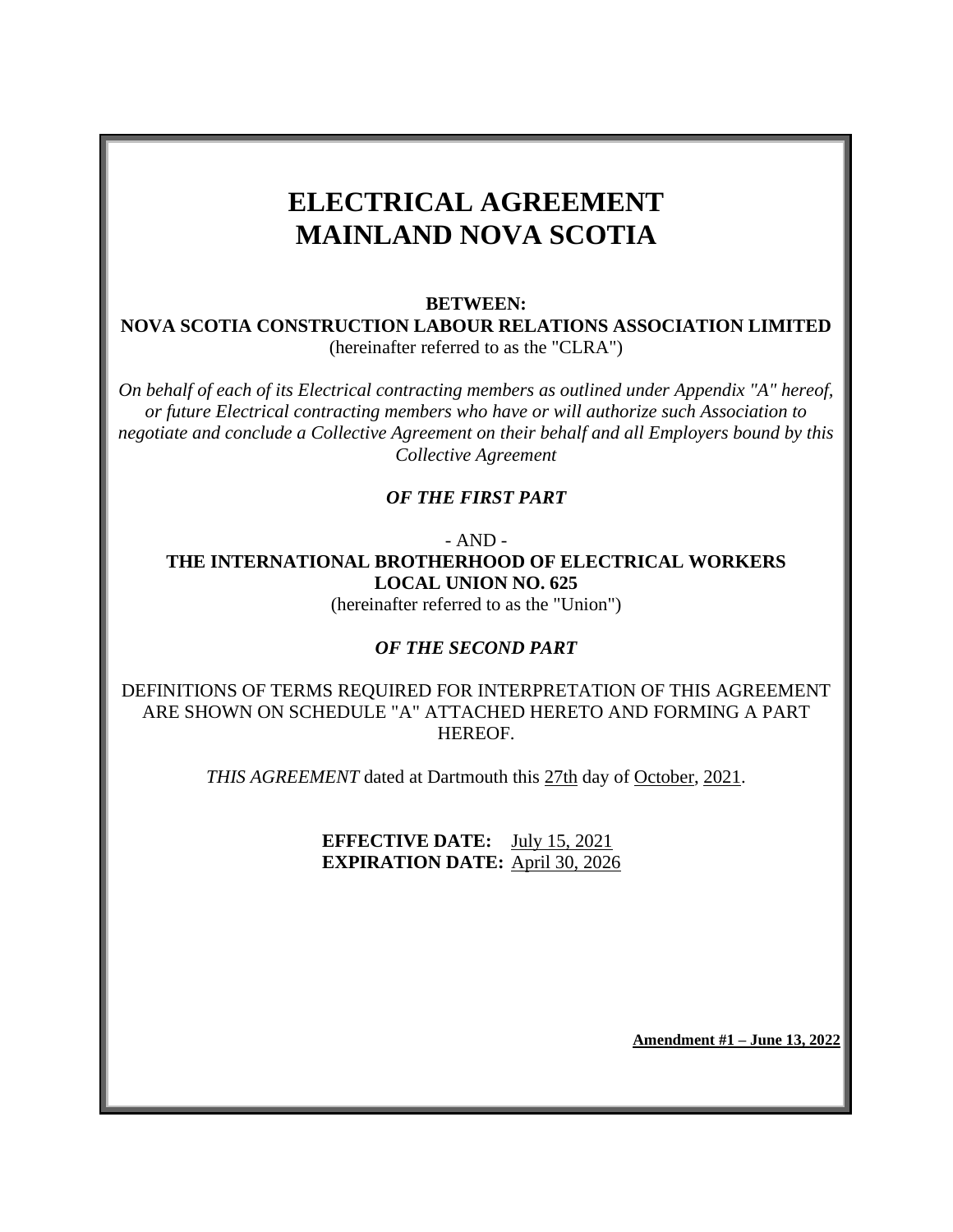# **INDEX**

| ARTICLE 8D - CONTRIBUTIONS - WELFARE, PENSION AND UNION & TRAINING |  |
|--------------------------------------------------------------------|--|
| ARTICLE 8E - CONTRIBUTIONS - INDUSTRY IMPROVEMENT AND ELECTRICAL   |  |
|                                                                    |  |
| ARTICLE 8G - MAINLAND BUILDING TRADES COUNCIL FUND  14             |  |
| ARTICLE 8H - VACATION PAY AND HOLIDAY PAY PROVISIONS  14           |  |
|                                                                    |  |
|                                                                    |  |
|                                                                    |  |
|                                                                    |  |
|                                                                    |  |
|                                                                    |  |
|                                                                    |  |
|                                                                    |  |
|                                                                    |  |
|                                                                    |  |
|                                                                    |  |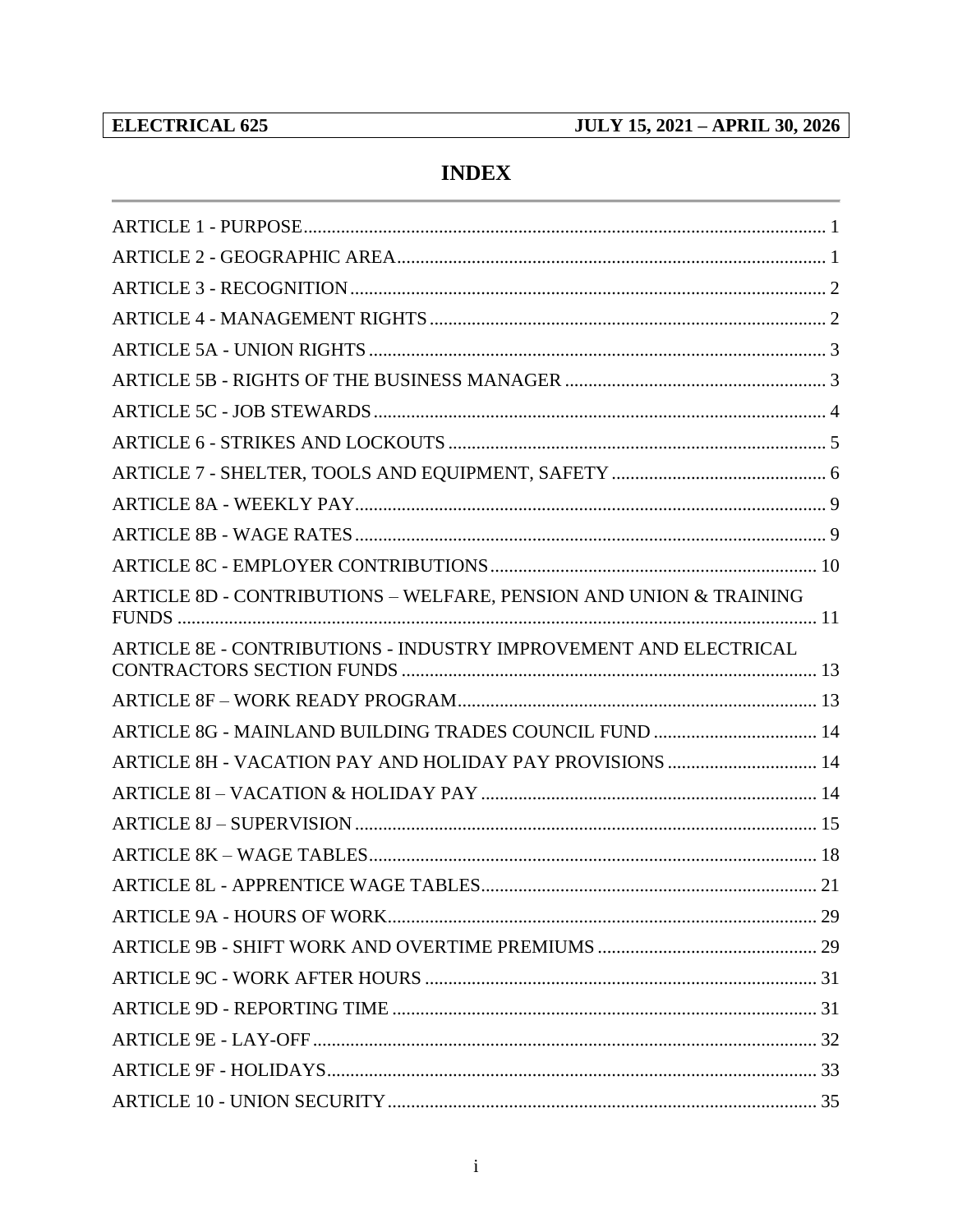# **INDEX**

| ARTICLE 12C - JOINT APPRENTICESHIP TRAINING COMMITTEE TERMS OF |  |
|----------------------------------------------------------------|--|
|                                                                |  |
|                                                                |  |
|                                                                |  |
|                                                                |  |
|                                                                |  |
|                                                                |  |
|                                                                |  |
|                                                                |  |
|                                                                |  |
|                                                                |  |
|                                                                |  |
|                                                                |  |
|                                                                |  |
|                                                                |  |
|                                                                |  |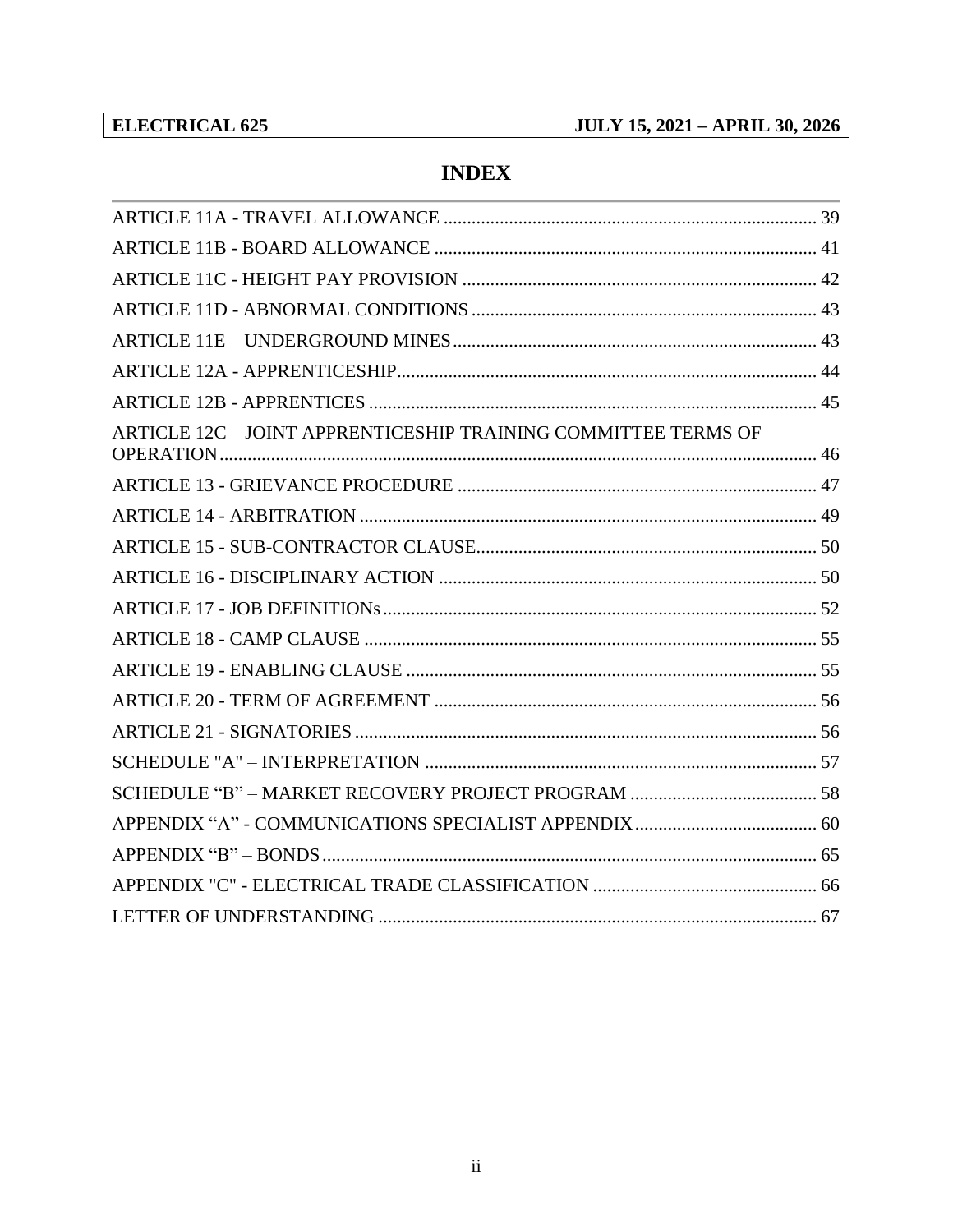# **ARTICLE 1 - PURPOSE**

<span id="page-3-1"></span><span id="page-3-0"></span>1.01 The purpose of this Agreement is to promote good working relations between the members of the CLRA and the Union, to the end that the construction industry in the area covered by this Agreement shall proceed with maximum efficiency in all its undertakings.

# **ARTICLE 2 - GEOGRAPHIC AREA**

- 2.01 Both Parties agree that continuity of employment under the conditions peculiar to the construction industry requires control of Agreements on the area of district basis rather than on a job or project basis. They agree that this Agreement is limited to the following geographic areas:
	- Unit #1: Colchester County Halifax County Hants County Kings County Annapolis County Lunenburg County Yarmouth County Digby County Shelburne County Queens County
	- Unit #2: Cumberland County Pictou County Antigonish County Guysborough County
- 2.02 It is understood that the above geographic area structure is informational and not negotiable.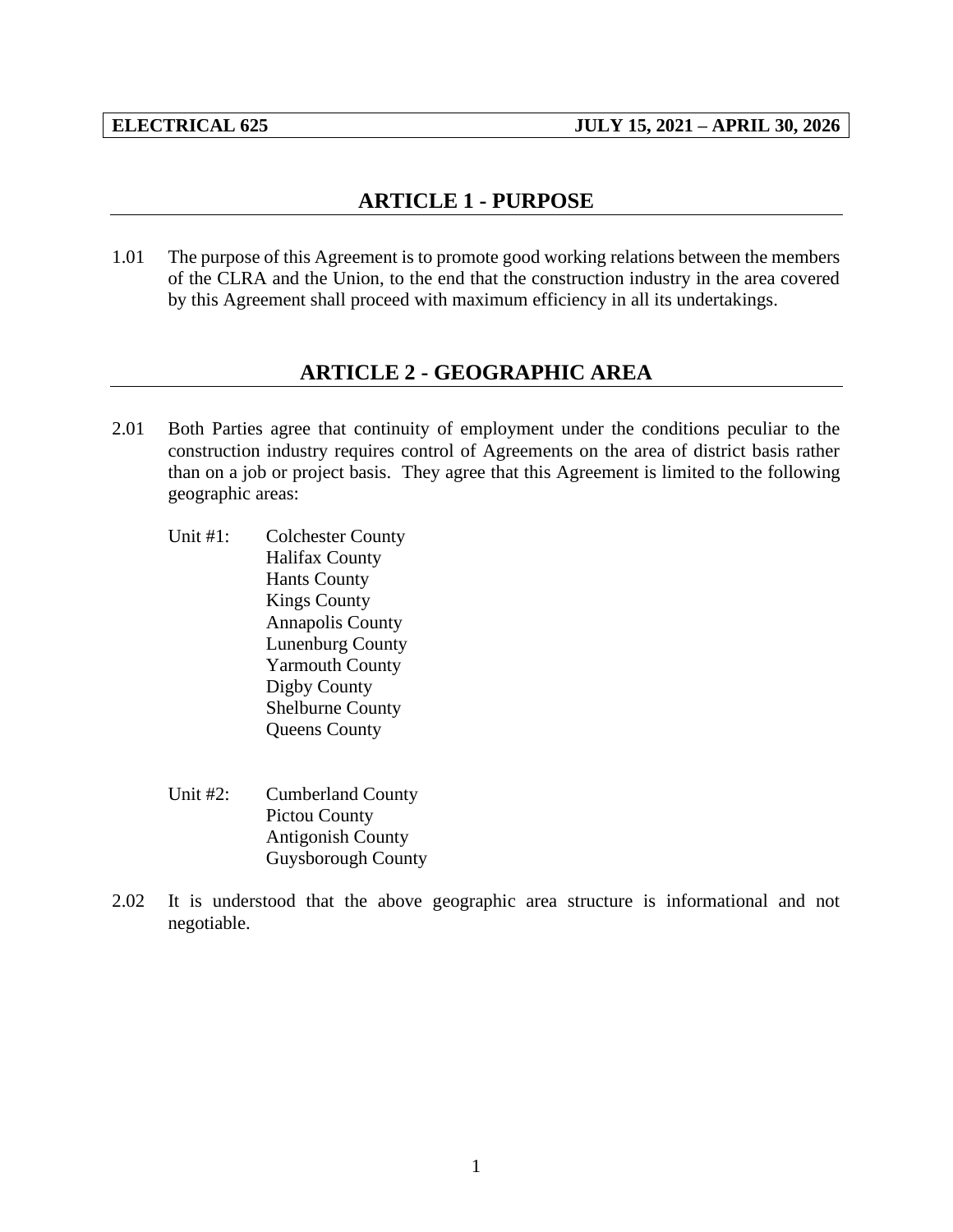# **ARTICLE 3 - RECOGNITION**

- <span id="page-4-0"></span>3.01 The CLRA and all employers bound by this Agreement hereby recognize Local 625, I.B.E.W., as the exclusive bargaining agent with respect to this trade for the area covered by this Agreement.
- 3.02 The Union recognizes the Nova Scotia Construction Labour Relations Association as exclusive bargaining representative for its members designated herein and all other electrical contractors covered by Accreditation Order No. L.R.B. 392C, dated January 29, 1976.

# **ARTICLE 4 - MANAGEMENT RIGHTS**

- <span id="page-4-1"></span>4.01 The Union agrees and acknowledges that the employer has the exclusive right to manage the business and to exercise such right without restriction, save and except as limited by the signing of this Collective Agreement.
- 4.02 To hire in accordance with Article 10, direct, promote, demote, lay off, discipline and discharge employees for just and sufficient cause.
- 4.03 To determine the materials, sub-trades and supplies to be used, design of the products to be handled, facilities and equipment required, scheduling of work and location of equipment.
- 4.04 To determine the reasonable rules and regulations to be observed by employees on the job. Where available, such rules and regulations shall be posted and provided to employees upon commencement of employment.
- 4.05 The employer(s) will have the right to any assistance of any representative selected at any meeting or negotiation with the Union.
- 4.06 The employers and each of them recognize that the Union has recourse through the grievance procedure if it feels that any of the employers have exercised any of the foregoing rights contrary to the terms of this Agreement.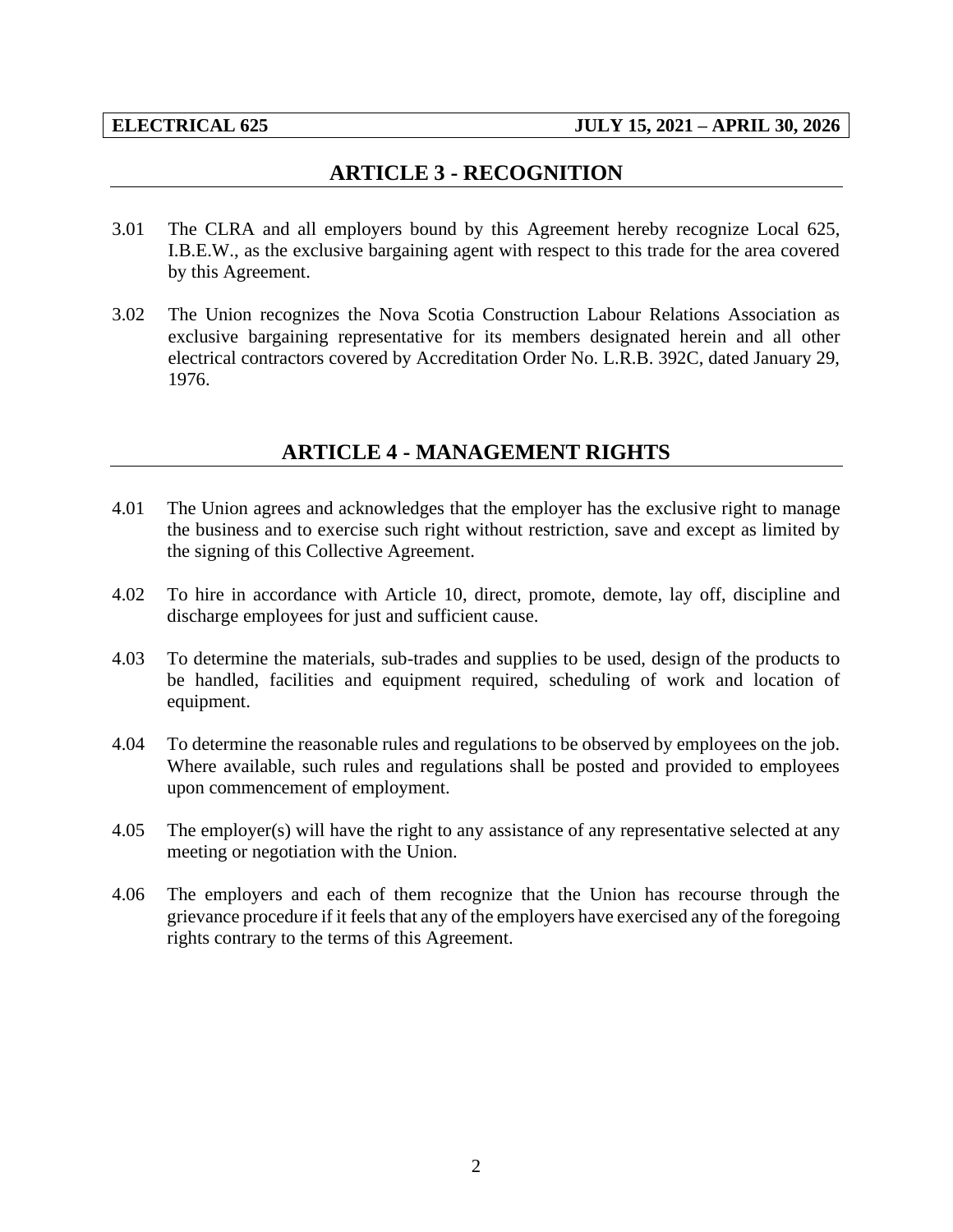# **ARTICLE 5A - UNION RIGHTS**

- <span id="page-5-0"></span>5A.01 The employers and each of them agree that there will be no discrimination, interference, intimidation, restriction or coercion on the part of the employer or by any of their representatives or agent against the employees because of the employee's membership, services, activity, union business or by virtue of their holding office in the Union. Any Employee who is called away from their job for Union business, the Union must provide 48 hours notice to the employer and upon notice the employee shall be granted such time required. The Job Steward may leave at any time provided they advise their employer before leaving.
- 5A.02 The Union will have the right to, at any time, have the assistance of any representative as selected by the Union when meeting or negotiating with the employers.
- 5A.03 During the life of this Agreement, the Union agrees not to negotiate any other terms or conditions of employment different from this Agreement for construction as covered by this Agreement with any employer within the area of this Agreement.
- <span id="page-5-1"></span>5A.04 The Union agrees that it will supply workers only to recognized electrical contractors and it will not supply workers to owners directly.

# **ARTICLE 5B - RIGHTS OF THE BUSINESS MANAGER**

- 5B.01 The Union Representative will be allowed access to any jobsite where members of the Local are employed, providing notification to the employer or the employer's representative (Superintendent, General Foreperson, Foreperson, Sub-Foreperson, Journeyperson, etc.) on the jobsite is given. The Union will be advised who the employer's representative is upon request. The employer is not to be held responsible if access is refused by the owner and/or prime contractor. The Business Manager shall not interfere in any way with the work being carried on at the jobsite. The Business Manager, when onsite, shall abide by all safety regulations in effect for that site.
- 5B.02 Such rights will also apply to a duly authorized representative of the Business Manager where the CLRA has previously been notified in writing of the name of such duly authorized individual.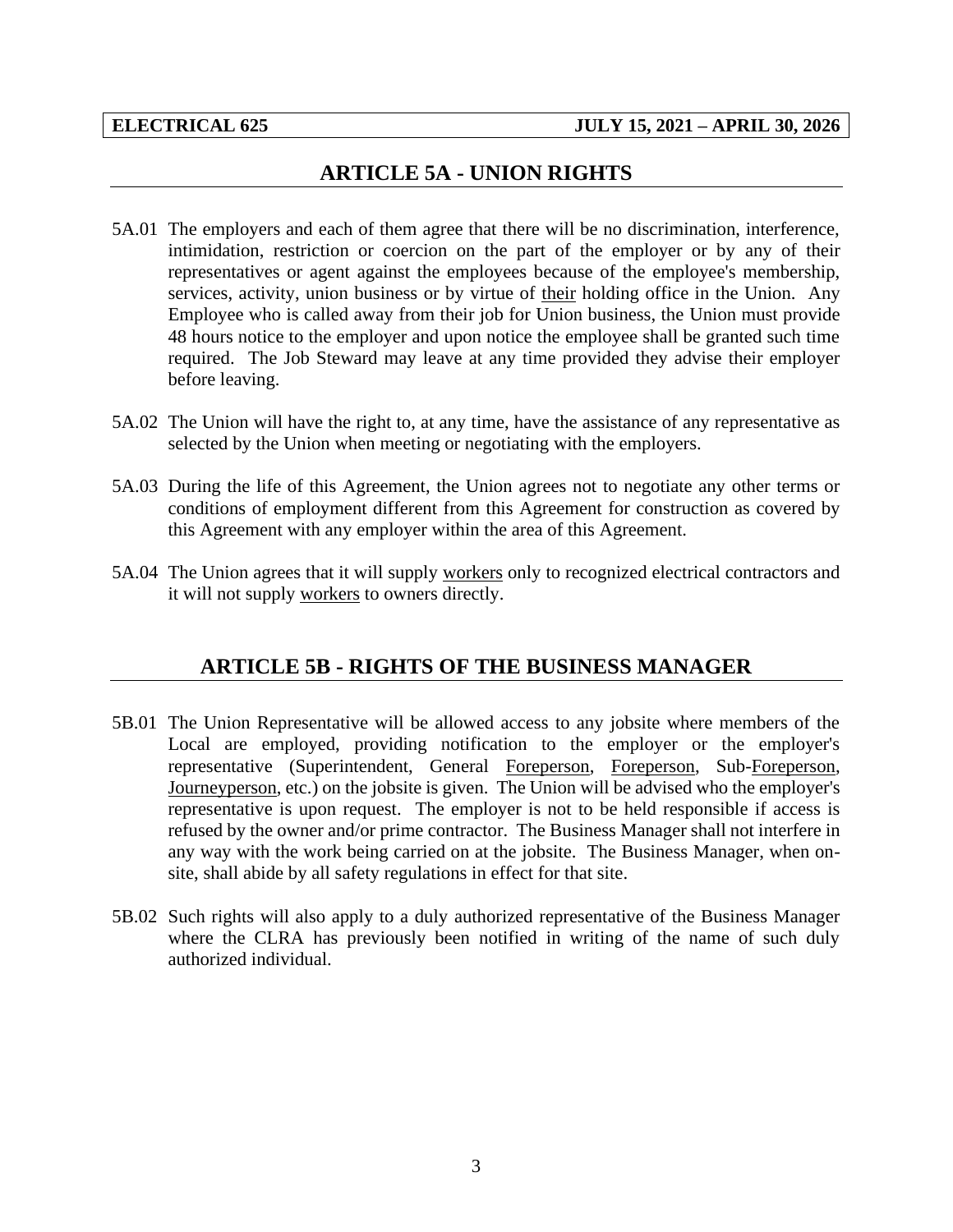## **ARTICLE 5C - JOB STEWARDS**

- <span id="page-6-0"></span>5C.01 The Union Business Manager may appoint a Job Steward, who shall be a site JOSH Committee Representative among the journeypersons of the employer on a job or on a construction project. They shall then notify the employer in writing of the name(s) of the Job Steward(s) appointed. The employer shall recognize a temporary Job Steward if notified by the Business Manager or the regular Job Steward to act during the absence of the regular Job Steward. In the absence of a JOSH Committee, the Steward shall be the safety representative for the Union members.
- 5C.02 The duty of the Job Steward shall be to assist in adjusting differences or misunderstandings between employees and the employer arising out of the interpretation, application or administration of this Agreement in accordance with the provisions of Article 13 - Grievance Procedure, contained herein.
- 5C.03 It is understood and agreed that Stewards are employed to perform full time productive work for the employer except when performing their specific duties as set out herein.
- 5C.04 A Job Steward shall be allowed to carry out such duties without discrimination so long as they report to their foreperson before absenting themself from their regular work duties all with the understanding that the time will be devoted to the prompt handling of legitimate grievances and will not be abused. No Job Steward shall suffer discrimination or punitive measures for representing the employees and the Job Steward shall be asked to work all overtime when there are four (4) or more journeypersons on the jobsite.
- 5C.05 Where, due to the number of employees working on a jobsite, it becomes impossible for one (1) Steward to adequately fulfill their legitimate duties, the Union may appoint an additional Steward under the same conditions as set out herein. The night shift Steward, if one is appointed, shall no longer have Steward duties if the night shift is abandoned. However, they shall be employed until there are less than seven (7) employees on site.
- 5C.06 When there are less than six (6) employees on a jobsite the employment of a Job Steward may be terminated or they may be transferred. The Business Manager will be notified when the Steward is laid off or transferred.
- 5C.07 If a mutual agreement can be reached on the appointment of a Job Steward by the Union and the employer, only then shall the following Articles 5C.08 and 5C.09 apply.
- 5C.08 When there are five (5) or more employees on any jobsite or construction project the Union and the employer may mutually agree upon one (1) of these employees being designated to act as the Job Steward.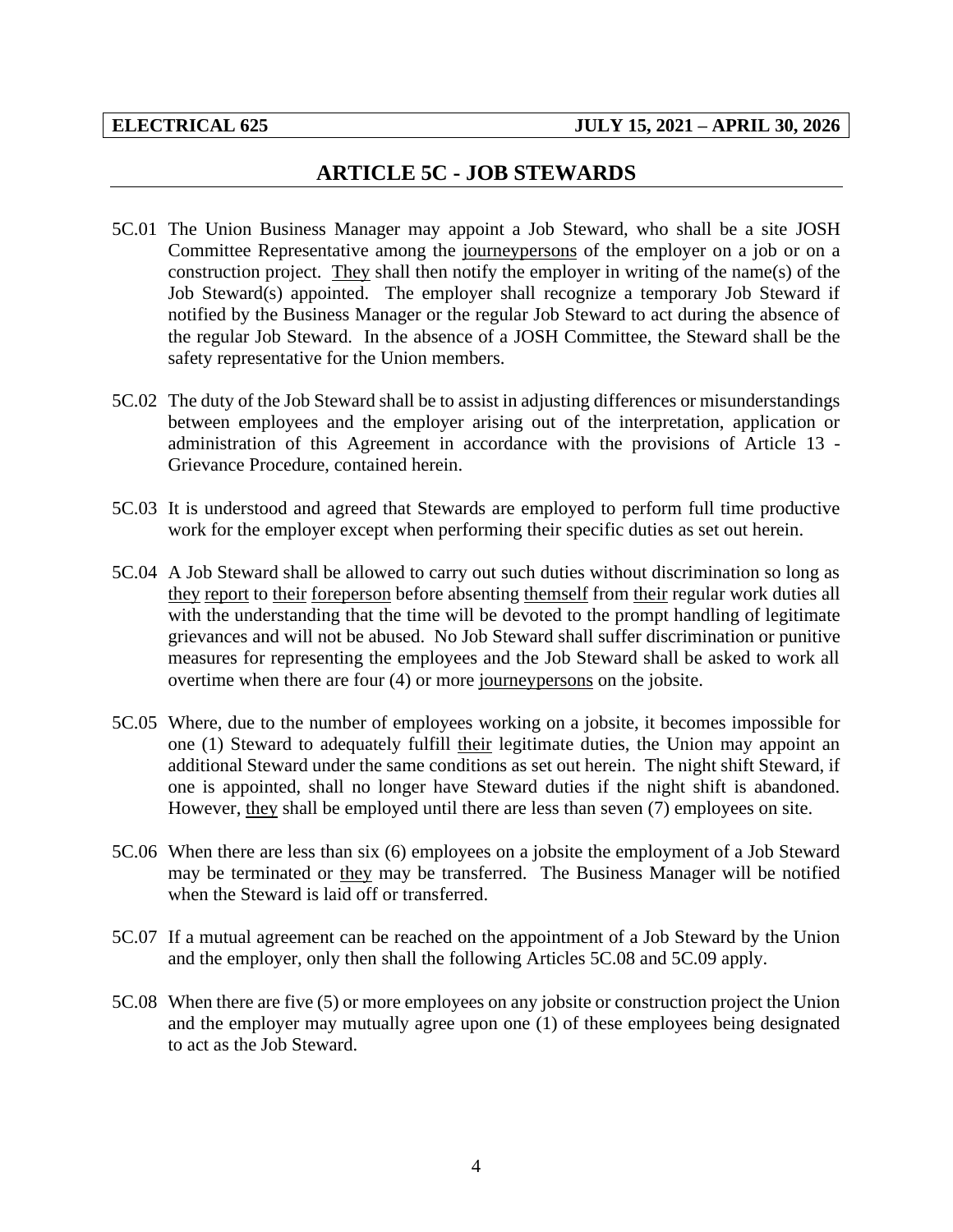- 5C.09 The Job Steward, agreed to under Article 5C.07, shall be the second last employee on a jobsite or construction project to be laid off or transferred, not including office personnel. The Job Steward shall be asked to work overtime when there are more than two (2) employees working.
- 5C.10 Where the Code of Excellence is mandated by a client or project authority, or mutually agreed upon by the Union and Contractor, the Steward shall be the second to last person on the job.
- 5C.11 In situations where the Foreperson deems it necessary for an injured employee to be accompanied off-site to seek medical attention, the job steward (if one has been appointed) shall be permitted to accompany the injured employee and shall be paid as per Article 7.06. When an employee must leave the site for medical attention, the employee shall proceed directly to the appropriate facility for such attention.

# **ARTICLE 6 - STRIKES AND LOCKOUTS**

- <span id="page-7-0"></span>6.01 During the term of this Agreement there shall not be any strikes or lockouts or other interference with regular work on any job under this Agreement.
- 6.02 The members of the Union will not be called to attend a Union meeting which will prevent them from working between the hours of 8:00 a.m. and 5:00 p.m., Monday through Friday. All grievances and disputes will be processed in strict accordance with the provisions of this Agreement.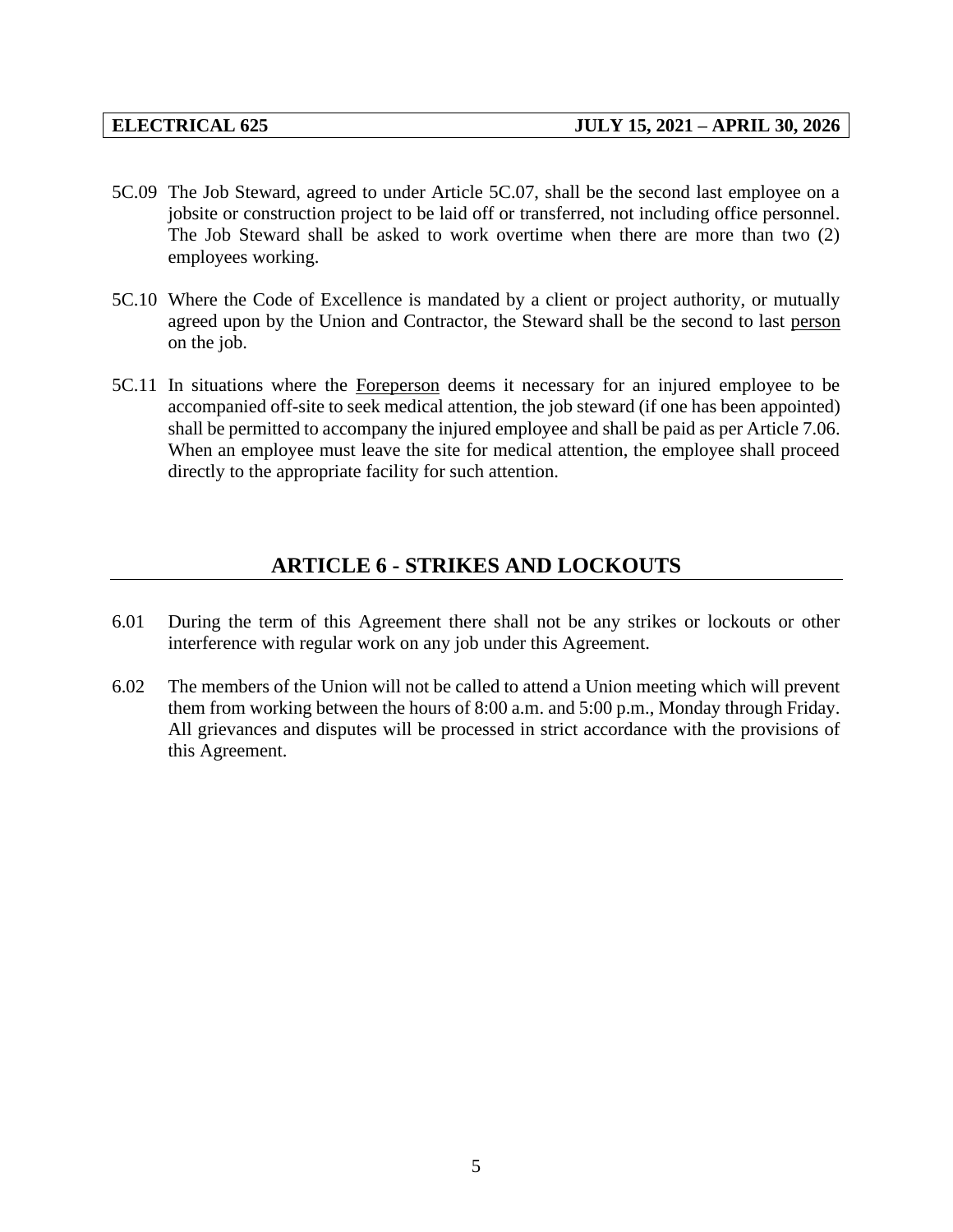## <span id="page-8-0"></span>**ARTICLE 7 - SHELTER, TOOLS AND EQUIPMENT, SAFETY**

- 7.01 Employers shall provide adequate quarters (heated when necessary) for employees to change clothes and eat lunch. Such quarters shall be kept free of tools and materials and shall be provided with clean drinking water and paper cups. A secure lock-up area shall be provided for the storage of employees' personal tools. A maximum of three hundred dollars (\$300.00) shall be paid to the employee for loss of tools if burned while under the protection of the employers lock and key where the employee has no personal insurance coverage on these tools.
- 7.02 Where it is not the responsibility of the prime contractor, and provision for water flush toilets is not readily available, flush chemical toilets will be made available by the employer after nine (9) I.B.E.W. workers are working on the job for more than two (2) weeks. These quarters will be kept clean by I.B.E.W. workers on the jobsite daily, if for their own use and shall be provided with adequate supplies of toilet paper and disinfectant. Hand cleaner and paper towels will be supplied at the request of the job foreperson in adequate quantities.
- 7.03 The Nova Scotia Occupational Health and Safety Act shall apply at all times. On Industrial job sites, the employer must make arrangements for ambulance service.
- 7.04 The employer shall make reasonable provisions for the safety and health of the employees during the hours of their employment. Protective devices such as hard hats and liners, leather work gloves, rubber gloves, welding masks, goggles or glasses, welding gloves and welding jackets where applicable, and all other safety equipment deemed necessary to properly protect employees from injuries shall be provided by the employer. Hardhats and liners provided by the employer shall be new and not used.
- 7.05 Waterproof clothing shall be supplied by the employer. All tools, equipment and waterproof clothing supplied by the employer shall be issued to an individual employee who shall sign for them and be financially responsible therefore until these items are returned to the tool room and a signed card returned to the employee. Welding gloves are to be supplied at the request of a foreperson when employees are required to weld. All equipment issued by the employer to the employees shall be returned when required by the employer or upon termination. This equipment shall be the employee's responsibility and the cost of any equipment not returned by the employee to the employer shall be deducted from the employee's wages.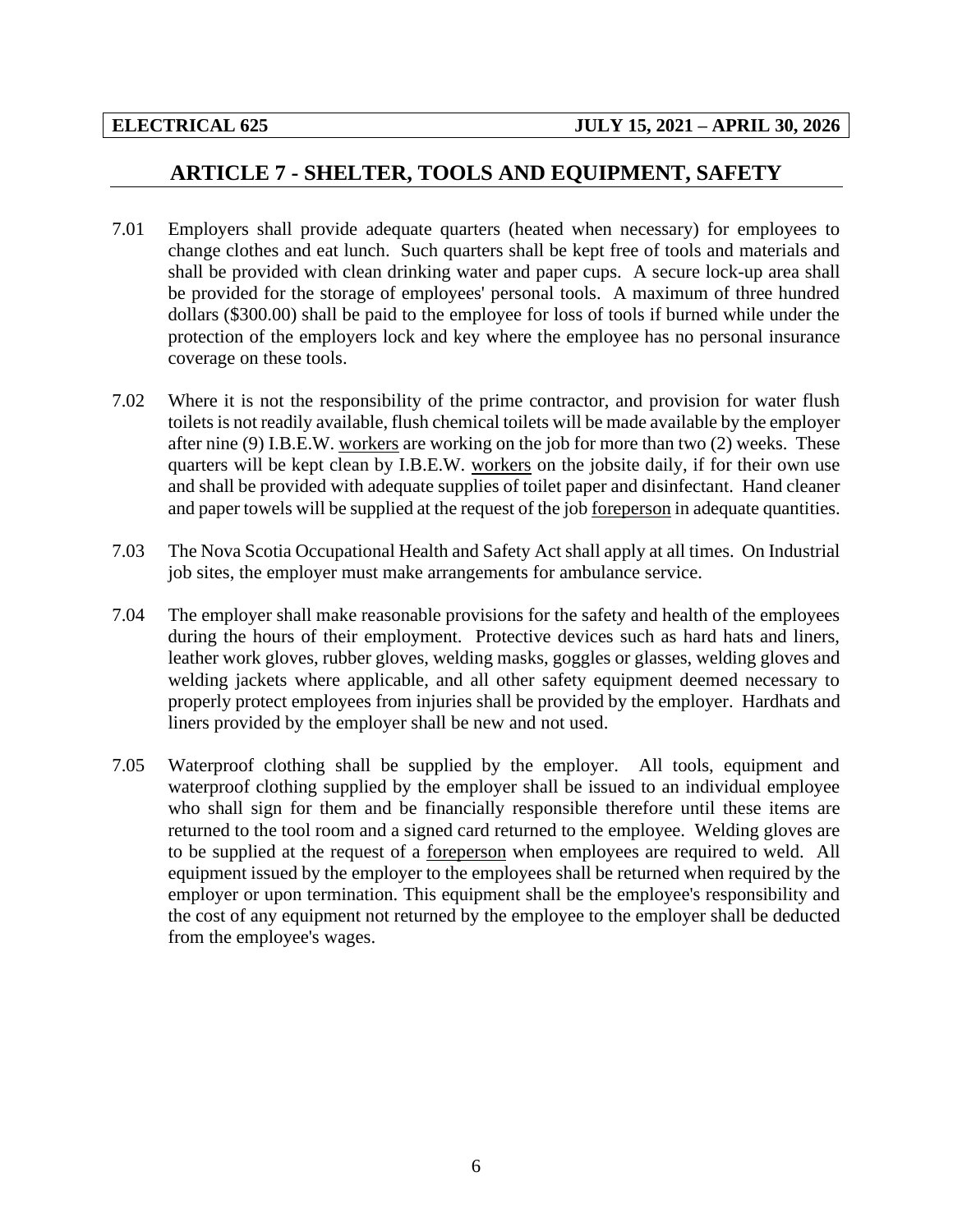- 7.06 The Union agrees to support the safety program. When a worker is injured on the jobsite and leaves for medical attention, they shall be paid for the time required to receive such attention, and if unable to return to the job because of the injury shall be paid for that full day provided they supply a medical certificate covering the period of absence. The employee shall receive any and all expenses normally paid for that day. Any employee not adhering to the rules of safety as requested or set by the employer or as required by the relevant legislation, shall not be entitled to the benefits outlined above.
- 7.06(a)In situations where the Foreperson deems it necessary for an injured employee to be accompanied off-site to seek medical attention, the job steward (if one has been appointed) shall be permitted to accompany the injured employee and shall be paid as per Article 7.06. When an employee must leave the site for medical attention, the employee shall proceed directly to the appropriate facility for such attention.
- 7.07 No employee shall work or be permitted to work on any energized electrical circuit or equipment, high voltage low amperage equipment excepted, which is at a potential of more than 350 volts to ground, unless they are accompanied by another worker who is qualified through experience with such work.
- 7.08 Tools, material and equipment can be unloaded within forty-eight (48) hours after commencement of a strike and necessary arrangements made for the protection thereof.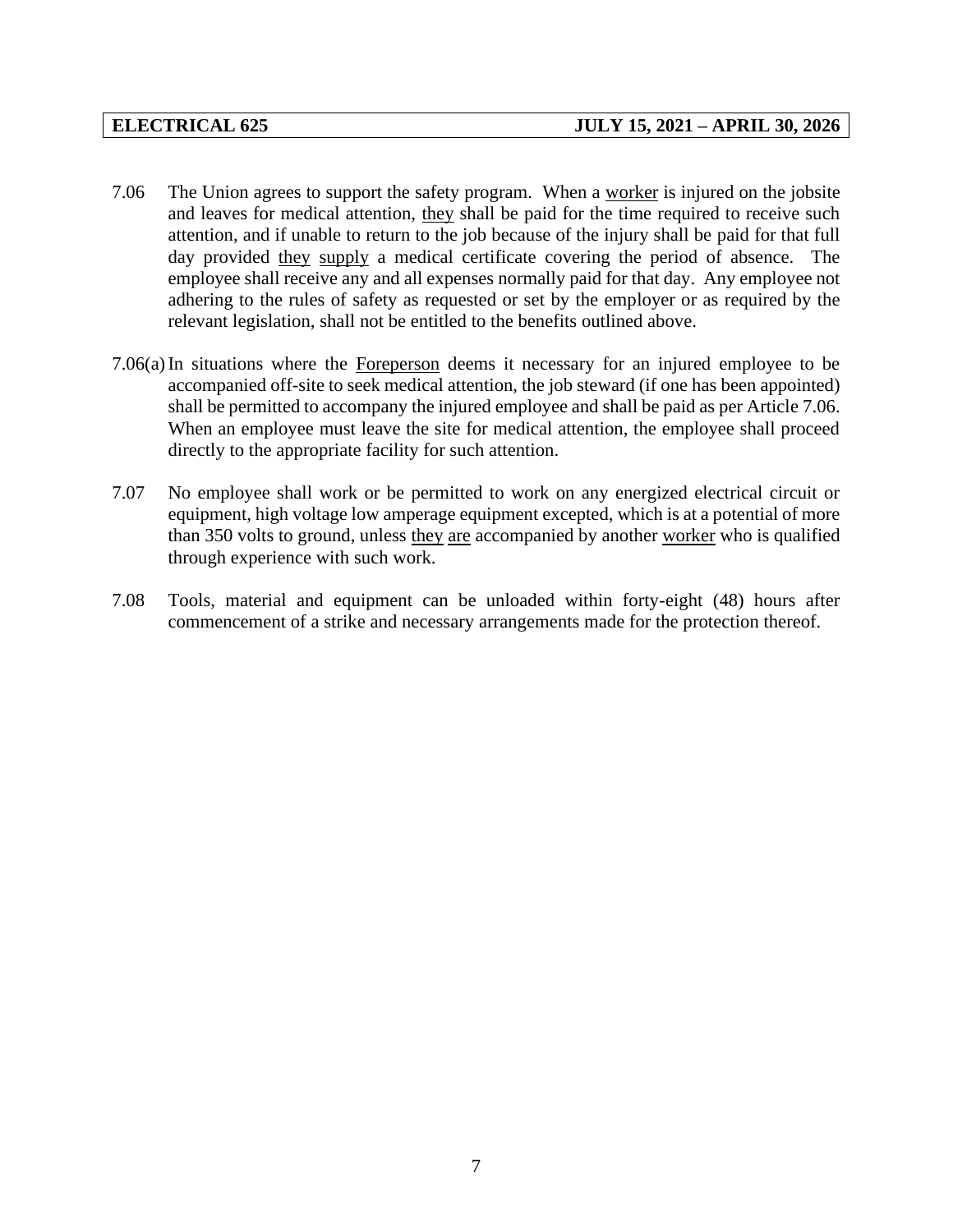7.09 *Tool List* - The following list of tools is the amount to be supplied by employees as a condition of employment:

## 7.10 **First Year Apprentice:**

- Approved Safety Footwear
- Pliers Side Cutting
- Blade Screwdriver Small & Large
- Phillips Drivers
- Jackknife
- Measuring Tape
- Claw Hammer
- Adjustable Crescent Wrench
- 600 Volt Tester
- Pliers Diagonal
- Pliers Needle Nose
- Robertson Drivers #6, #8, #10
- Tripletap
- Hacksaw
- Torpedo Type Level
- Tool Box
- Canadian Electrical Code Part 1 (Current Edition)

## 7.11 **Second Year Apprentice:**

- (as above, plus)
- Flashlight
- Channel Locks
- Keyhole Saw

### 7.12 **Third Year Apprentice:**

Same as First and Second Year.

### 7.13 **Fourth Year Apprentice & Journeyperson:**

(as above, plus)

- Pipe Wrench 10", 12" and 14"
- Twist Drills to 3/8"
- Allen Wrenches
- Ohmmeter/Voltmeter (may be combined unit and working conditions to apply)
- Double Ended Wrenches to fit Greenlee Punches
- Set Open-Ended Wrenches
- $\bullet$  1-18" Level
- 1 Cold Chisel  $\frac{1}{2}$ "
- Tap Wrenches  $-6/32$  and  $8/32$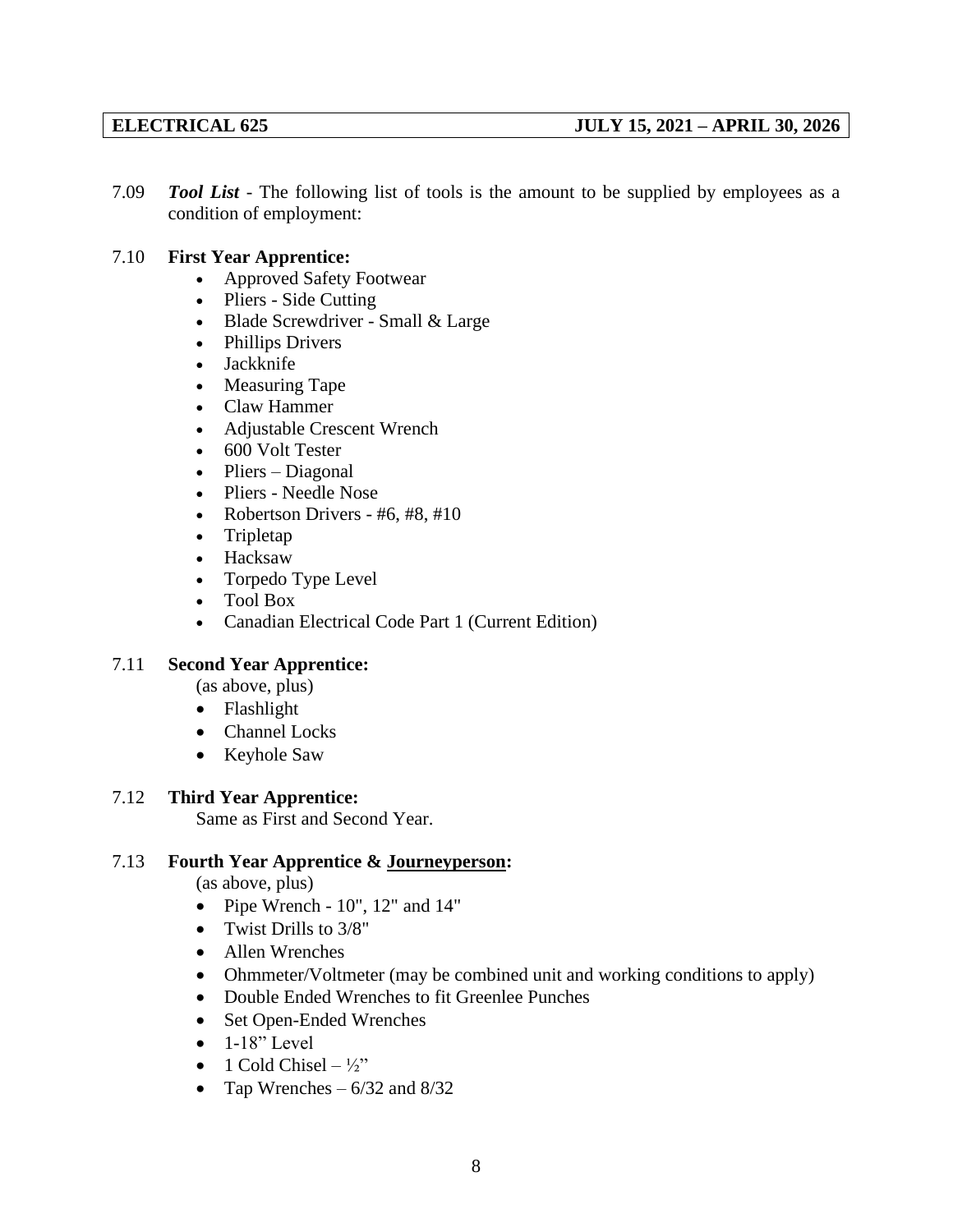## **ARTICLE 8A - WEEKLY PAY**

- <span id="page-11-0"></span>8A.01 Employers may pay their employees by cheque or direct deposit. A clear statement of hours worked, earnings, deductions and contributions shall be provided no later than Thursday afternoon to all employees, including night shifts. This statement may be distributed by hard copy or electronically as mutually agreed by the employer and employees.
- 8A.02 Should the employee receive their cheque on Friday through the negligence of the employer, they shall be allowed one-half (1/2) hour off with pay to cash cheque at the end of their shift.
- 8A.03 When Friday is a holiday, employees will receive their pay cheque on the previous Wednesday. This does not apply to direct deposit provided Article 8A.01 has been adhered to.
- <span id="page-11-1"></span>8A.04 If there is an error in the net amount of an employee's cheque, it will be corrected promptly and a new and separate cheque to cover the error shall be issued within seven (7) days. This also applies to direct deposit.

## **ARTICLE 8B - WAGE RATES**

- 8B.01 The hourly wage rate and vacation & holiday allowance for forepersons is set forth in Article 8J of this Agreement.
- 8B.02 The total wage package for journeypersons, including all benefits, pension and welfare payments, is set forth in Article 8K of this Agreement for all work.
- 8B.03 The total wage package for apprentices, including all benefits, pension and welfare payments, is set forth in Article 8L of this Agreement for all work.
- 8B.04 The wage rate for work on Wind Turbines shall be based on the "Industrial Under 50 Million" for the Unit (area) where the work is located.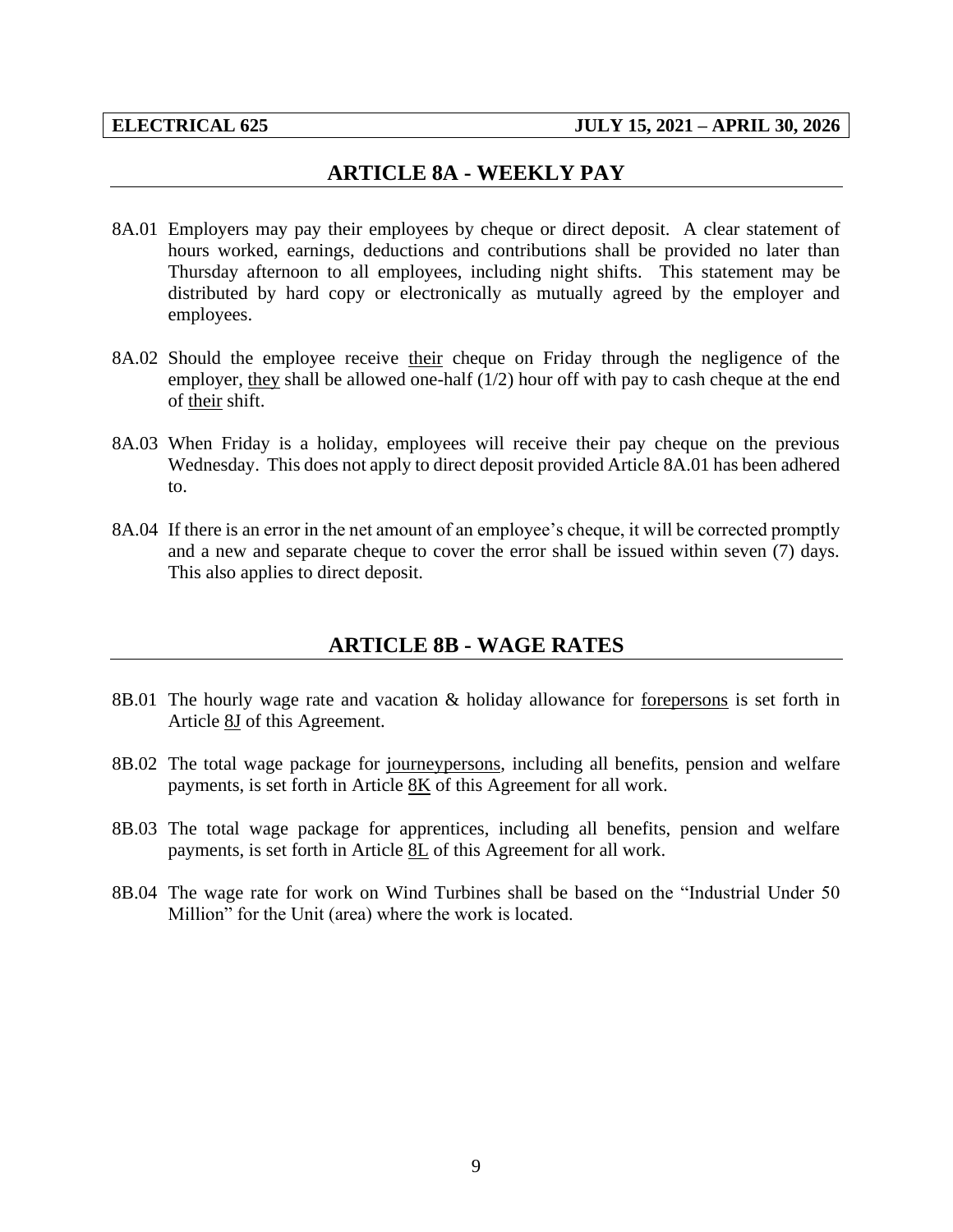## **ARTICLE 8C - EMPLOYER CONTRIBUTIONS**

<span id="page-12-0"></span>8C.01 Employers working under this Agreement shall remit monthly to the Administrator of Records before the fifteenth (15th) day of the month following the amounts set out in Article 8D.

Employers working under this Agreement shall remit monthly as per Article 8C.02 before the fifteenth  $(15<sup>th</sup>)$  day of the month following the amounts set out in Article 8D.

8C.02 The remittance for the amounts set out in Article 8D.02(A) shall be made on the forms provided and shall be sent to:

### **Benefit Plan Administrators (Atlantic) Ltd.**

38 Solutions Drive Suite 100, Ravine Centre Two Halifax, NS B3S 0H1 Phone: (902) 455-7277 Toll Free: 1 (888) 426-4433 Fax: (902) 454-4758

The remittance for the amounts set out in Article 8D.02(B) shall be sent to: **IBEW Local 625 Union & Training Funds** 24 Lakeside Park Drive, Suite 202 Lakeside, NS B3T 1L1

- 8C.03 The collection and submissions of all contributions as specified in Articles 8D, 8E and 8F are a firm commitment and obligation on the employer under this Agreement. Failure to comply constitutes a breach of the Agreement.
- 8C.04 The Parties to this Collective Agreement agree that, in the interest of transparency, either Party may request of the other Party a report detailing the number of labour hours remitted per contractor under Articles 8D or 8E during the prior six (6) months, in order to ensure consistent reporting. Such a request shall be made a maximum of two (2) times per year. Reports provided shall not be shared with individual contractors.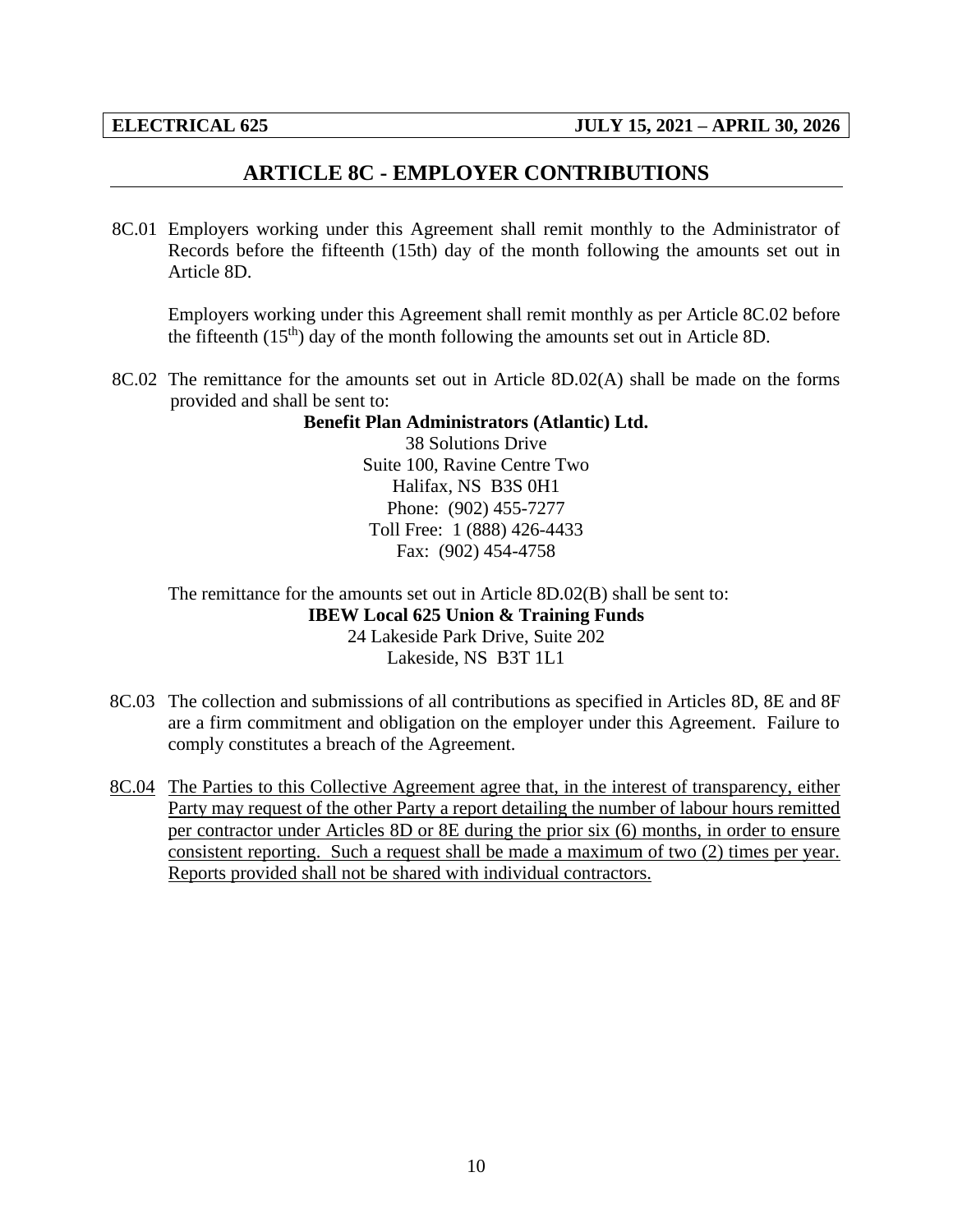# <span id="page-13-0"></span>**ARTICLE 8D - CONTRIBUTIONS – WELFARE, PENSION AND UNION & TRAINING FUNDS**

The Parties hereto agree on a Welfare Fund and Pension Fund as follows:

- 8D.01 The Trust Document under which the funds are controlled shall provide for equal trustees in number and power appointed by each of the Parties hereto.
- 8D.02 The employer shall make contributions for each hour paid to each employee covered by this Collective Agreement at the following rates for the Health & Welfare Fund, Pension Fund, and Union and Training Funds.

#### **(A) EMPLOYER CONTRIBUTIONS – HEALTH & WELFARE FUND, PENSION FUND \*\*\***

|                            | <u>July 15, 2021</u> May 1, 2022 May 1, 2023 May 1, 2024 May 1, 2025 |         |         |         |         |
|----------------------------|----------------------------------------------------------------------|---------|---------|---------|---------|
| Health & Welfare Fund      | \$3.57                                                               | \$3.72  | \$3.87  | \$4.02  | \$4.17  |
| Pension Fund <sup>**</sup> | \$7.79                                                               | \$7.79  | \$7.79  | \$7.79  | \$7.79  |
| <b>Total Remittance</b>    | \$11.36                                                              | \$11.51 | \$11.66 | \$11.81 | \$11.96 |

#### **(B) EMPLOYER CONTRIBUTIONS –UNION & TRAINING FUNDS \*\*\***

|                          | July 15, 2021 |
|--------------------------|---------------|
| Union & Training Funds * |               |

- **\* For the 0-1800 hrs Apprentice, the Union & Training Funds amount is 50% of the Journeyperson amount. Please refer to wage tables in Article 8L.**
- **\*\* Apprentice Pension Fund remittances shall be calculated as a percentage of the Journeyperson Pension Fund remittance as per Article 12B. Please refer to wage tables in Article 8L.**
- **\*\*\* For Residential and Maintenance and for Communication Cabling workers, please refer to wage tables in Article 8K.**
- 8D.03 The Benefit Plan shall be professionally administered.
- 8D.04 Amounts shall be paid by the fifteenth (15th) day of the following month.
- 8D.05 The employer in question shall be liable for any and all legal expenses incurred in collecting amounts.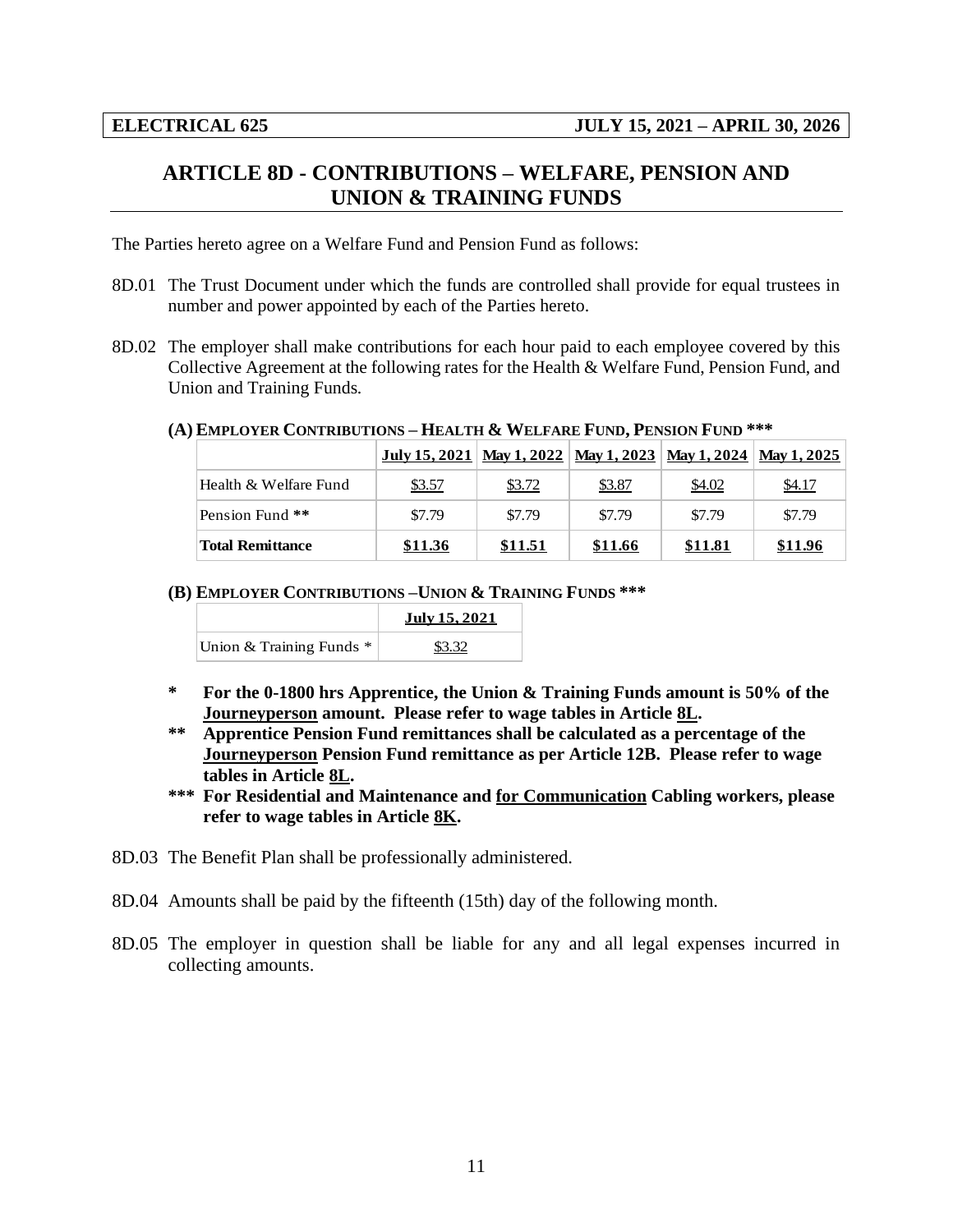- 8D.06 Should the Union desire to increase or decrease the amount for the Health and Welfare or Pension Funds or Union and Training Funds under the conditions contained in this Article then the employer's contribution will be amended upon thirty (30) days notice from the Union to the CLRA. The total wage package for any Journeyperson except supervision shall not be higher for any wage period of this Collective Agreement.
- 8D.07 Employers bound by this Collective Agreement shall be bound by the provisions of the Health & Welfare and Pension & Training Trust Fund Agreements referred to above and the Rules and Regulations thereunder, as well as any amendments to the Trust Agreements and the Rules and Regulations, whether or not such employers have signed Participation Agreements with the Trustees of the Trust Funds.
- 8D.08(A) The Parties to this Collective Agreement agree that the Trustees of the Health  $\&$ Welfare and Pension & Training Trust Fund appointed in accordance with the Trust Agreements shall have the authority to enforce the payment of contributions to the Trust Funds as provided for in this Collective Agreement and the Trustees may take measures or remedies available to either or both of the Parties hereto to enforce the payment of such contributions and collect overdue contributions. The employer in question shall be liable for any and all legal expenses incurred in collecting amounts.
- 8D.08(B) If within forty-eight (48) hours of receipt of notification, exclusive of Saturday, Sunday and Holidays, the Employer has failed to pay delinquent contributions or the Employer has failed to request a meeting with the Union to provide for the payment of delinquent contributions, then the Employer agrees that all contributions/deductions due and payable in accordance with this Agreement, are in arrears and subject to an additional charge at the rate of fifteen (15%) percent on all monthly contributions/deductions in arrears.

This is not to be construed that the above charges relieve the Employer of any further liabilities which may occur because of their failure to report and pay contributions/deductions as provided.

- 8D.08(C) Should the matter not be resolved at the above-mentioned meeting, the Union may demand payment of wages and contributions at the end of each day or at the end of each week, or upon twenty-four (24) hours' notice to the Employer, withdraw its members from the Employer without contravening the terms of this Agreement.
- 8D.09 The Union, for itself and on behalf of the employees in the bargaining unit covered by this Collective Agreement, assigns the contributions and the right to receive the same to the Trustees.
- 8D.10 All contributions will be paid at the overtime rates as indicated in Article 9B.05 (a) & (b) of this Agreement.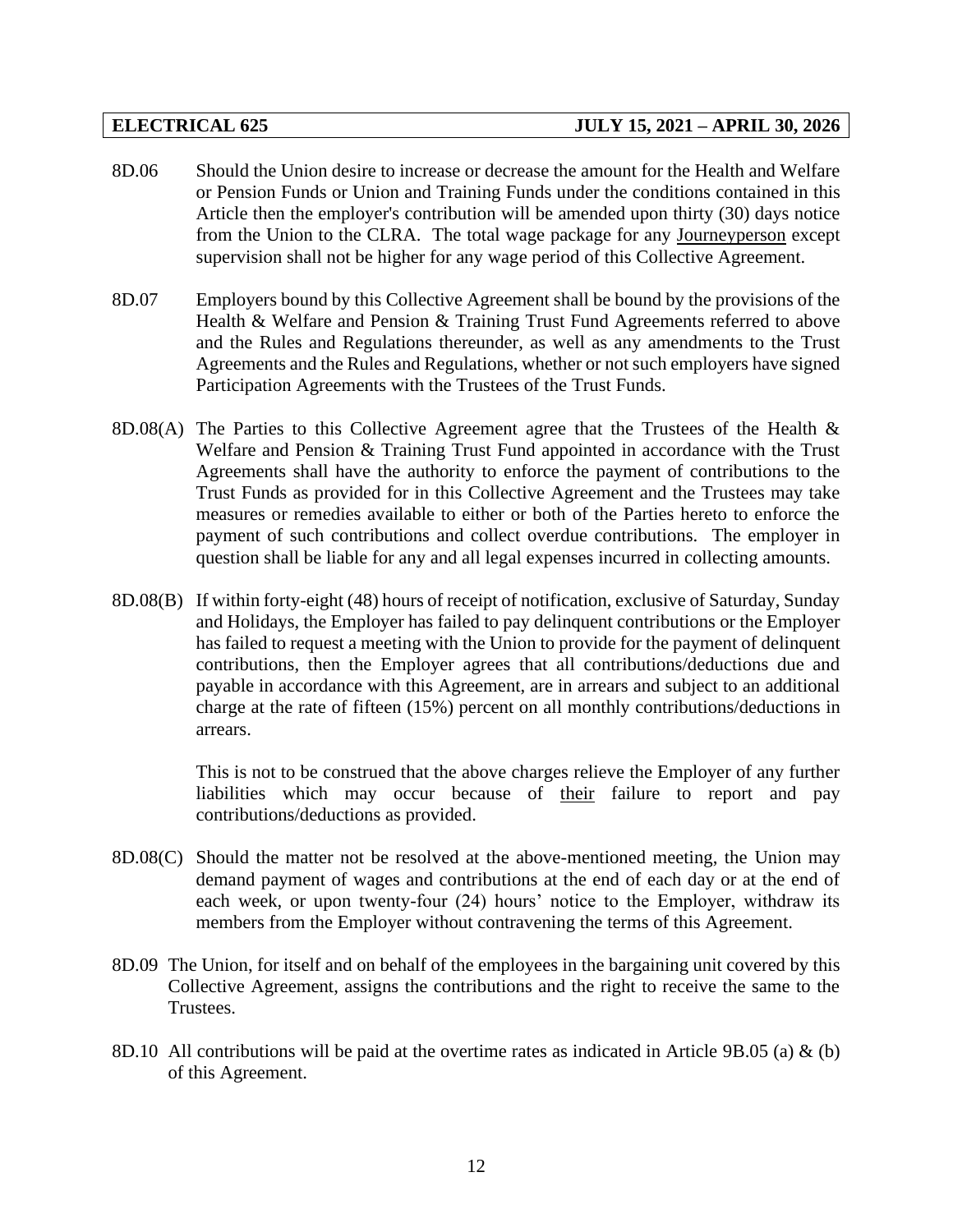# <span id="page-15-0"></span>**ARTICLE 8E - CONTRIBUTIONS - INDUSTRY IMPROVEMENT AND ELECTRICAL CONTRACTORS SECTION FUNDS**

- 8E.01 All employers must contribute and remit the remittances under this Article 8E to the IBEW Local 625 IIF & Electrical Contractors Section Funds for each hour worked that month by an employee covered by this Agreement, along with a completed remittance form provided by the Administrator.
- 8E.02 A contribution of twenty-one cents (\$0.21) shall be made payable to the IBEW Local 625 IIF & Electrical Contractors Section Funds and remitted by the fifteenth  $(15<sup>th</sup>)$  day of the following month to:

#### **Administrator**

Nova Scotia Construction Labour Relations Association 260 Brownlow Avenue, Unit 1 Dartmouth, NS B3B 1V9

- 8E.03 The employers shall have the right to increase/decrease the level of employer contribution to IIF and/or Section Funds upon 30 days notice to the Union.
- 8E.04 The purpose of the Electrical Contractors Section Fund is to reimburse member contractors a percentage of costs incurred for electrical industry education and training programs and for electrical industry membership promotion. For details, please view the corresponding link at [http://www.nsclra.ca](http://www.nsclra.ca/) or call CLRA at 902-468-2283.

# **ARTICLE 8F – WORK READY PROGRAM**

- <span id="page-15-1"></span>8F.01 The Parties agree to establish a Work Ready Program, to be administered per the terms of a Memorandum of Agreement between the Parties dated January 14, 2021.
- 8F.02 The Employer shall remit twenty-five cents (\$0.25) for each hour worked by all employees working under the terms and conditions of this Agreement to:

### **IBEW Local 625 Work Ready Program**

24 Lakeside Park Drive, Suite 202 Lakeside, NS B3T 1L1

8F.03 The Parties recognize that, per the Work Ready Program Memorandum of Agreement, this Work Ready Program remittance is solely an Employer contribution, and if the hourly remittance is changed or the Work Ready Program should cease to exist, the hourly wage rate shall not be affected.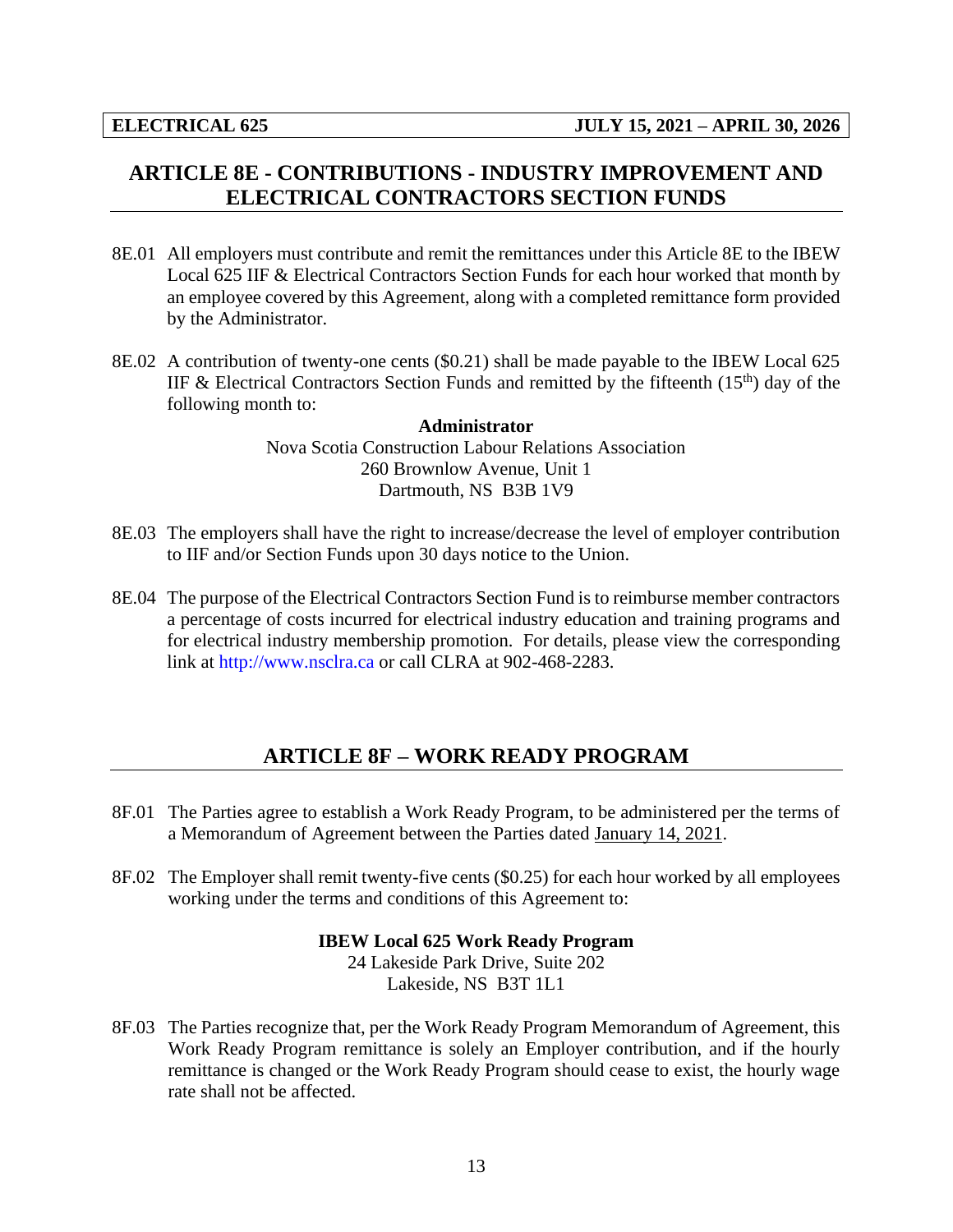## <span id="page-16-0"></span>**ARTICLE 8G - MAINLAND BUILDING TRADES COUNCIL FUND**

8G.01 Should the Union elect to contribute an hourly amount to the Mainland Building Trades Council Fund, the Hourly wage rates for employees working under this Agreement shall be adjusted and employers shall remit this contribution in the same manner as Articles 8C & 8D. Should the Union elect to cease contributing to this fund, then this Agreement shall be amended to reflect that decision upon thirty (30) days written notice from the Union to the CLRA and the contributions per hour shall go back into the wage package.

# <span id="page-16-1"></span>**ARTICLE 8H - VACATION PAY AND HOLIDAY PAY PROVISIONS**

<span id="page-16-2"></span>8H.01 Vacation Pay and Holiday Pay shall be paid weekly as per the applicable Geographic Area Appendices attached hereto and forming a part hereof.

# **ARTICLE 8I – VACATION & HOLIDAY PAY**

### 8I.01 **VACATION PAY:**

• Vacation Pay shall be six percent  $(6\%)$ .

#### 8I.02 **HOLIDAY PAY:**

• Holiday Pay shall be two percent (2%).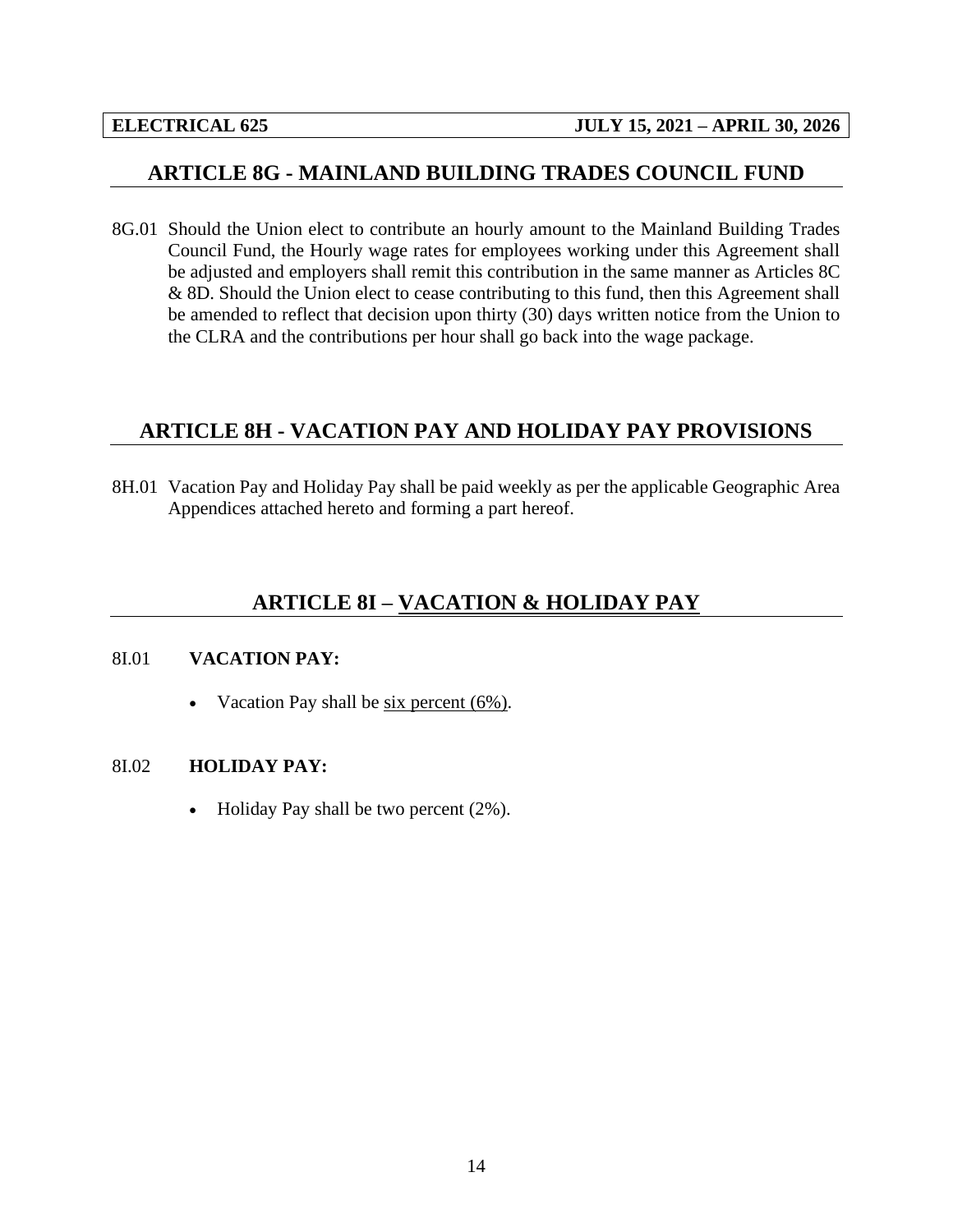# **ARTICLE 8J – SUPERVISION**

- <span id="page-17-0"></span>8J.01 Working Forepersons will be appointed by the employer at their discretion. However, a minimum of one (1) Working Foreperson shall be appointed when there are five (5) or more workers on a job site.
- 8J.02 When there are fifteen (15) or more workers on a jobsite, a Non-Working Foreperson shall be appointed by the employer, in addition to the minimum one (1) Working Foreperson required under Article 81.01. For every fifteen (15) workers on an Industrial or Major Industrial jobsite, one of them will be a Non-Working Foreperson.
- 8J.03 General forepersons will be appointed at the sole discretion of the employer when deemed necessary and the general foreperson will be a member of the Union, Local 625. General forepersons will also be non-working.
- 8J.04 Nothing in this Agreement shall prevent the employer from appointing additional Working, Non-Working or General Forepersons on a job site if it is determined by the employer, at its sole discretion, to be required.
- 8J.05 The regular rate of pay for a Foreperson is as follows:

| General Foreperson: 30% premium minimum** |                                                                                   |
|-------------------------------------------|-----------------------------------------------------------------------------------|
|                                           | Residential Working Foreperson:Journeyperson Commercial Rate minimum              |
|                                           | Residential Non-Working Foreperson:Journeyperson Commercial Rate plus 10% premium |
|                                           | $minimum$ **                                                                      |

\*\*In order to qualify for these premiums, the employee must have current certification for the following courses:

First Aid CPR Fall Arrest Confined Space WHMIS Man Lift CSNS COR Safety Better SuperVision

If the Foreperson renews courses before expiry, the company will pay for the time to take the course. If the Foreperson allows a course or courses to expire, they will pay for their own time to take the refresher. Existing supervision may be grandfathered.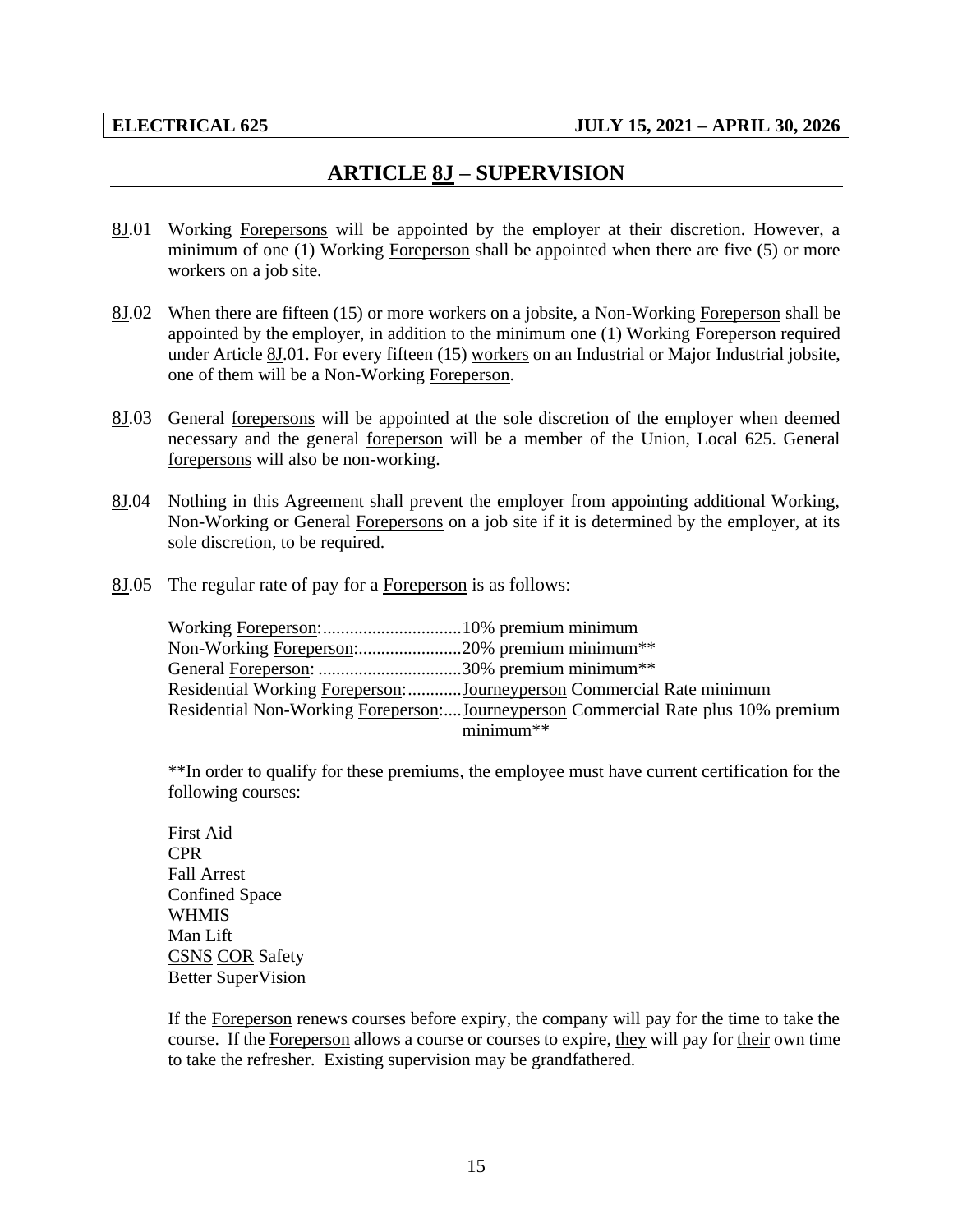#### **Effective Date Hourly Rate V&H (8%) (8%) Hourly Rate**  $\begin{array}{|c|c|} \hline \textbf{V&H} & \textbf{V&H} \ \hline \textbf{(8\%)} & \textbf{0} & \textbf{0} \ \hline \end{array}$ **(8%) Hourly Rate V&H (8%)**  $July 15, 2021$   $$41.98$   $$3.36$   $$45.34$   $$3.63$   $$48.64$   $$3.89$ May 1, 2022 \$42.83 \$3.43 \$46.21 \$3.70 \$49.76 \$3.98 May 1, 2023 | \$43.70 | \$3.50 | \$47.08 | \$3.77 | \$50.63 | \$4.05 May 1, 2024 \$44.57 \$3.57 \$47.94 \$3.84 \$51.49 \$4.12 May 1, 2025 | \$45.18 | \$3.61 | \$48.55 | \$3.88 | \$52.36 | \$4.19 **COMMERCIAL INDUSTRIAL WORK UNDER \$50 MILLION DOLLARS MAJOR INDUSTRIAL PROJECTS WORKING FOREPERSON- 10%**

#### **FOREPERSON RATES – WORKING FOREPERSONS – 10% ALL OTHER CONTRIBUTIONS AS PER MAIN WAGE TABLES**

### **FOREPERSONS RATES – NON WORKING FOREPERSONS – 20% ALL OTHER CONTRIBUTIONS AS PER MAIN WAGE TABLES**

|                       | <b>NON WORKING FOREPERSON - 20%</b> |                |                                                                       |                |                                            |             |  |  |  |  |  |  |
|-----------------------|-------------------------------------|----------------|-----------------------------------------------------------------------|----------------|--------------------------------------------|-------------|--|--|--|--|--|--|
|                       | <b>COMMERCIAL</b>                   |                | <b>INDUSTRIAL WORK</b><br><b>UNDER \$50 MILLION</b><br><b>DOLLARS</b> |                | <b>MAJOR INDUSTRIAL</b><br><b>PROJECTS</b> |             |  |  |  |  |  |  |
| <b>Effective Date</b> | <b>Hourly Rate</b>                  | V&H<br>$(8\%)$ | <b>Hourly Rate</b>                                                    | V&H<br>$(8\%)$ |                                            | V&H<br>(8%) |  |  |  |  |  |  |
| July 15, 2021         | \$45.79                             | \$3.66         | \$49.46                                                               | \$3.96         | \$53.06                                    | \$4.24      |  |  |  |  |  |  |
| May 1, 2022           | \$46.73                             | \$3.74         | \$50.41                                                               | \$4.03         | \$54.29                                    | \$4.34      |  |  |  |  |  |  |
| May 1, 2023           | \$47.68                             | \$3.81         | \$51.36                                                               | \$4.11         | \$55.24                                    | \$4.42      |  |  |  |  |  |  |
| May 1, 2024           | \$48.62<br>\$3.89                   |                | \$52.30                                                               | \$4.18         | \$56.17                                    | \$4.49      |  |  |  |  |  |  |
| May 1, 2025           | \$49.28                             | \$3.94         | \$52.97                                                               | \$4.24         | \$57.12                                    | \$4.57      |  |  |  |  |  |  |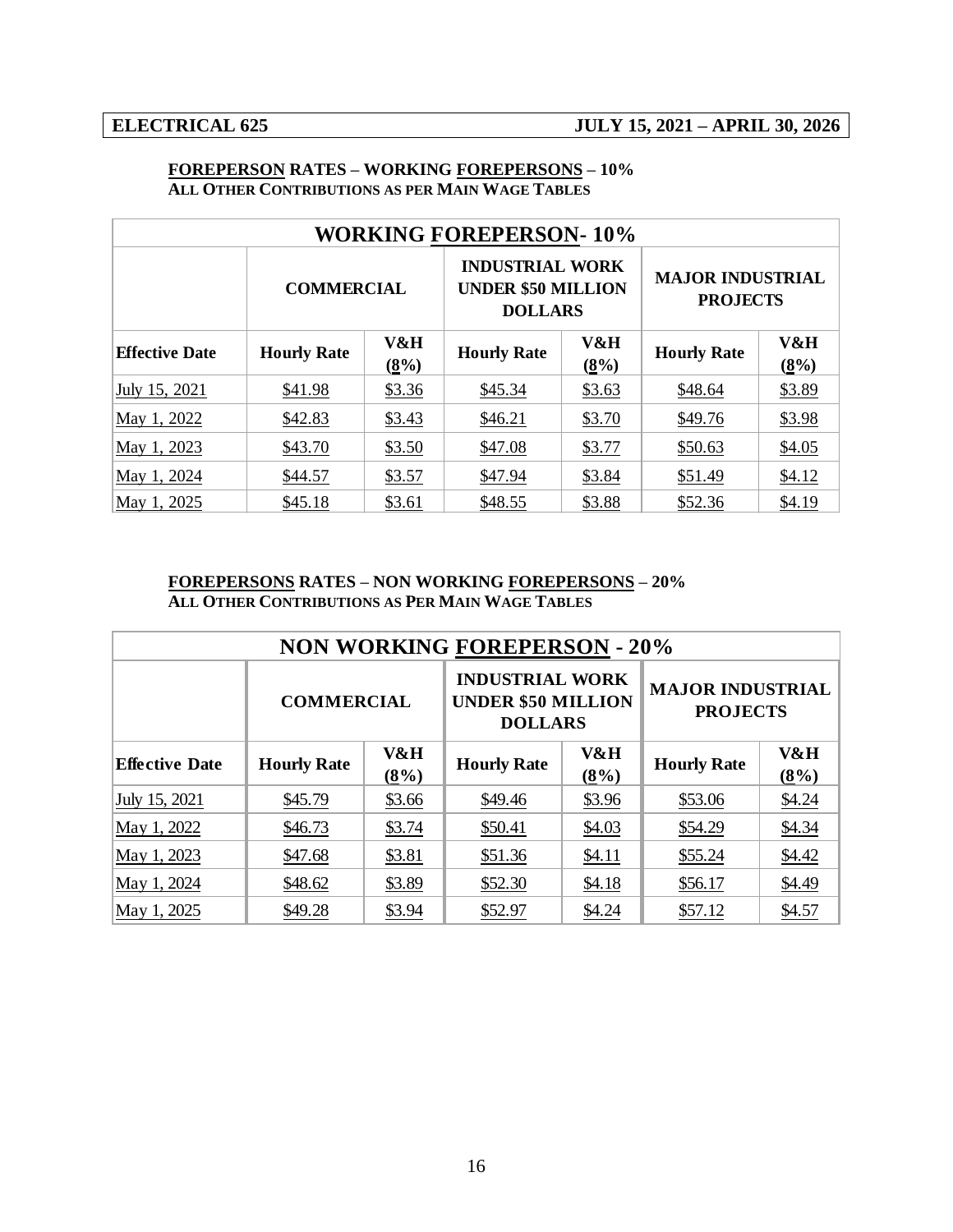## **FOREPERSONS RATES – GENERAL FOREPERSONS**

**(NEGOTIABLE BUT NOT LESS THAN 30%)**

**ALL OTHER CONTRIBUTIONS AS PER MAIN WAGE TABLES**

|                       | <b>GENERAL FOREPERSON-30%</b> |                |                                                                       |                |                                            |             |  |  |  |  |  |  |
|-----------------------|-------------------------------|----------------|-----------------------------------------------------------------------|----------------|--------------------------------------------|-------------|--|--|--|--|--|--|
|                       | <b>COMMERCIAL</b>             |                | <b>INDUSTRIAL WORK</b><br><b>UNDER \$50 MILLION</b><br><b>DOLLARS</b> |                | <b>MAJOR INDUSTRIAL</b><br><b>PROJECTS</b> |             |  |  |  |  |  |  |
| <b>Effective Date</b> | <b>Hourly Rate</b>            | V&H<br>$(8\%)$ | <b>Hourly Rate</b>                                                    | V&H<br>$(8\%)$ | <b>Hourly Rate</b>                         | V&H<br>(8%) |  |  |  |  |  |  |
| July 15, 2021         | \$49.61                       | \$3.97         | \$53.59                                                               | \$4.29         | \$57.49                                    | \$4.60      |  |  |  |  |  |  |
| May 1, 2022           | \$50.62                       | \$4.05         | \$54.61                                                               | \$4.37         | \$58.81                                    | \$4.70      |  |  |  |  |  |  |
| May 1, 2023           | \$51.65                       | \$4.13         | \$55.64                                                               | \$4.45         | \$59.84                                    | \$4.79      |  |  |  |  |  |  |
| May 1, 2024           | \$52.68                       | \$4.21         | \$56.65                                                               | \$4.53         | \$60.85                                    | \$4.87      |  |  |  |  |  |  |
| May 1, 2025           | \$53.39                       | \$4.27         | \$57.38                                                               | \$4.59         | \$61.88                                    | \$4.95      |  |  |  |  |  |  |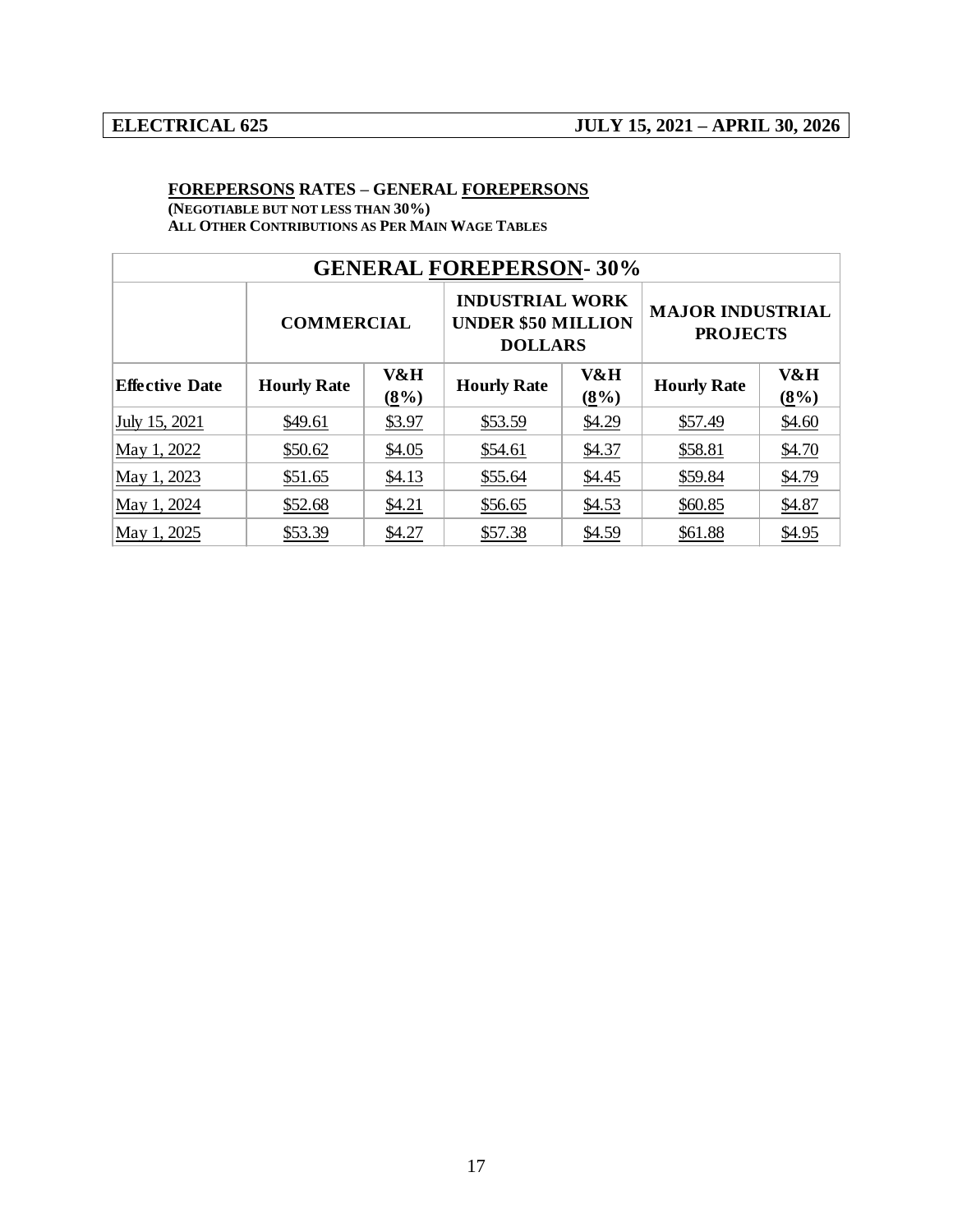# **ARTICLE 8K – WAGE TABLES**

<span id="page-20-0"></span>

|                                                                                                                                                                                                                                                                                      | <b>JOURNEYPERSON</b> |        |        |        |        |         |        |        |         |  |  |  |
|--------------------------------------------------------------------------------------------------------------------------------------------------------------------------------------------------------------------------------------------------------------------------------------|----------------------|--------|--------|--------|--------|---------|--------|--------|---------|--|--|--|
| <b>COMMERCIAL</b>                                                                                                                                                                                                                                                                    |                      |        |        |        |        |         |        |        |         |  |  |  |
| $\mathbf{I} \mathbf{F} \mathbf{\&}$<br><b>Work Ready</b><br>V & H<br>Health &<br><b>Total</b><br>Union $\&$<br><b>Hourly</b><br><b>Total</b><br><b>Effective Date</b><br><b>Pension</b><br>Welfare<br><b>Training Funds</b><br>$(8\%)$<br>Package<br>Rate<br><b>Other</b><br>Program |                      |        |        |        |        |         |        |        |         |  |  |  |
| July 15, 2021                                                                                                                                                                                                                                                                        | \$38.16              | \$3.05 | \$3.57 | \$7.79 | \$3.32 | \$55.89 | \$0.21 | \$0.25 | \$56.35 |  |  |  |
| May 1, 2022                                                                                                                                                                                                                                                                          | \$38.94              | \$3.12 | \$3.72 | \$7.79 | \$3.32 | \$56.89 | \$0.21 | \$0.25 | \$57.35 |  |  |  |
| May 1, 2023                                                                                                                                                                                                                                                                          | \$39.73              | \$3.18 | \$3.87 | \$7.79 | \$3.32 | \$57.89 | \$0.21 | \$0.25 | \$58.35 |  |  |  |
| May 1, 2024                                                                                                                                                                                                                                                                          | \$40.52              | \$3.24 | \$4.02 | \$7.79 | \$3.32 | \$58.89 | \$0.21 | \$0.25 | \$59.35 |  |  |  |
| May 1, 2025                                                                                                                                                                                                                                                                          | \$41.07              | \$3.29 | \$4.17 | \$7.79 | \$3.32 | \$59.64 | \$0.21 | \$0.25 | \$60.10 |  |  |  |

|                                            | <b>JOURNEYPERSON</b>                                                                                                                                                                                                     |        |        |        |        |         |        |        |         |  |  |  |
|--------------------------------------------|--------------------------------------------------------------------------------------------------------------------------------------------------------------------------------------------------------------------------|--------|--------|--------|--------|---------|--------|--------|---------|--|--|--|
| <b>INDUSTRIAL UNDER 50 MILLION DOLLARS</b> |                                                                                                                                                                                                                          |        |        |        |        |         |        |        |         |  |  |  |
| <b>Effective Date</b>                      | Health $\&$<br><b>Work Ready</b><br>Union &<br><b>Total</b><br>IIF &<br>V & H<br><b>Hourly</b><br><b>Total</b><br><b>Pension</b><br><b>Training Funds</b><br>Welfare<br>Package<br>Rate<br>$(8\%)$<br>  Other<br>Program |        |        |        |        |         |        |        |         |  |  |  |
| July 15, 2021                              | \$41.22                                                                                                                                                                                                                  | \$3.30 | \$3.57 | \$7.79 | \$3.32 | \$59.20 | \$0.21 | \$0.25 | \$59.66 |  |  |  |
| May 1, 2022                                | \$42.01                                                                                                                                                                                                                  | \$3.36 | \$3.72 | \$7.79 | \$3.32 | \$60.20 | \$0.21 | \$0.25 | \$60.66 |  |  |  |
| May 1, 2023                                | \$42.80                                                                                                                                                                                                                  | \$3.42 | \$3.87 | \$7.79 | \$3.32 | \$61.20 | \$0.21 | \$0.25 | \$61.66 |  |  |  |
| May 1, 2024                                | \$43.58                                                                                                                                                                                                                  | \$3.49 | \$4.02 | \$7.79 | \$3.32 | \$62.20 | \$0.21 | \$0.25 | \$62.66 |  |  |  |
| May 1, 2025                                | \$44.14                                                                                                                                                                                                                  | \$3.53 | \$4.17 | \$7.79 | \$3.32 | \$62.95 | \$0.21 | \$0.25 | \$63.41 |  |  |  |

|                                                                                                                                                                                                                                                                            | <b>JOURNEYPERSON</b> |        |        |        |        |         |        |        |         |  |  |  |
|----------------------------------------------------------------------------------------------------------------------------------------------------------------------------------------------------------------------------------------------------------------------------|----------------------|--------|--------|--------|--------|---------|--------|--------|---------|--|--|--|
| <b>MAJOR INDUSTRIAL PROJECTS</b>                                                                                                                                                                                                                                           |                      |        |        |        |        |         |        |        |         |  |  |  |
| V & H Health $\&$<br>Union $\&$<br>$\mathbf{H} \mathbf{F}$ &<br><b>Work Ready</b><br><b>Total</b><br><b>Hourly</b><br><b>Effective Date</b><br><b>Pension</b><br><b>Total</b><br>$(8\%)$<br>Welfare<br><b>Training Funds</b><br>Rate<br>Package<br><b>Other</b><br>Program |                      |        |        |        |        |         |        |        |         |  |  |  |
| July 15, 2021                                                                                                                                                                                                                                                              | \$44.22              | \$3.54 | \$3.57 | \$7.79 | \$3.32 | \$62.44 | \$0.21 | \$0.25 | \$62.90 |  |  |  |
| May 1, 2022                                                                                                                                                                                                                                                                | \$45.24              | \$3.62 | \$3.72 | \$7.79 | \$3.32 | \$63.69 | \$0.21 | \$0.25 | \$64.15 |  |  |  |
| May 1, 2023                                                                                                                                                                                                                                                                | \$46.03              | \$3.68 | \$3.87 | \$7.79 | \$3.32 | \$64.69 | \$0.21 | \$0.25 | \$65.15 |  |  |  |
| May 1, 2024                                                                                                                                                                                                                                                                | \$46.81              | \$3.75 | \$4.02 | \$7.79 | \$3.32 | \$65.69 | \$0.21 | \$0.25 | \$66.15 |  |  |  |
| May 1, 2025                                                                                                                                                                                                                                                                | \$47.60              | \$3.81 | \$4.17 | \$7.79 | \$3.32 | \$66.69 | \$0.21 | \$0.25 | \$67.15 |  |  |  |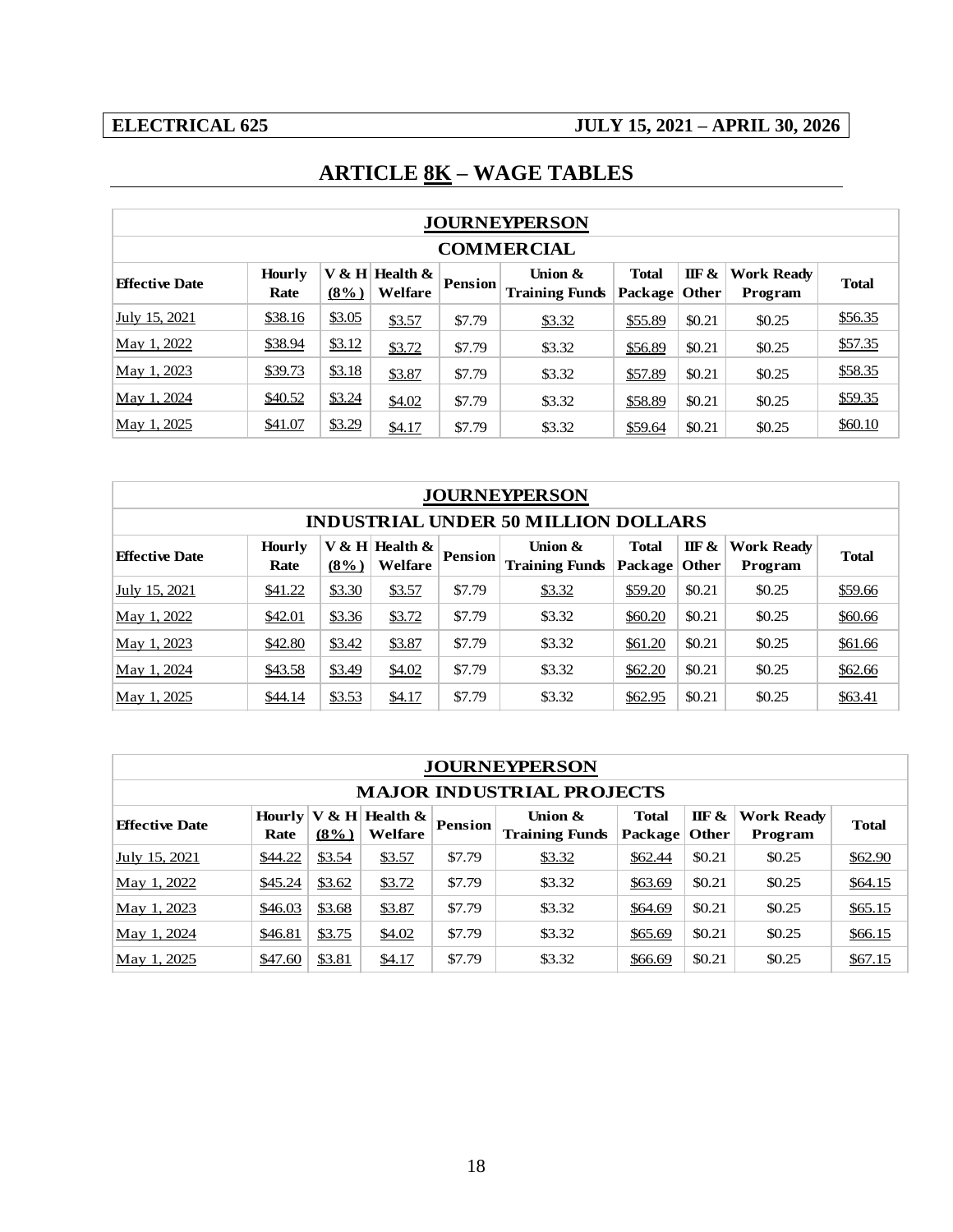| <b>JOURNEYPERSON</b>  |                |         |                              |         |                                      |                         |                                               |                              |              |  |
|-----------------------|----------------|---------|------------------------------|---------|--------------------------------------|-------------------------|-----------------------------------------------|------------------------------|--------------|--|
|                       |                |         |                              |         | <b>RESIDENTIAL AND MAINTENANCE *</b> |                         |                                               |                              |              |  |
| <b>Effective Date</b> | Hourly<br>Rate | $(8\%)$ | V & H Health $\&$<br>Welfare | Pension | Union $\&$<br><b>Training Funds</b>  | <b>Total</b><br>Package | $\ensuremath{\mathop{\mathrm{IIF}}\nolimits}$ | <b>Work Ready</b><br>Program | <b>Total</b> |  |
| July 15, 2021         | \$31.66        | \$2.53  | \$3.57                       | \$7.79  | \$1.49                               | \$47.04                 | \$0.21                                        | \$0.25                       | \$47.50      |  |
| May 1, 2022           | \$32.30        | \$2.58  | \$3.72                       | \$7.79  | \$1.49                               | \$47.88                 | \$0.21                                        | \$0.25                       | \$48.34      |  |
| May 1, 2023           | \$32.94        | \$2.63  | \$3.87                       | \$7.79  | \$1.49                               | \$48.72                 | \$0.21                                        | \$0.25                       | \$49.18      |  |
| May 1, 2024           | \$33.57        | \$2.69  | \$4.02                       | \$7.79  | \$1.49                               | \$49.56                 | \$0.21                                        | \$0.25                       | \$50.02      |  |
| May 1, 2025           | \$34.02        | \$2.72  | \$4.17                       | \$7.79  | \$1.49                               | \$50.19                 | \$0.21                                        | \$0.25                       | \$50.65      |  |
|                       |                |         |                              |         |                                      |                         |                                               |                              |              |  |
|                       |                |         |                              | 19      |                                      |                         |                                               |                              |              |  |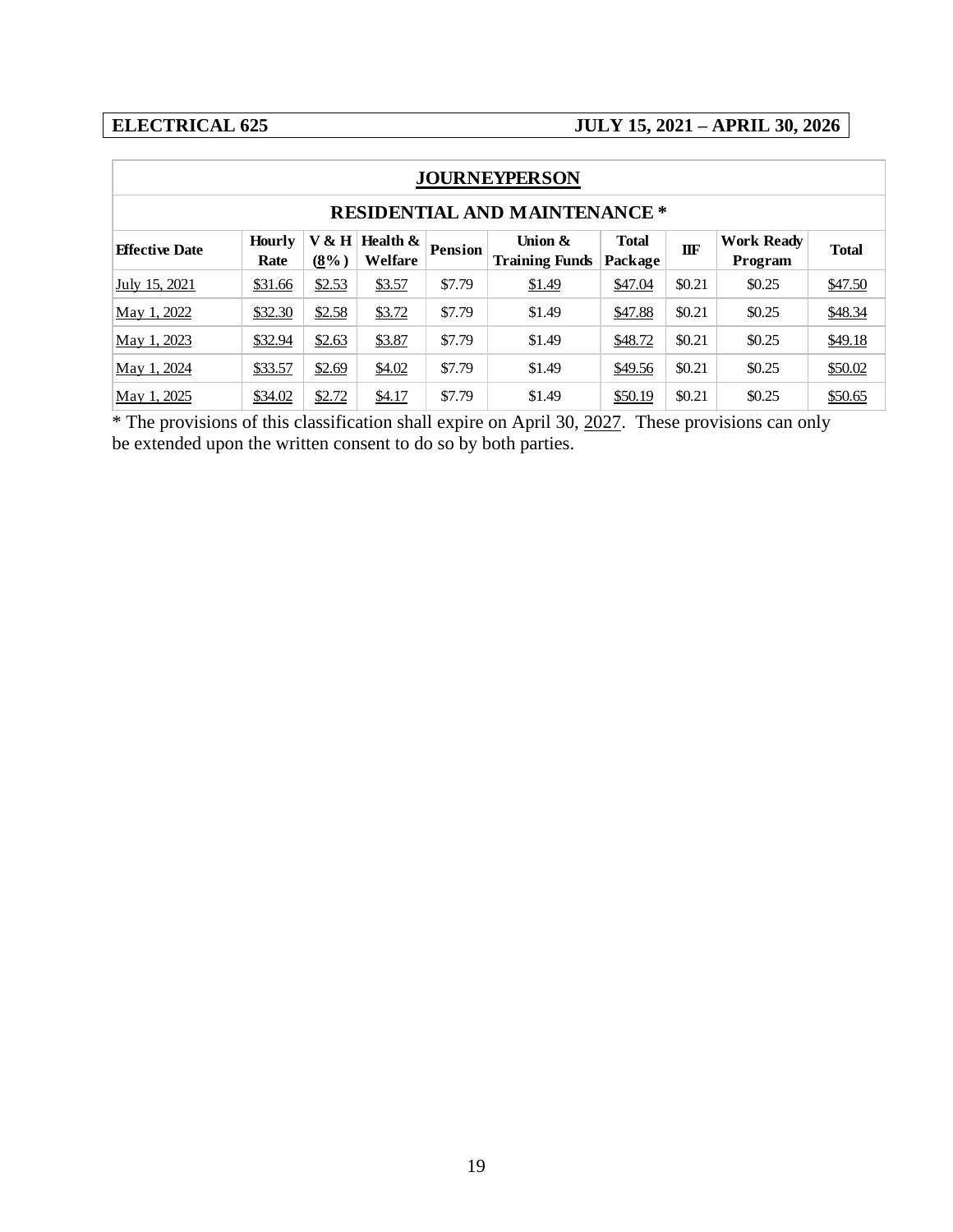|                                        |                       |                  |                        |         | <b>COMMUNICATION SPECIALIST</b>     |                         |                |                              |              |
|----------------------------------------|-----------------------|------------------|------------------------|---------|-------------------------------------|-------------------------|----------------|------------------------------|--------------|
|                                        | <b>Hourly</b><br>Rate | V & H<br>$(8\%)$ | Health $\&$<br>Welfare | Pension | Union $\&$<br><b>Training Funds</b> | <b>Total</b><br>Package | IIF &<br>Other | <b>Work Ready</b><br>Program | <b>Total</b> |
| <b>Effective:</b> July 15, 2021        |                       |                  |                        |         |                                     |                         |                |                              |              |
| * Communication Electrician            | \$38.16               | \$3.05           | \$3.57                 | \$7.79  | \$3.32                              | \$55.89                 | \$0.21         | \$0.25                       | \$56.35      |
| Cabling Specialist                     | \$23.63               | \$1.89           | \$3.57                 | \$3.89  | \$3.32                              | \$36.30                 | \$0.21         | \$0.25                       | \$36.76      |
| Level II Cabling Specialist Apprentice | \$20.77               | \$1.66           | \$3.57                 | \$3.89  | \$3.32                              | \$33.21                 | \$0.21         | \$0.25                       | \$33.67      |
| Level I Cabling Specialist Apprentice  | \$19.62               | \$1.57           | \$3.57                 | \$3.89  | \$3.32                              | \$31.97                 | \$0.21         | \$0.25                       | \$32.43      |
| Cable Installer                        | \$17.35               | \$1.39           | \$3.57                 | \$3.89  | \$3.32                              | \$29.52                 | \$0.21         | \$0.25                       | \$29.98      |
| ** 1st Year Electrical Apprentice      | \$19.08               | \$1.53           | \$3.57                 | \$3.90  | \$1.66                              | \$29.74                 | \$0.21         | \$0.25                       | \$30.20      |
| <b>Effective:</b> May 1, 2022          |                       |                  |                        |         |                                     |                         |                |                              |              |
| * Communication Electrician            | \$38.94               | \$3.12           | \$3.72                 | \$7.79  | \$3.32                              | \$56.89                 | \$0.21         | \$0.25                       | \$57.35      |
| Cabling Specialist                     | \$24.09               | \$1.93           | \$3.72                 | \$3.89  | \$3.32                              | \$36.95                 | \$0.21         | \$0.25                       | \$37.41      |
| Level II Cabling Specialist Apprentice | \$21.18               | \$1.69           | \$3.72                 | \$3.89  | \$3.32                              | \$33.80                 | \$0.21         | \$0.25                       | \$34.26      |
| Level I Cabling Specialist Apprentice  | \$19.96               | \$1.60           | \$3.72                 | \$3.89  | \$3.32                              | \$32.49                 | \$0.21         | \$0.25                       | \$32.95      |
| Cable Installer                        | \$17.64               | \$1.41           | \$3.72                 | \$3.89  | \$3.32                              | \$29.98                 | \$0.21         | \$0.25                       | \$30.44      |
| ** 1st Year Electrical Apprentice      | \$19.47               | \$1.56           | \$3.72                 | \$3.90  | \$1.66                              | \$30.31                 | \$0.21         | \$0.25                       | \$30.77      |
| <b>Effective:</b> May 1, 2023          |                       |                  |                        |         |                                     |                         |                |                              |              |
| * Communication Electrician            | \$39.73               | \$3.18           | \$3.87                 | \$7.79  | \$3.32                              | \$57.89                 | \$0.21         | \$0.25                       | \$58.35      |
| Cabling Specialist                     | \$24.56               | \$1.96           | \$3.87                 | \$3.89  | \$3.32                              | \$37.60                 | \$0.21         | \$0.25                       | \$38.06      |
| Level II Cabling Specialist Apprentice | \$21.58               | \$1.73           | \$3.87                 | \$3.89  | \$3.32                              | \$34.39                 | \$0.21         | \$0.25                       | \$34.85      |
| Level I Cabling Specialist Apprentice  | \$20.31               | \$1.62           | \$3.87                 | \$3.89  | \$3.32                              | \$33.01                 | \$0.21         | \$0.25                       | \$33.47      |
| Cable Installer                        | \$17.93               | \$1.43           | \$3.87                 | \$3.89  | \$3.32                              | \$30.44                 | \$0.21         | \$0.25                       | \$30.90      |
| ** 1st Year Electrical Apprentice      | \$19.86               | \$1.59           | \$3.87                 | \$3.90  | \$1.66                              | \$30.88                 | \$0.21         | \$0.25                       | \$31.34      |
| <b>Effective:</b> May 1, 2024          |                       |                  |                        |         |                                     |                         |                |                              |              |
| * Communication Electrician            | \$40.52               | \$3.24           | \$4.02                 | \$7.79  | \$3.32                              | \$58.89                 | \$0.21         | \$0.25                       | \$59.35      |
| Cabling Specialist                     | \$25.02               | \$2.00           | \$4.02                 | \$3.89  | \$3.32                              | \$38.25                 | \$0.21         | \$0.25                       | \$38.71      |
| Level II Cabling Specialist Apprentice | \$21.99               | \$1.76           | \$4.02                 | \$3.89  | \$3.32                              | \$34.98                 | \$0.21         | \$0.25                       | \$35.44      |
| Level I Cabling Specialist Apprentice  | \$20.65               | \$1.65           | \$4.02                 | \$3.89  | \$3.32                              | \$33.53                 | \$0.21         | \$0.25                       | \$33.99      |
| Cable Installer                        | \$18.21               | \$1.46           | \$4.02                 | \$3.89  | \$3.32                              | \$30.90                 | \$0.21         | \$0.25                       | \$31.36      |
| ** 1st Year Electrical Apprentice      | \$20.26               | \$1.62           | \$4.02                 | \$3.90  | \$1.66                              | \$31.46                 | \$0.21         | \$0.25                       | \$31.92      |
| <b>Effective:</b> May 1, 2025          |                       |                  |                        |         |                                     |                         |                |                              |              |
| * Communication Electrician            | \$41.07               | \$3.29           | \$4.17                 | \$7.79  | \$3.32                              | \$59.64                 | \$0.21         | \$0.25                       | \$60.10      |
| Cabling Specialist                     | \$25.33               | \$2.03           | \$4.17                 | \$3.89  | \$3.32                              | \$38.74                 | \$0.21         | \$0.25                       | \$39.20      |
| Level II Cabling Specialist Apprentice | \$22.26               | \$1.78           | \$4.17                 | \$3.89  | \$3.32                              | \$35.42                 | \$0.21         | \$0.25                       | \$35.88      |
| Level I Cabling Specialist Apprentice  | \$20.87               | \$1.67           | \$4.17                 | \$3.89  | \$3.32                              | \$33.92                 | \$0.21         | \$0.25                       | \$34.38      |
| Cable Installer                        | \$18.39               | \$1.47           | \$4.17                 | \$3.89  | \$3.32                              | \$31.24                 | \$0.21         | \$0.25                       | \$31.70      |
| ** 1st Year Electrical Apprentice      | \$20.54               | \$1.64           | \$4.17                 | \$3.90  | \$1.66                              | \$31.91                 | \$0.21         | \$0.25                       | \$32.37      |

\* As per Commercial Journeyperson

\*\* As per Commercial Apprentice 0-1800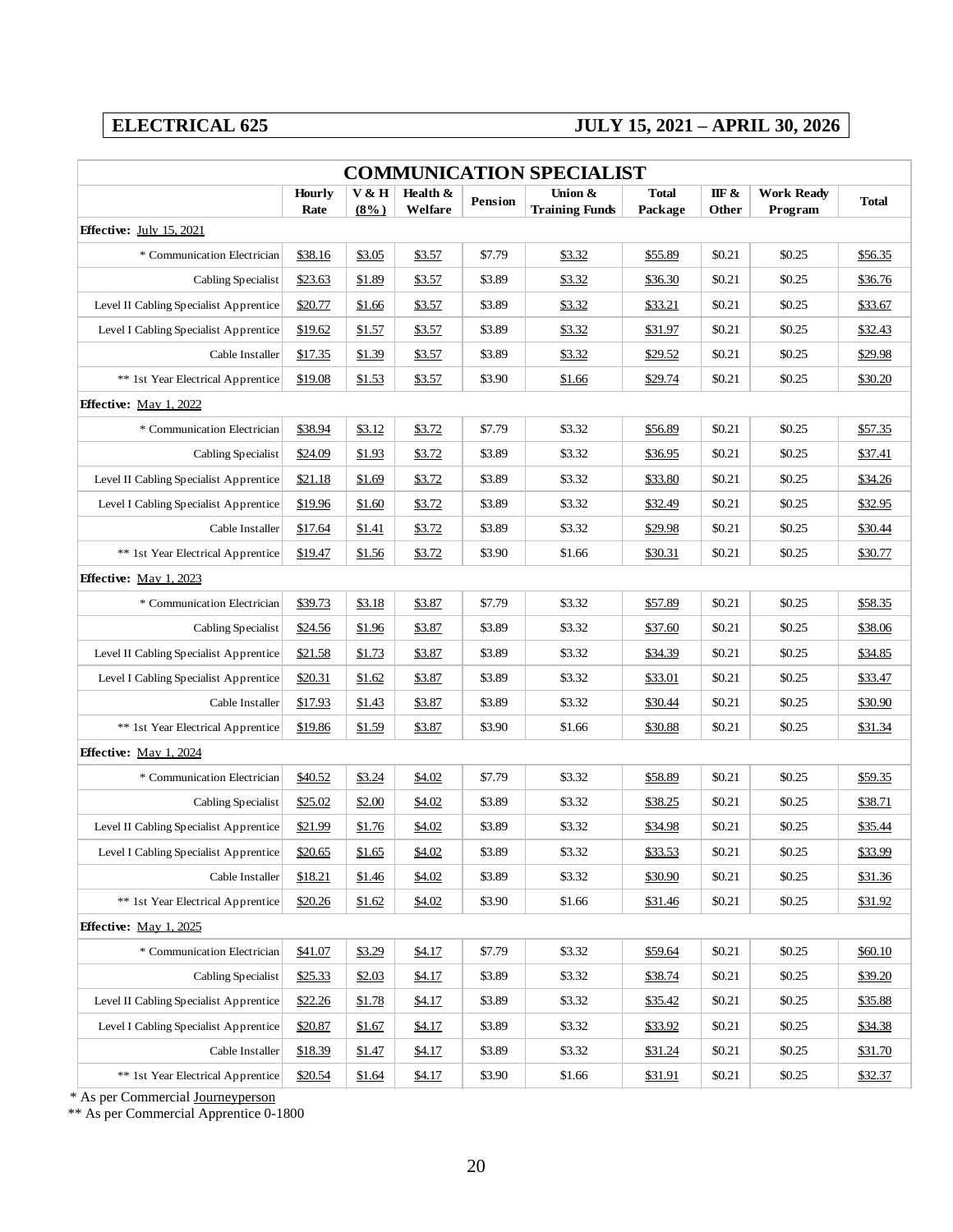# **ARTICLE 8L - APPRENTICE WAGE TABLES**

<span id="page-23-0"></span>

|                          | <b>APPRENTICE</b> |                  |                     |                |                             |                      |                |                              |              |  |  |
|--------------------------|-------------------|------------------|---------------------|----------------|-----------------------------|----------------------|----------------|------------------------------|--------------|--|--|
|                          |                   |                  |                     |                | <b>ALL COMMERCIAL WORK</b>  |                      |                |                              |              |  |  |
| <b>Hours</b>             | Hourly<br>Rate    | V & H<br>$(8\%)$ | Health &<br>Welfare | <b>Pension</b> | Union & Training<br>Funds * | <b>Total Package</b> | IIF &<br>Other | <b>Work Ready</b><br>Program | <b>Total</b> |  |  |
| Effective: July 15, 2021 |                   |                  |                     |                |                             |                      |                |                              |              |  |  |
| $0 - 1800$ hrs           | \$19.08           | \$1.53           | \$3.57              | \$3.90         | \$1.66                      | \$29.74              | \$0.21         | \$0.25                       | \$30.20      |  |  |
| 1801 - 2700 hrs          | \$20.99           | \$1.68           | \$3.57              | \$4.28         | \$3.32                      | \$33.84              | \$0.21         | \$0.25                       | \$34.30      |  |  |
| 2701 - 3600 hrs          | \$22.90           | \$1.83           | \$3.57              | \$4.67         | \$3.32                      | \$36.29              | \$0.21         | \$0.25                       | \$36.75      |  |  |
| 3601 - 4500 hrs          | \$24.80           | \$1.98           | \$3.57              | \$5.06         | \$3.32                      | \$38.73              | \$0.21         | \$0.25                       | \$39.19      |  |  |
| 4501 - 5400 hrs          | \$26.71           | \$2.14           | \$3.57              | \$5.45         | \$3.32                      | \$41.19              | \$0.21         | \$0.25                       | \$41.65      |  |  |
| 5401 - 6300 hrs          | \$28.62           | \$2.29           | \$3.57              | \$5.84         | \$3.32                      | \$43.64              | \$0.21         | \$0.25                       | \$44.10      |  |  |
| 6301 - 7200 hrs          | \$30.53           | \$2.44           | \$3.57              | \$6.23         | \$3.32                      | \$46.09              | \$0.21         | \$0.25                       | \$46.55      |  |  |
| Effective: May 1, 2022   |                   |                  |                     |                |                             |                      |                |                              |              |  |  |
| $0 - 1800$ hrs           | \$19.47           | \$1.56           | \$3.72              | \$3.90         | \$1.66                      | \$30.31              | \$0.21         | \$0.25                       | \$30.77      |  |  |
| 1801 - 2700 hrs          | \$21.42           | \$1.71           | \$3.72              | \$4.28         | \$3.32                      | \$34.45              | \$0.21         | \$0.25                       | \$34.91      |  |  |
| 2701 - 3600 hrs          | \$23.36           | \$1.87           | \$3.72              | \$4.67         | \$3.32                      | \$36.94              | \$0.21         | \$0.25                       | \$37.40      |  |  |
| 3601 - 4500 hrs          | \$25.31           | \$2.02           | \$3.72              | \$5.06         | \$3.32                      | \$39.43              | \$0.21         | \$0.25                       | \$39.89      |  |  |
| 4501 - 5400 hrs          | \$27.26           | \$2.18           | \$3.72              | \$5.45         | \$3.32                      | \$41.93              | \$0.21         | \$0.25                       | \$42.39      |  |  |
| 5401 - 6300 hrs          | \$29.20           | \$2.34           | \$3.72              | \$5.84         | \$3.32                      | \$44.42              | \$0.21         | \$0.25                       | \$44.88      |  |  |
| 6301 - 7200 hrs          | \$31.15           | \$2.49           | \$3.72              | \$6.23         | \$3.32                      | \$46.91              | \$0.21         | \$0.25                       | \$47.37      |  |  |
| Effective: May 1, 2023   |                   |                  |                     |                |                             |                      |                |                              |              |  |  |
| 0 - 1800 hrs             | \$19.86           | \$1.59           | \$3.87              | \$3.90         | \$1.66                      | \$30.88              | \$0.21         | \$0.25                       | \$31.34      |  |  |
| 1801 - 2700 hrs          | \$21.85           | \$1.75           | \$3.87              | \$4.28         | \$3.32                      | \$35.07              | \$0.21         | \$0.25                       | \$35.53      |  |  |
| 2701 - 3600 hrs          | \$23.84           | \$1.91           | \$3.87              | \$4.67         | \$3.32                      | \$37.61              | \$0.21         | \$0.25                       | \$38.07      |  |  |
| 3601 - 4500 hrs          | \$25.82           | \$2.07           | \$3.87              | \$5.06         | \$3.32                      | \$40.14              | \$0.21         | \$0.25                       | \$40.60      |  |  |
| 4501 - 5400 hrs          | \$27.81           | \$2.22           | \$3.87              | \$5.45         | \$3.32                      | \$42.67              | \$0.21         | \$0.25                       | \$43.13      |  |  |
| 5401 - 6300 hrs          | \$29.80           | \$2.38           | \$3.87              | \$5.84         | \$3.32                      | \$45.21              | \$0.21         | \$0.25                       | \$45.67      |  |  |
| 6301 - 7200 hrs          | \$31.78           | \$2.54           | \$3.87              | \$6.23         | \$3.32                      | \$47.74              | \$0.21         | \$0.25                       | \$48.20      |  |  |

(continued)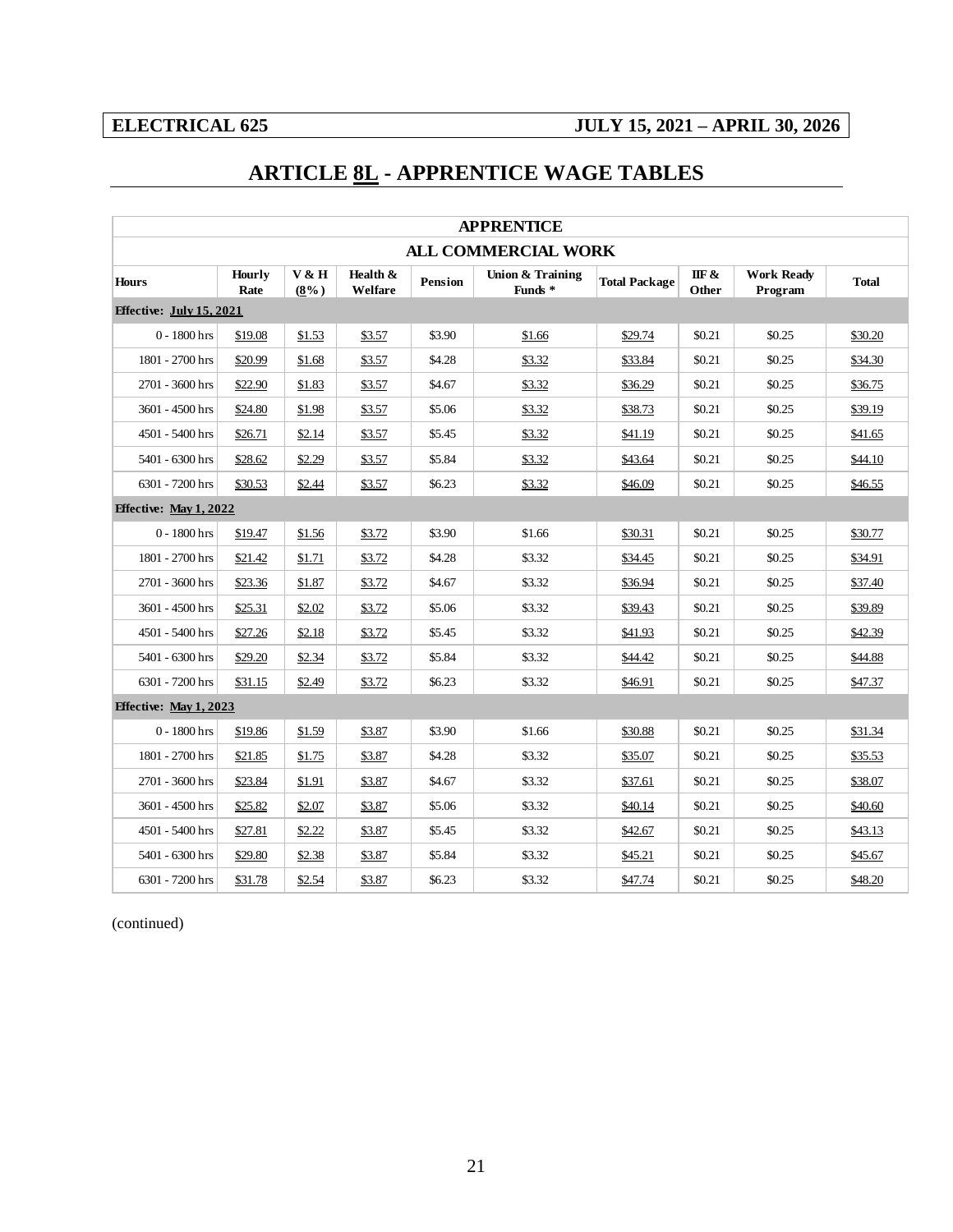|                            | <b>APPRENTICE</b> |               |                     |         |                             |                         |                           |                              |              |  |  |  |
|----------------------------|-------------------|---------------|---------------------|---------|-----------------------------|-------------------------|---------------------------|------------------------------|--------------|--|--|--|
| <b>ALL COMMERCIAL WORK</b> |                   |               |                     |         |                             |                         |                           |                              |              |  |  |  |
| <b>Hours</b>               | Hourly<br>Rate    | V & H<br>(8%) | Health &<br>Welfare | Pension | Union & Training<br>Funds * | <b>Total</b><br>Package | $\Pi$ <b>F</b> &<br>Other | <b>Work Ready</b><br>Program | <b>Total</b> |  |  |  |
| Effective: May 1, 2024     |                   |               |                     |         |                             |                         |                           |                              |              |  |  |  |
| $0 - 1800$ hrs             | \$20.26           | \$1.62        | \$4.02              | \$3.90  | \$1.66                      | \$31.46                 | \$0.21                    | \$0.25                       | \$31.92      |  |  |  |
| 1801 - 2700 hrs            | \$22.29           | \$1.78        | \$4.02              | \$4.28  | \$3.32                      | \$35.69                 | \$0.21                    | \$0.25                       | \$36.15      |  |  |  |
| 2701 - 3600 hrs            | \$24.31           | \$1.94        | \$4.02              | \$4.67  | \$3.32                      | \$38.26                 | \$0.21                    | \$0.25                       | \$38.72      |  |  |  |
| 3601 - 4500 hrs            | \$26.34           | \$2.11        | \$4.02              | \$5.06  | \$3.32                      | \$40.85                 | \$0.21                    | \$0.25                       | \$41.31      |  |  |  |
| 4501 - 5400 hrs            | \$28.36           | \$2.27        | \$4.02              | \$5.45  | \$3.32                      | \$43.42                 | \$0.21                    | \$0.25                       | \$43.88      |  |  |  |
| 5401 - 6300 hrs            | \$30.39           | \$2.43        | \$4.02              | \$5.84  | \$3.32                      | \$46.00                 | \$0.21                    | \$0.25                       | \$46.46      |  |  |  |
| 6301 - 7200 hrs            | \$32.42           | \$2.59        | \$4.02              | \$6.23  | \$3.32                      | \$48.58                 | \$0.21                    | \$0.25                       | \$49.04      |  |  |  |
| Effective: May $1, 2025$   |                   |               |                     |         |                             |                         |                           |                              |              |  |  |  |
| $0 - 1800$ hrs             | \$20.54           | \$1.64        | \$4.17              | \$3.90  | \$1.66                      | \$31.91                 | \$0.21                    | \$0.25                       | \$32.37      |  |  |  |
| 1801 - 2700 hrs            | \$22.59           | \$1.81        | \$4.17              | \$4.28  | \$3.32                      | \$36.17                 | \$0.21                    | \$0.25                       | \$36.63      |  |  |  |
| 2701 - 3600 hrs            | \$24.64           | \$1.97        | \$4.17              | \$4.67  | \$3.32                      | \$38.77                 | \$0.21                    | \$0.25                       | \$39.23      |  |  |  |
| 3601 - 4500 hrs            | \$26.70           | \$2.14        | \$4.17              | \$5.06  | \$3.32                      | \$41.39                 | \$0.21                    | \$0.25                       | \$41.85      |  |  |  |
| 4501 - 5400 hrs            | \$28.75           | \$2.30        | \$4.17              | \$5.45  | \$3.32                      | \$43.99                 | \$0.21                    | \$0.25                       | \$44.45      |  |  |  |
| 5401 - 6300 hrs            | \$30.80           | \$2.46        | \$4.17              | \$5.84  | \$3.32                      | \$46.59                 | \$0.21                    | \$0.25                       | \$47.05      |  |  |  |
| 6301 - 7200 hrs            | \$32.86           | \$2.63        | \$4.17              | \$6.23  | \$3.32                      | \$49.21                 | \$0.21                    | \$0.25                       | \$49.67      |  |  |  |

\* For the 0-1800 hrs Apprentice, the Union & Training Fund is 50% of the Journeyperson amount.

Refer to Article 12B for necessary advancement requirements.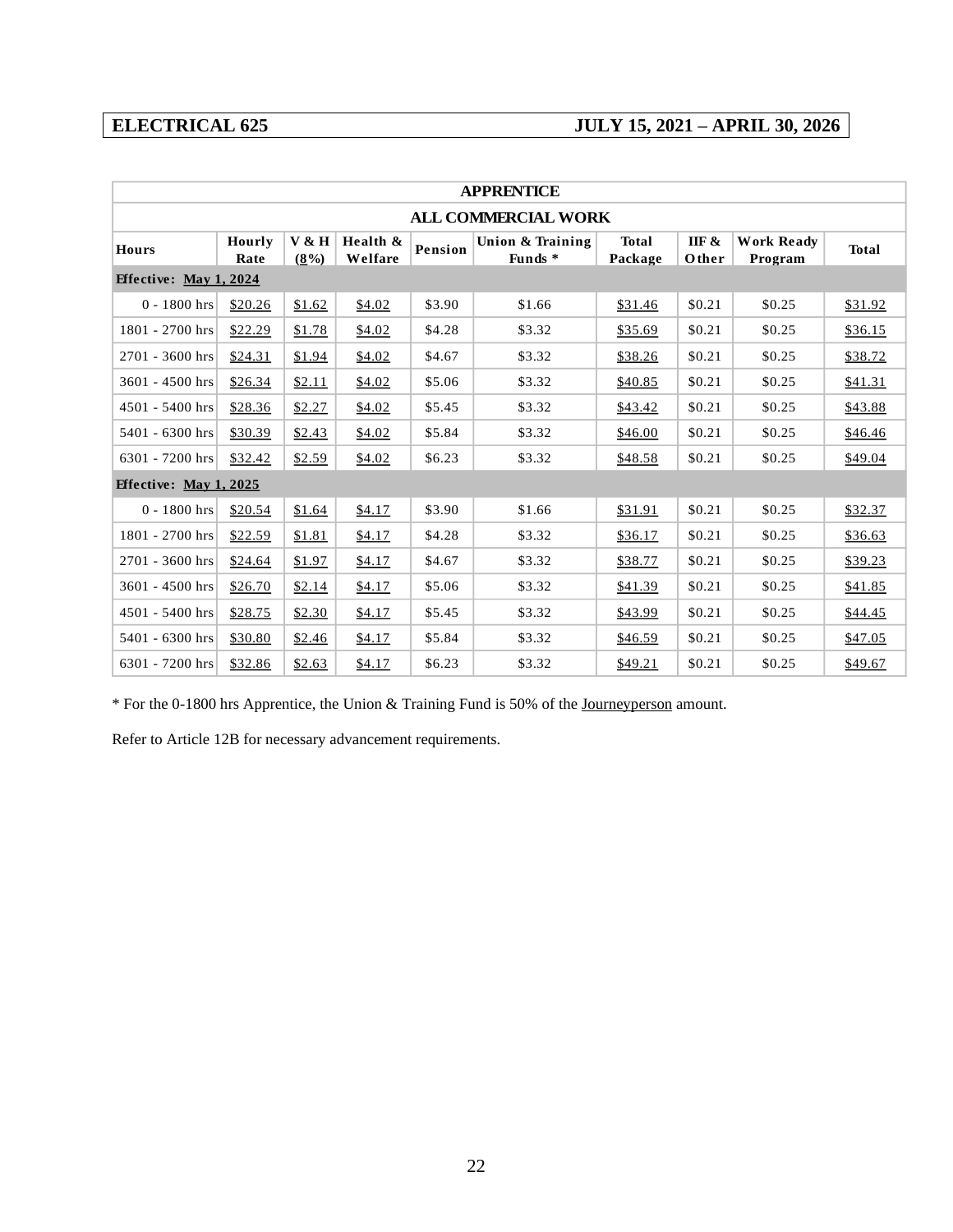| <b>APPRENTICE</b>        |                |                  |                     |         |                                                |                         |                |                              |              |  |  |
|--------------------------|----------------|------------------|---------------------|---------|------------------------------------------------|-------------------------|----------------|------------------------------|--------------|--|--|
|                          |                |                  |                     |         | ALL INDUSTRIAL WORK UNDER \$50 MILLION DOLLARS |                         |                |                              |              |  |  |
| <b>Hours</b>             | Hourly<br>Rate | V & H<br>$(8\%)$ | Health &<br>Welfare | Pension | Union & Training<br>Funds <sup>*</sup>         | <b>Total</b><br>Package | IIF &<br>Other | <b>Work Ready</b><br>Program | <b>Total</b> |  |  |
| Effective: July 15, 2021 |                |                  |                     |         |                                                |                         |                |                              |              |  |  |
| 0 - 1800 hrs             | \$20.61        | \$1.65           | \$3.57              | \$3.90  | \$1.66                                         | \$31.39                 | \$0.21         | \$0.25                       | \$31.85      |  |  |
| 1801 - 2700 hrs          | \$22.67        | \$1.81           | \$3.57              | \$4.28  | \$3.32                                         | \$35.65                 | \$0.21         | \$0.25                       | \$36.11      |  |  |
| 2701 - 3600 hrs          | \$24.73        | \$1.98           | \$3.57              | \$4.67  | \$3.32                                         | \$38.27                 | \$0.21         | \$0.25                       | \$38.73      |  |  |
| 3601 - 4500 hrs          | \$26.79        | \$2.14           | \$3.57              | \$5.06  | \$3.32                                         | \$40.88                 | \$0.21         | \$0.25                       | \$41.34      |  |  |
| 4501 - 5400 hrs          | \$28.85        | \$2.31           | \$3.57              | \$5.45  | \$3.32                                         | \$43.50                 | \$0.21         | \$0.25                       | \$43.96      |  |  |
| 5401 - 6300 hrs          | \$30.92        | \$2.47           | \$3.57              | \$5.84  | \$3.32                                         | \$46.12                 | \$0.21         | \$0.25                       | \$46.58      |  |  |
| 6301 - 7200 hrs          | \$32.98        | \$2.64           | \$3.57              | \$6.23  | \$3.32                                         | \$48.74                 | \$0.21         | \$0.25                       | \$49.20      |  |  |
| Effective: May 1, 2022   |                |                  |                     |         |                                                |                         |                |                              |              |  |  |
| $0 - 1800$ hrs           | \$21.00        | \$1.68           | \$3.72              | \$3.90  | \$1.66                                         | \$31.96                 | \$0.21         | \$0.25                       | \$32.42      |  |  |
| 1801 - 2700 hrs          | \$23.11        | \$1.85           | \$3.72              | \$4.28  | \$3.32                                         | \$36.28                 | \$0.21         | \$0.25                       | \$36.74      |  |  |
| 2701 - 3600 hrs          | \$25.21        | \$2.02           | \$3.72              | \$4.67  | \$3.32                                         | \$38.94                 | \$0.21         | \$0.25                       | \$39.40      |  |  |
| 3601 - 4500 hrs          | \$27.31        | \$2.18           | \$3.72              | \$5.06  | \$3.32                                         | \$41.59                 | \$0.21         | \$0.25                       | \$42.05      |  |  |
| 4501 - 5400 hrs          | \$29.41        | \$2.35           | \$3.72              | \$5.45  | \$3.32                                         | \$44.25                 | \$0.21         | \$0.25                       | \$44.71      |  |  |
| 5401 - 6300 hrs          | \$31.51        | \$2.52           | \$3.72              | \$5.84  | \$3.32                                         | \$46.91                 | \$0.21         | \$0.25                       | \$47.37      |  |  |
| 6301 - 7200 hrs          | \$33.61        | \$2.69           | \$3.72              | \$6.23  | \$3.32                                         | \$49.57                 | \$0.21         | \$0.25                       | \$50.03      |  |  |
| Effective: May 1, 2023   |                |                  |                     |         |                                                |                         |                |                              |              |  |  |
| $0 - 1800$ hrs           | \$21.40        | \$1.71           | \$3.87              | \$3.90  | \$1.66                                         | \$32.54                 | \$0.21         | \$0.25                       | \$33.00      |  |  |
| 1801 - 2700 hrs          | \$23.54        | \$1.88           | \$3.87              | \$4.28  | \$3.32                                         | \$36.89                 | \$0.21         | \$0.25                       | \$37.35      |  |  |
| 2701 - 3600 hrs          | \$25.68        | \$2.05           | \$3.87              | \$4.67  | \$3.32                                         | \$39.59                 | \$0.21         | \$0.25                       | \$40.05      |  |  |
| 3601 - 4500 hrs          | \$27.82        | \$2.23           | \$3.87              | \$5.06  | \$3.32                                         | \$42.30                 | \$0.21         | \$0.25                       | \$42.76      |  |  |
| 4501 - 5400 hrs          | \$29.96        | \$2.40           | \$3.87              | \$5.45  | \$3.32                                         | \$45.00                 | \$0.21         | \$0.25                       | \$45.46      |  |  |
| 5401 - 6300 hrs          | \$32.10        | \$2.57           | \$3.87              | \$5.84  | \$3.32                                         | \$47.70                 | \$0.21         | \$0.25                       | \$48.16      |  |  |
| 6301 - 7200 hrs          | \$34.24        | \$2.74           | \$3.87              | \$6.23  | \$3.32                                         | \$50.40                 | \$0.21         | \$0.25                       | \$50.86      |  |  |

(continued)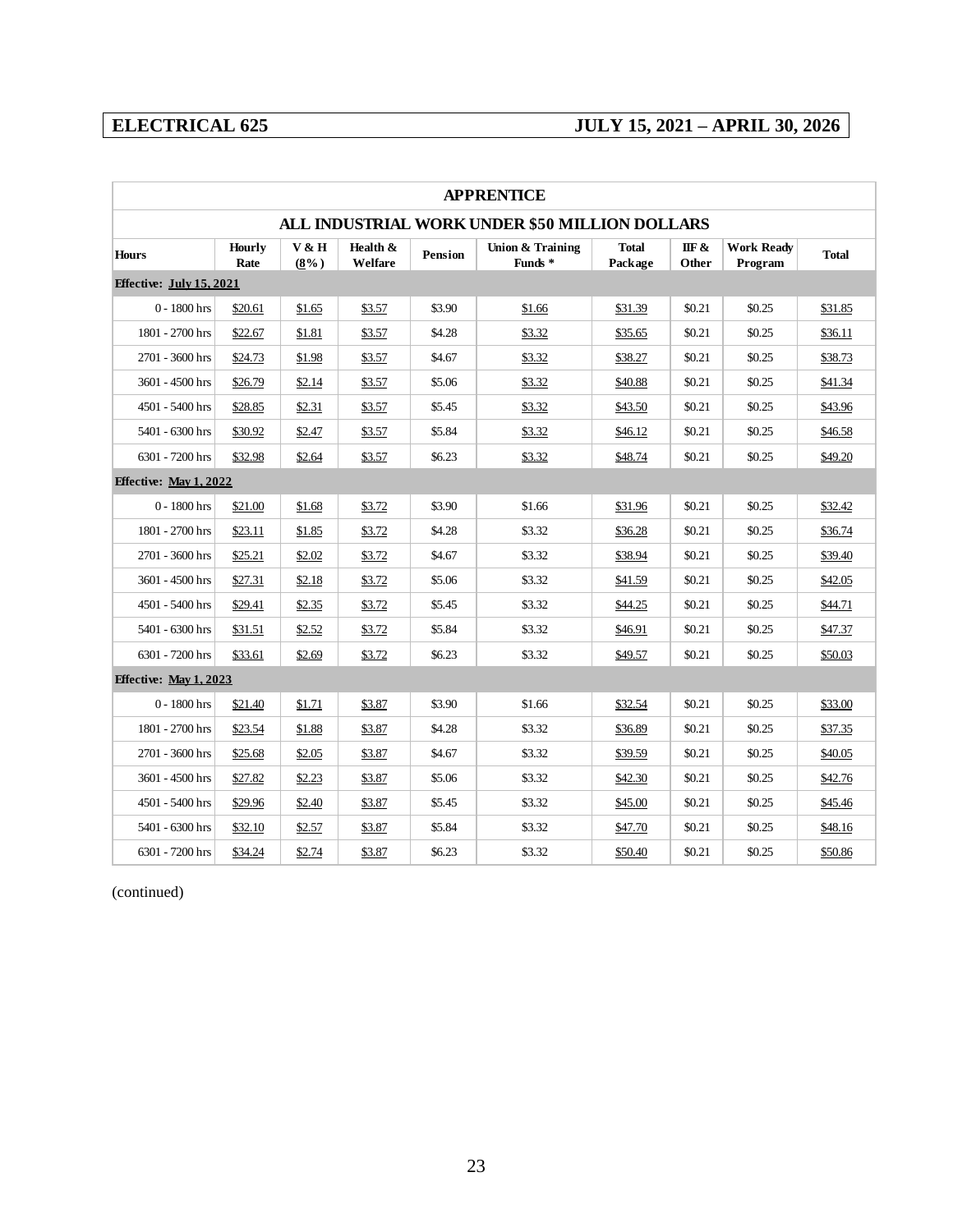|                                                | <b>APPRENTICE</b>     |                  |                     |                |                                        |                         |                |                              |              |  |
|------------------------------------------------|-----------------------|------------------|---------------------|----------------|----------------------------------------|-------------------------|----------------|------------------------------|--------------|--|
| ALL INDUSTRIAL WORK UNDER \$50 MILLION DOLLARS |                       |                  |                     |                |                                        |                         |                |                              |              |  |
| <b>Hours</b>                                   | <b>Hourly</b><br>Rate | V & H<br>$(8\%)$ | Health &<br>Welfare | <b>Pension</b> | Union & Training<br>Funds <sup>*</sup> | <b>Total</b><br>Package | IIF &<br>Other | <b>Work Ready</b><br>Program | <b>Total</b> |  |
| Effective: May 1, 2024                         |                       |                  |                     |                |                                        |                         |                |                              |              |  |
| $0 - 1800$ hrs                                 | \$21.79               | \$1.74           | \$4.02              | \$3.90         | \$1.66                                 | \$33.11                 | \$0.21         | \$0.25                       | \$33.57      |  |
| 1801 - 2700 hrs                                | \$23.97               | \$1.92           | \$4.02              | \$4.28         | \$3.32                                 | \$37.51                 | \$0.21         | \$0.25                       | \$37.97      |  |
| 2701 - 3600 hrs                                | \$26.15               | \$2.09           | \$4.02              | \$4.67         | \$3.32                                 | \$40.25                 | \$0.21         | \$0.25                       | \$40.71      |  |
| 3601 - 4500 hrs                                | \$28.33               | \$2.27           | \$4.02              | \$5.06         | \$3.32                                 | \$43.00                 | \$0.21         | \$0.25                       | \$43.46      |  |
| 4501 - 5400 hrs                                | \$30.51               | \$2.44           | \$4.02              | \$5.45         | \$3.32                                 | \$45.74                 | \$0.21         | \$0.25                       | \$46.20      |  |
| 5401 - 6300 hrs                                | \$32.68               | \$2.61           | \$4.02              | \$5.84         | \$3.32                                 | \$48.47                 | \$0.21         | \$0.25                       | \$48.93      |  |
| 6301 - 7200 hrs                                | \$34.86               | \$2.79           | \$4.02              | \$6.23         | \$3.32                                 | \$51.22                 | \$0.21         | \$0.25                       | \$51.68      |  |
| Effective: May 1, 2025                         |                       |                  |                     |                |                                        |                         |                |                              |              |  |
| $0 - 1800$ hrs                                 | \$22.07               | \$1.77           | \$4.17              | \$3.90         | \$1.66                                 | \$33.57                 | \$0.21         | \$0.25                       | \$34.03      |  |
| 1801 - 2700 hrs                                | \$24.28               | \$1.94           | \$4.17              | \$4.28         | \$3.32                                 | \$37.99                 | \$0.21         | \$0.25                       | \$38.45      |  |
| 2701 - 3600 hrs                                | \$26.48               | \$2.12           | \$4.17              | \$4.67         | \$3.32                                 | \$40.76                 | \$0.21         | \$0.25                       | \$41.22      |  |
| 3601 - 4500 hrs                                | \$28.69               | \$2.30           | \$4.17              | \$5.06         | \$3.32                                 | \$43.54                 | \$0.21         | \$0.25                       | \$44.00      |  |
| 4501 - 5400 hrs                                | \$30.90               | \$2.47           | \$4.17              | \$5.45         | \$3.32                                 | \$46.31                 | \$0.21         | \$0.25                       | \$46.77      |  |
| 5401 - 6300 hrs                                | \$33.10               | \$2.65           | \$4.17              | \$5.84         | \$3.32                                 | \$49.08                 | \$0.21         | \$0.25                       | \$49.54      |  |
| 6301 - 7200 hrs                                | \$35.31               | \$2.82           | \$4.17              | \$6.23         | \$3.32                                 | \$51.85                 | \$0.21         | \$0.25                       | \$52.31      |  |

\* For the 0-1800 hrs Apprentice, the Union & Training Fund is 50% of the Journeyperson amount.

Refer to Article 12B for necessary advancement requirements.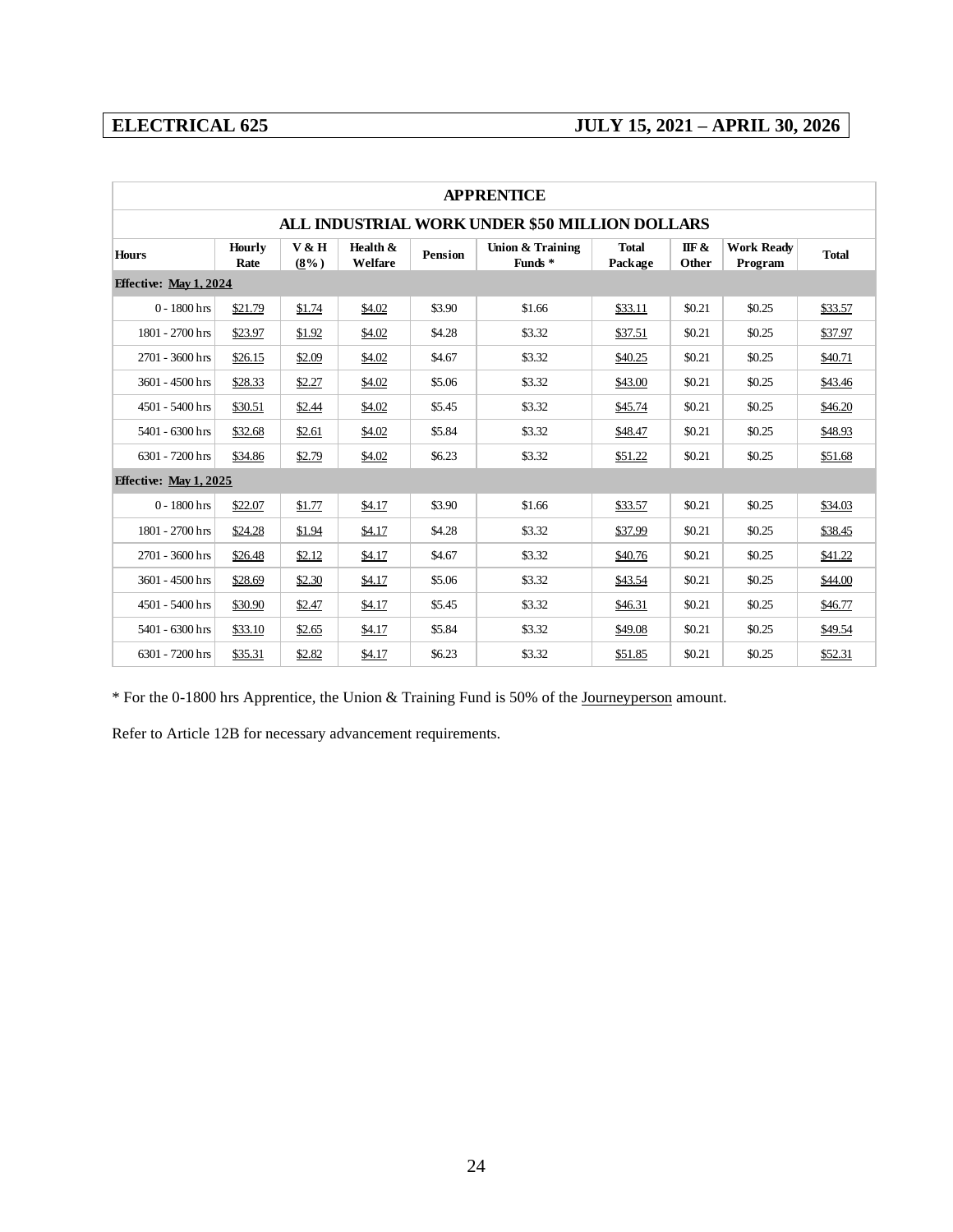|                               | <b>APPRENTICE</b> |                  |                     |                |                                  |                         |                |                              |         |  |  |  |
|-------------------------------|-------------------|------------------|---------------------|----------------|----------------------------------|-------------------------|----------------|------------------------------|---------|--|--|--|
|                               |                   |                  |                     |                | <b>MAJOR INDUSTRIAL PROJECTS</b> |                         |                |                              |         |  |  |  |
| <b>Hours</b>                  | Hourly<br>Rate    | V & H<br>$(8\%)$ | Health &<br>Welfare | <b>Pension</b> | Union & Training<br>Funds *      | <b>Total</b><br>Package | IIF &<br>Other | <b>Work Ready</b><br>Program | Total   |  |  |  |
| Effective: July 15, 2021      |                   |                  |                     |                |                                  |                         |                |                              |         |  |  |  |
| $0 - 1800$ hrs                | \$22.11           | \$1.77           | \$3.57              | \$3.90         | \$1.66                           | \$33.01                 | \$0.21         | \$0.25                       | \$33.47 |  |  |  |
| 1801 - 2700 hrs               | \$24.32           | \$1.95           | \$3.57              | \$4.28         | \$3.32                           | \$37.44                 | \$0.21         | \$0.25                       | \$37.90 |  |  |  |
| 2701 - 3600 hrs               | \$26.53           | \$2.12           | \$3.57              | \$4.67         | \$3.32                           | \$40.21                 | \$0.21         | \$0.25                       | \$40.67 |  |  |  |
| 3601 - 4500 hrs               | \$28.74           | \$2.30           | \$3.57              | \$5.06         | \$3.32                           | \$42.99                 | \$0.21         | \$0.25                       | \$43.45 |  |  |  |
| 4501 - 5400 hrs               | \$30.95           | \$2.48           | \$3.57              | \$5.45         | \$3.32                           | \$45.77                 | \$0.21         | \$0.25                       | \$46.23 |  |  |  |
| 5401 - 6300 hrs               | \$33.16           | \$2.65           | \$3.57              | \$5.84         | \$3.32                           | \$48.54                 | \$0.21         | \$0.25                       | \$49.00 |  |  |  |
| 6301 - 7200 hrs               | \$35.38           | \$2.83           | \$3.57              | \$6.23         | \$3.32                           | \$51.33                 | \$0.21         | \$0.25                       | \$51.79 |  |  |  |
| <b>Effective:</b> May 1, 2022 |                   |                  |                     |                |                                  |                         |                |                              |         |  |  |  |
| $0 - 1800$ hrs                | \$22.62           | \$1.81           | \$3.72              | \$3.90         | \$1.66                           | \$33.71                 | \$0.21         | \$0.25                       | \$34.17 |  |  |  |
| 1801 - 2700 hrs               | \$24.88           | \$1.99           | \$3.72              | \$4.28         | \$3.32                           | \$38.19                 | \$0.21         | \$0.25                       | \$38.65 |  |  |  |
| 2701 - 3600 hrs               | \$27.14           | \$2.17           | \$3.72              | \$4.67         | \$3.32                           | \$41.02                 | \$0.21         | \$0.25                       | \$41.48 |  |  |  |
| 3601 - 4500 hrs               | \$29.41           | \$2.35           | \$3.72              | \$5.06         | \$3.32                           | \$43.86                 | \$0.21         | \$0.25                       | \$44.32 |  |  |  |
| 4501 - 5400 hrs               | \$31.67           | \$2.53           | \$3.72              | \$5.45         | \$3.32                           | \$46.69                 | \$0.21         | \$0.25                       | \$47.15 |  |  |  |
| 5401 - 6300 hrs               | \$33.93           | \$2.71           | \$3.72              | \$5.84         | \$3.32                           | \$49.52                 | \$0.21         | \$0.25                       | \$49.98 |  |  |  |
| 6301 - 7200 hrs               | \$36.19           | \$2.90           | \$3.72              | \$6.23         | \$3.32                           | \$52.36                 | \$0.21         | \$0.25                       | \$52.82 |  |  |  |
| Effective: May 1, 2023        |                   |                  |                     |                |                                  |                         |                |                              |         |  |  |  |
| $0 - 1800$ hrs                | \$23.02           | \$1.84           | \$3.87              | \$3.90         | \$1.66                           | \$34.29                 | \$0.21         | \$0.25                       | \$34.75 |  |  |  |
| 1801 - 2700 hrs               | \$25.32           | \$2.03           | \$3.87              | \$4.28         | \$3.32                           | \$38.82                 | \$0.21         | \$0.25                       | \$39.28 |  |  |  |
| 2701 - 3600 hrs               | \$27.62           | \$2.21           | \$3.87              | \$4.67         | \$3.32                           | \$41.69                 | \$0.21         | \$0.25                       | \$42.15 |  |  |  |
| 3601 - 4500 hrs               | \$29.92           | \$2.39           | \$3.87              | \$5.06         | \$3.32                           | \$44.56                 | \$0.21         | \$0.25                       | \$45.02 |  |  |  |
| 4501 - 5400 hrs               | \$32.22           | \$2.58           | \$3.87              | \$5.45         | \$3.32                           | \$47.44                 | \$0.21         | \$0.25                       | \$47.90 |  |  |  |
| 5401 - 6300 hrs               | \$34.52           | \$2.76           | \$3.87              | \$5.84         | \$3.32                           | \$50.31                 | \$0.21         | \$0.25                       | \$50.77 |  |  |  |
| 6301 - 7200 hrs               | \$36.82           | \$2.95           | \$3.87              | \$6.23         | \$3.32                           | \$53.19                 | \$0.21         | \$0.25                       | \$53.65 |  |  |  |

#### (continued)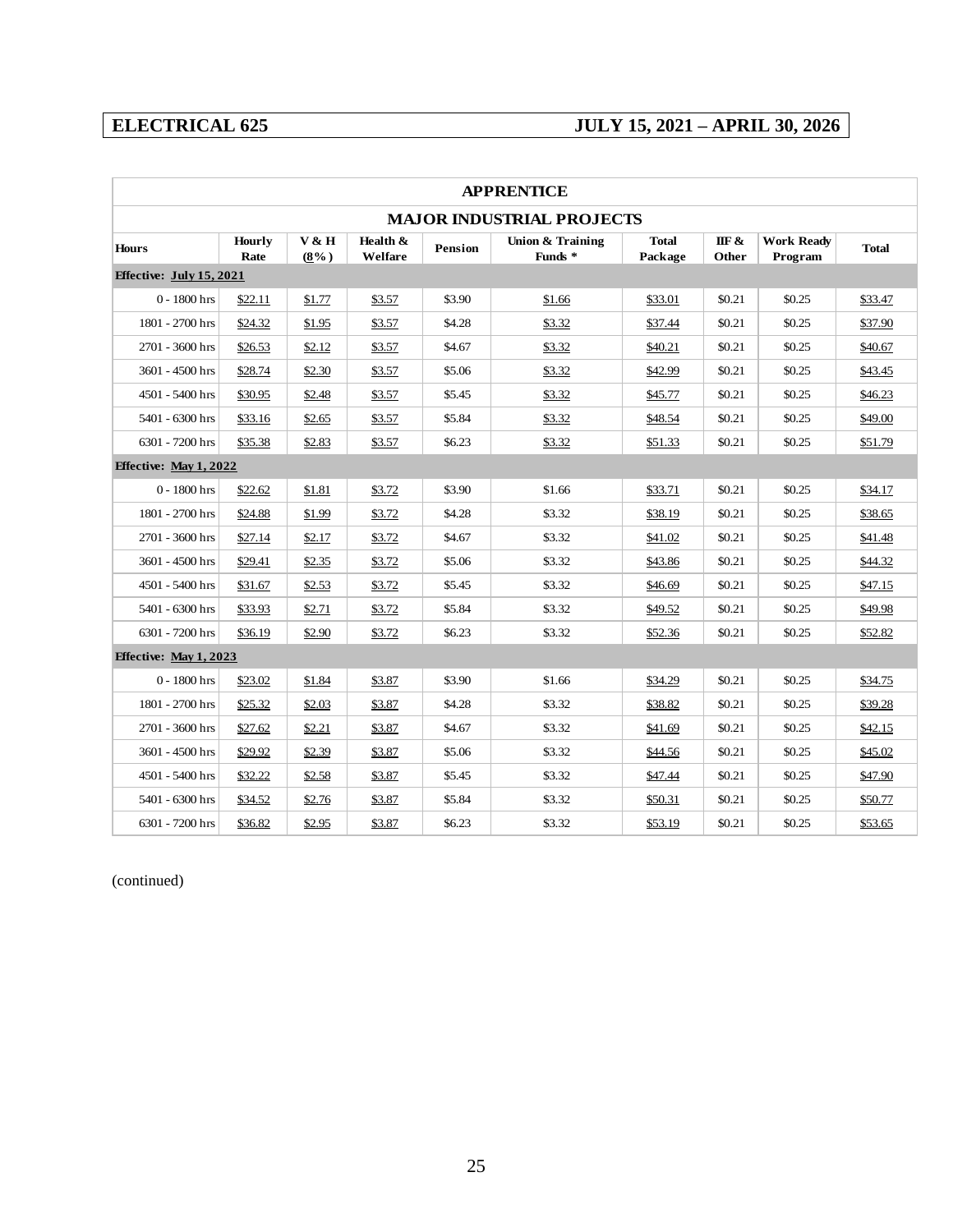| <b>APPRENTICE</b>                |                       |                  |                     |         |                                        |                         |                                    |                              |              |  |  |
|----------------------------------|-----------------------|------------------|---------------------|---------|----------------------------------------|-------------------------|------------------------------------|------------------------------|--------------|--|--|
| <b>MAJOR INDUSTRIAL PROJECTS</b> |                       |                  |                     |         |                                        |                         |                                    |                              |              |  |  |
| <b>Hours</b>                     | <b>Hourly</b><br>Rate | V & H<br>$(8\%)$ | Health &<br>Welfare | Pension | Union & Training<br>Funds <sup>*</sup> | <b>Total</b><br>Package | $\mathbf{H} \mathbf{F}$ &<br>Other | <b>Work Ready</b><br>Program | <b>Total</b> |  |  |
| Effective: May 1, 2024           |                       |                  |                     |         |                                        |                         |                                    |                              |              |  |  |
| $0 - 1800$ hrs                   | \$23.40               | \$1.87           | \$4.02              | \$3.90  | \$1.66                                 | \$34.85                 | \$0.21                             | \$0.25                       | \$35.31      |  |  |
| 1801 - 2700 hrs                  | \$25.75               | \$2.06           | \$4.02              | \$4.28  | \$3.32                                 | \$39.43                 | \$0.21                             | \$0.25                       | \$39.89      |  |  |
| 2701 - 3600 hrs                  | \$28.09               | \$2.25           | \$4.02              | \$4.67  | \$3.32                                 | \$42.35                 | \$0.21                             | \$0.25                       | \$42.81      |  |  |
| 3601 - 4500 hrs                  | \$30.43               | \$2.43           | \$4.02              | \$5.06  | \$3.32                                 | \$45.26                 | \$0.21                             | \$0.25                       | \$45.72      |  |  |
| 4501 - 5400 hrs                  | \$32.77               | \$2.62           | \$4.02              | \$5.45  | \$3.32                                 | \$48.18                 | \$0.21                             | \$0.25                       | \$48.64      |  |  |
| 5401 - 6300 hrs                  | \$35.11               | \$2.81           | \$4.02              | \$5.84  | \$3.32                                 | \$51.10                 | \$0.21                             | \$0.25                       | \$51.56      |  |  |
| 6301 - 7200 hrs                  | \$37.45               | \$3.00           | \$4.02              | \$6.23  | \$3.32                                 | \$54.02                 | \$0.21                             | \$0.25                       | \$54.48      |  |  |
| Effective: May 1, 2025           |                       |                  |                     |         |                                        |                         |                                    |                              |              |  |  |
| $0 - 1800$ hrs                   | \$23.80               | \$1.90           | \$4.17              | \$3.90  | \$1.66                                 | \$35.43                 | \$0.21                             | \$0.25                       | \$35.89      |  |  |
| 1801 - 2700 hrs                  | \$26.18               | \$2.09           | \$4.17              | \$4.28  | \$3.32                                 | \$40.04                 | \$0.21                             | \$0.25                       | \$40.50      |  |  |
| 2701 - 3600 hrs                  | \$28.56               | \$2.28           | \$4.17              | \$4.67  | \$3.32                                 | \$43.00                 | \$0.21                             | \$0.25                       | \$43.46      |  |  |
| 3601 - 4500 hrs                  | \$30.94               | \$2.48           | \$4.17              | \$5.06  | \$3.32                                 | \$45.97                 | \$0.21                             | \$0.25                       | \$46.43      |  |  |
| 4501 - 5400 hrs                  | \$33.32               | \$2.67           | \$4.17              | \$5.45  | \$3.32                                 | \$48.93                 | \$0.21                             | \$0.25                       | \$49.39      |  |  |
| 5401 - 6300 hrs                  | \$35.70               | \$2.86           | \$4.17              | \$5.84  | \$3.32                                 | \$51.89                 | \$0.21                             | \$0.25                       | \$52.35      |  |  |
| 6301 - 7200 hrs                  | \$38.08               | \$3.05           | \$4.17              | \$6.23  | \$3.32                                 | \$54.85                 | \$0.21                             | \$0.25                       | \$55.31      |  |  |

\* For the 0-1800 hrs Apprentice, the Union & Training Fund is 50% of the Journeyperson amount.

Refer to Article 12B for necessary advancement requirements.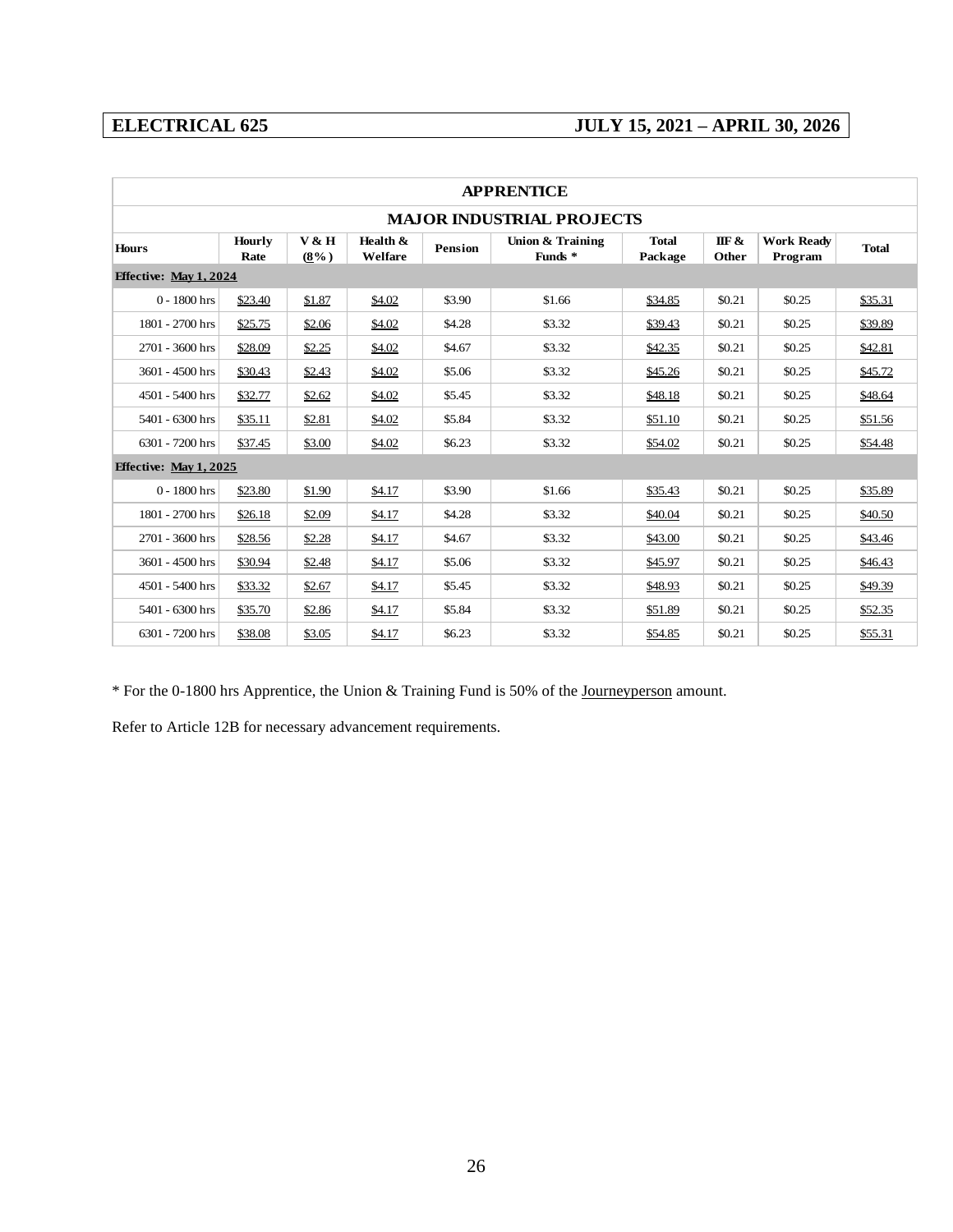|                                      | <b>APPRENTICE</b> |                  |                     |                |                            |                         |        |                              |              |  |  |
|--------------------------------------|-------------------|------------------|---------------------|----------------|----------------------------|-------------------------|--------|------------------------------|--------------|--|--|
| <b>RESIDENTIAL AND MAINTENANCE *</b> |                   |                  |                     |                |                            |                         |        |                              |              |  |  |
|                                      | Hourly<br>Rate    | V & H<br>$(8\%)$ | Health &<br>Welfare | <b>Pension</b> | Union &<br><b>Training</b> | <b>Total</b><br>Package | IIF    | <b>Work Ready</b><br>Program | <b>Total</b> |  |  |
| Effective: July 15, 2021             |                   |                  |                     |                |                            |                         |        |                              |              |  |  |
| $0 - 1800$ hrs                       | \$15.83           | \$1.27           | \$3.57              | \$3.90         | \$1.49                     | \$26.06                 | \$0.21 | \$0.25                       | \$26.52      |  |  |
| 1801 - 2700 hrs                      | \$17.41           | \$1.39           | \$3.57              | \$4.28         | \$1.49                     | \$28.14                 | \$0.21 | \$0.25                       | \$28.60      |  |  |
| 2701 - 3600 hrs                      | \$19.00           | \$1.52           | \$3.57              | \$4.67         | \$1.49                     | \$30.25                 | \$0.21 | \$0.25                       | \$30.71      |  |  |
| 3601 - 4500 hrs                      | \$20.58           | \$1.65           | \$3.57              | \$5.06         | \$1.49                     | \$32.35                 | \$0.21 | \$0.25                       | \$32.81      |  |  |
| 4501 - 5400 hrs                      | \$22.16           | \$1.77           | \$3.57              | \$5.45         | \$1.49                     | \$34.44                 | \$0.21 | \$0.25                       | \$34.90      |  |  |
| 5401 - 6300 hrs                      | \$23.74           | \$1.90           | \$3.57              | \$5.84         | \$1.49                     | \$36.54                 | \$0.21 | \$0.25                       | \$37.00      |  |  |
| 6301 - 7200 hrs                      | \$25.33           | \$2.03           | \$3.57              | \$6.23         | \$1.49                     | \$38.65                 | \$0.21 | \$0.25                       | \$39.11      |  |  |
| Effective: May 1, 2022               |                   |                  |                     |                |                            |                         |        |                              |              |  |  |
| $0 - 1800$ hrs                       | \$16.15           | \$1.29           | \$3.72              | \$3.90         | \$1.49                     | \$26.55                 | \$0.21 | \$0.25                       | \$27.01      |  |  |
| 1801 - 2700 hrs                      | \$17.76           | \$1.42           | \$3.72              | \$4.28         | \$1.49                     | \$28.67                 | \$0.21 | \$0.25                       | \$29.13      |  |  |
| 2701 - 3600 hrs                      | \$19.38           | \$1.55           | \$3.72              | \$4.67         | \$1.49                     | \$30.81                 | \$0.21 | \$0.25                       | \$31.27      |  |  |
| 3601 - 4500 hrs                      | \$21.00           | \$1.68           | \$3.72              | \$5.06         | \$1.49                     | \$32.95                 | \$0.21 | \$0.25                       | \$33.41      |  |  |
| 4501 - 5400 hrs                      | \$22.61           | \$1.81           | \$3.72              | \$5.45         | \$1.49                     | \$35.08                 | \$0.21 | \$0.25                       | \$35.54      |  |  |
| 5401 - 6300 hrs                      | \$24.22           | \$1.94           | \$3.72              | \$5.84         | \$1.49                     | \$37.21                 | \$0.21 | \$0.25                       | \$37.67      |  |  |
| 6301 - 7200 hrs                      | \$25.84           | \$2.07           | \$3.72              | \$6.23         | \$1.49                     | \$39.35                 | \$0.21 | \$0.25                       | \$39.81      |  |  |
| Effective: May 1, 2023               |                   |                  |                     |                |                            |                         |        |                              |              |  |  |
| $0 - 1800$ hrs                       | \$16.47           | \$1.32           | \$3.87              | \$3.90         | \$1.49                     | \$27.05                 | \$0.21 | \$0.25                       | \$27.51      |  |  |
| 1801 - 2700 hrs                      | \$18.12           | \$1.45           | \$3.87              | \$4.28         | \$1.49                     | \$29.21                 | \$0.21 | \$0.25                       | \$29.67      |  |  |
| 2701 - 3600 hrs                      | \$19.76           | \$1.58           | \$3.87              | \$4.67         | \$1.49                     | \$31.37                 | \$0.21 | \$0.25                       | \$31.83      |  |  |
| 3601 - 4500 hrs                      | \$21.41           | \$1.71           | \$3.87              | \$5.06         | \$1.49                     | \$33.54                 | \$0.21 | \$0.25                       | \$34.00      |  |  |
| 4501 - 5400 hrs                      | \$23.06           | \$1.84           | \$3.87              | \$5.45         | \$1.49                     | \$35.71                 | \$0.21 | \$0.25                       | \$36.17      |  |  |
| 5401 - 6300 hrs                      | \$24.70           | \$1.98           | \$3.87              | \$5.84         | \$1.49                     | \$37.88                 | \$0.21 | \$0.25                       | \$38.34      |  |  |
| 6301 - 7200 hrs                      | \$26.35           | \$2.11           | \$3.87              | \$6.23         | \$1.49                     | \$40.05                 | \$0.21 | \$0.25                       | \$40.51      |  |  |

(continued)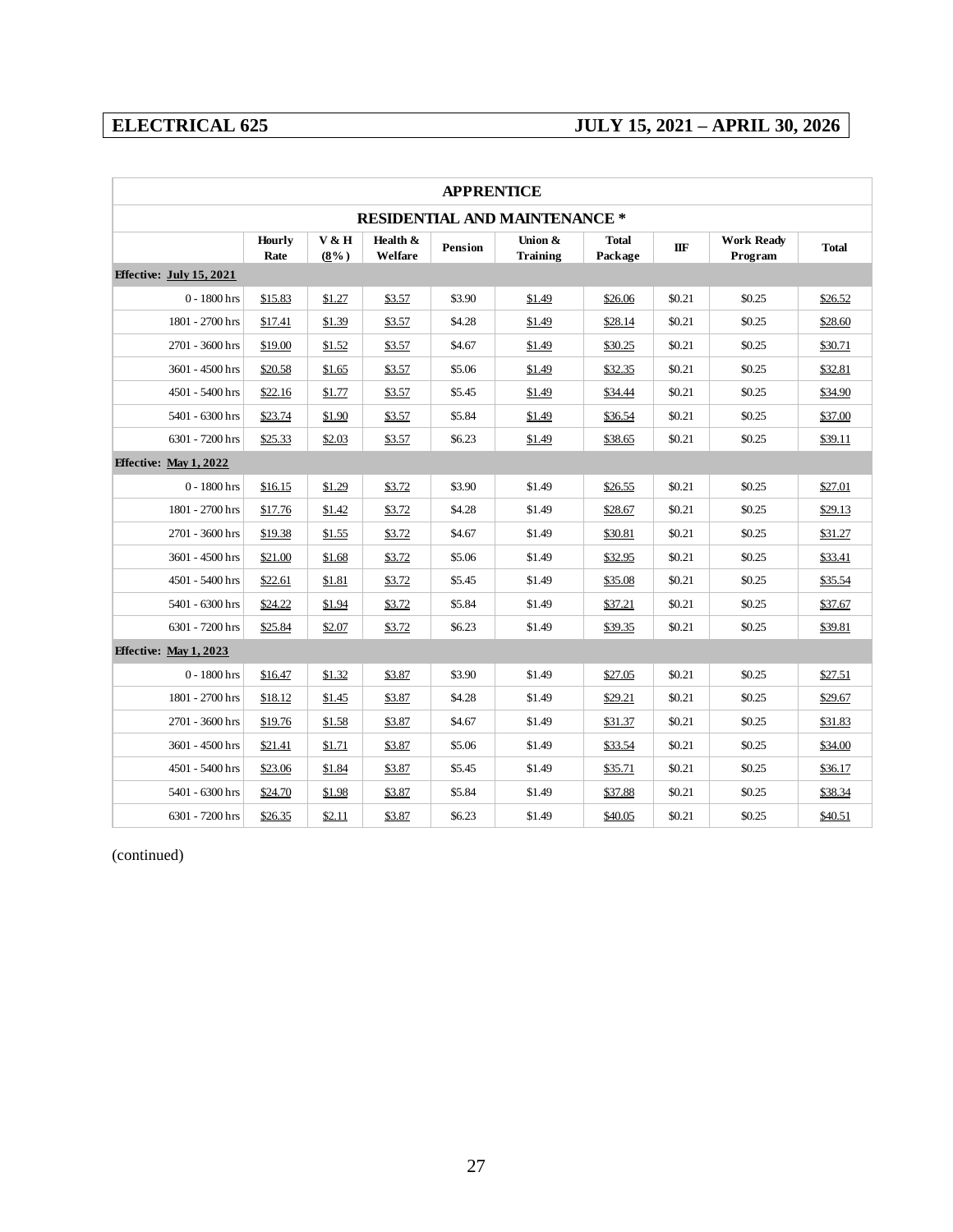| <b>APPRENTICE</b>                    |                |                  |                     |         |                               |                         |        |                              |              |  |
|--------------------------------------|----------------|------------------|---------------------|---------|-------------------------------|-------------------------|--------|------------------------------|--------------|--|
| <b>RESIDENTIAL AND MAINTENANCE *</b> |                |                  |                     |         |                               |                         |        |                              |              |  |
|                                      | Hourly<br>Rate | V & H<br>$(8\%)$ | Health &<br>Welfare | Pension | Union $\&$<br><b>Training</b> | <b>Total</b><br>Package | IIF    | <b>Work Ready</b><br>Program | <b>Total</b> |  |
| Effective: May 1, 2024               |                |                  |                     |         |                               |                         |        |                              |              |  |
| $0 - 1800$ hrs                       | \$16.78        | \$1.34           | \$4.02              | \$3.90  | \$1.49                        | \$27.53                 | \$0.21 | \$0.25                       | \$27.99      |  |
| 1801 - 2700 hrs                      | \$18.46        | \$1.48           | \$4.02              | \$4.28  | \$1.49                        | \$29.73                 | \$0.21 | \$0.25                       | \$30.19      |  |
| 2701 - 3600 hrs                      | \$20.14        | \$1.61           | \$4.02              | \$4.67  | \$1.49                        | \$31.93                 | \$0.21 | \$0.25                       | \$32.39      |  |
| 3601 - 4500 hrs                      | \$21.82        | \$1.75           | \$4.02              | \$5.06  | \$1.49                        | \$34.14                 | \$0.21 | \$0.25                       | \$34.60      |  |
| 4501 - 5400 hrs                      | \$23.50        | \$1.88           | \$4.02              | \$5.45  | \$1.49                        | \$36.34                 | \$0.21 | \$0.25                       | \$36.80      |  |
| 5401 - 6300 hrs                      | \$25.18        | \$2.01           | \$4.02              | \$5.84  | \$1.49                        | \$38.54                 | \$0.21 | \$0.25                       | \$39.00      |  |
| 6301 - 7200 hrs                      | \$26.86        | \$2.15           | \$4.02              | \$6.23  | \$1.49                        | \$40.75                 | \$0.21 | \$0.25                       | \$41.21      |  |
| Effective: May 1, 2025               |                |                  |                     |         |                               |                         |        |                              |              |  |
| $0 - 1800$ hrs                       | \$17.01        | \$1.36           | \$4.17              | \$3.90  | \$1.49                        | \$27.93                 | \$0.21 | \$0.25                       | \$28.39      |  |
| 1801 - 2700 hrs                      | \$18.71        | \$1.50           | \$4.17              | \$4.28  | \$1.49                        | \$30.15                 | \$0.21 | \$0.25                       | \$30.61      |  |
| 2701 - 3600 hrs                      | \$20.41        | \$1.63           | \$4.17              | \$4.67  | \$1.49                        | \$32.37                 | \$0.21 | \$0.25                       | \$32.83      |  |
| 3601 - 4500 hrs                      | \$22.11        | \$1.77           | \$4.17              | \$5.06  | \$1.49                        | \$34.60                 | \$0.21 | \$0.25                       | \$35.06      |  |
| 4501 - 5400 hrs                      | \$23.81        | \$1.90           | \$4.17              | \$5.45  | \$1.49                        | \$36.82                 | \$0.21 | \$0.25                       | \$37.28      |  |
| 5401 - 6300 hrs                      | \$25.52        | \$2.04           | \$4.17              | \$5.84  | \$1.49                        | \$39.06                 | \$0.21 | \$0.25                       | \$39.52      |  |
| 6301 - 7200 hrs                      | \$27.22        | \$2.18           | \$4.17              | \$6.23  | \$1.49                        | \$41.29                 | \$0.21 | \$0.25                       | \$41.75      |  |

\* The provisions of this classification shall expire on April 30, 2027. These provisions can only be extended upon the written consent to do so by both parties.

Refer to Article 12B for necessary advancement requirements.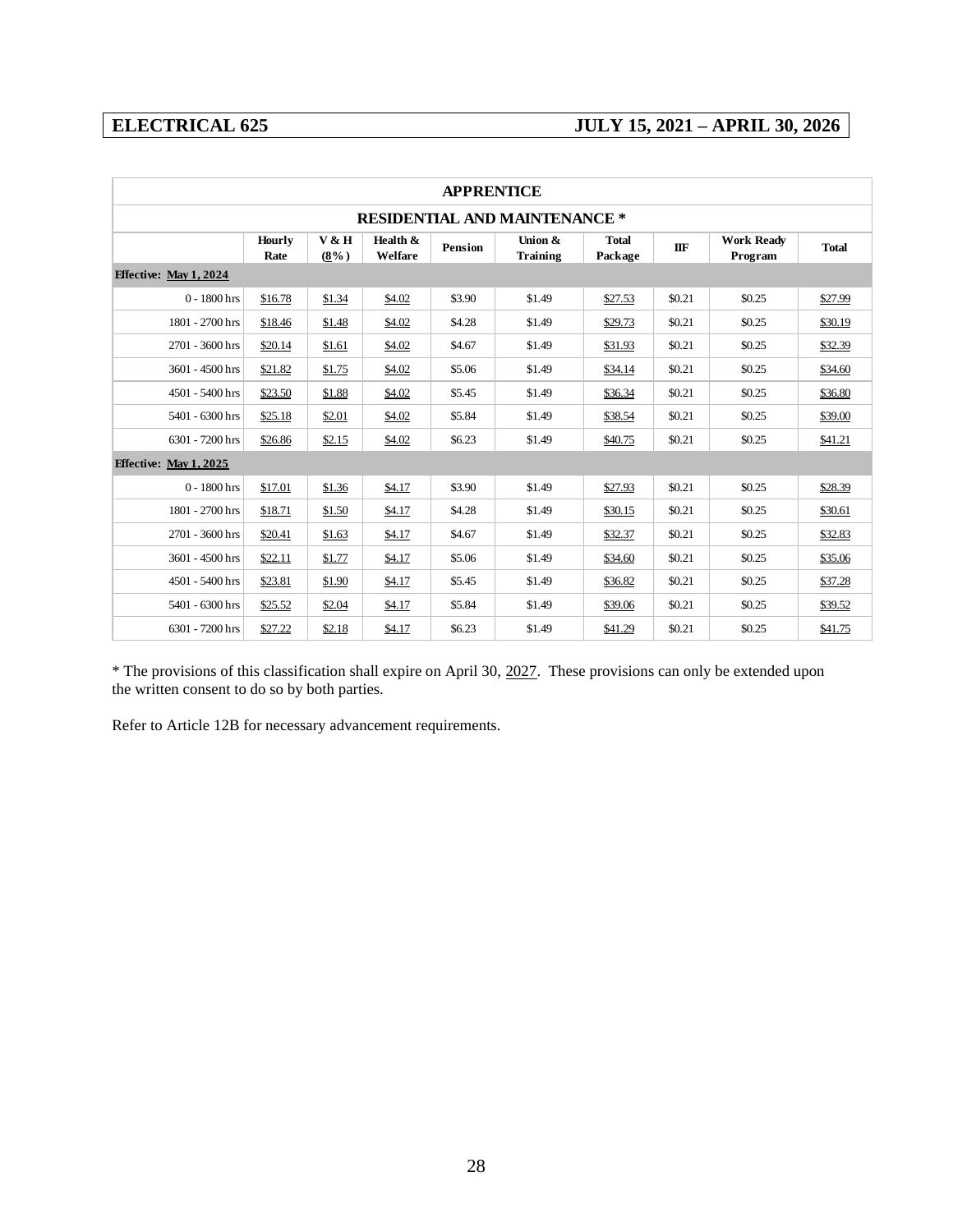# **ARTICLE 9A - HOURS OF WORK**

- <span id="page-31-0"></span>9A.01 The regular hours of work for employees shall be eight (8) hours a day, forty (40) hours a week; such work to be performed on Monday through Friday inclusive, between the hours of 7:00 a.m. and 5:00 p.m. Meal break, at the option of the employer, shall be one-half (1/2) hour or one (1) hour as scheduled.
- 9A.02 The employer shall allow two (2) ten (10) minute break periods in each eight (8) hour shift; one break at approximately mid-morning and one break at approximately midafternoon. The time for breaks shall be designated by the employer. Employees shall be notified of such break time.
- 9A.03 The employees shall be at their job shack ready to work at the start of the shift.
- 9A.04 There shall be an allowance of ten (10) minutes for pick-up and clean-up at the end of each shift and the employee will remain on the site until quitting time.
- 9A.05 The above conditions can be altered by mutual agreement of the Union and the employer on any jobsite by a maximum of one (1) hour.
- 9A.06 When the employer, employees and Union office agree to change the hours of work from five (5) eight (8) hour days to four (4) ten (10) hour days, it can be done provided there is a secret ballot majority of vote in favour by the employees on each jobsite. This does not apply if the job schedule from the beginning is four (4) ten (10) hour days. A form sent out from the Union Office concerning the four (4) ten (10) hour days must be signed by the employer and returned to the Union Office at the start of the job.

# <span id="page-31-1"></span>**ARTICLE 9B - SHIFT WORK AND OVERTIME PREMIUMS**

### **Shift Work:**

9B.01 (a) For all Industrial jobs and Major Industrial jobs the employer may institute shift work outside the regular working hours detailed in Article 9A - Hours of Work, for a minimum of a schedule shift of forty (40) hours per week. On jobs eight hundred thousand dollars (\$800,000) and under (electrical material and labour hours) the employee shall be paid at the regular rate of pay plus a premium of ten percent (10%). On jobs over eight hundred thousand dollars (\$800,000) (electrical material and labour hours), the employees shall be paid at the regular rate of pay plus a premium of fifteen percent (15%).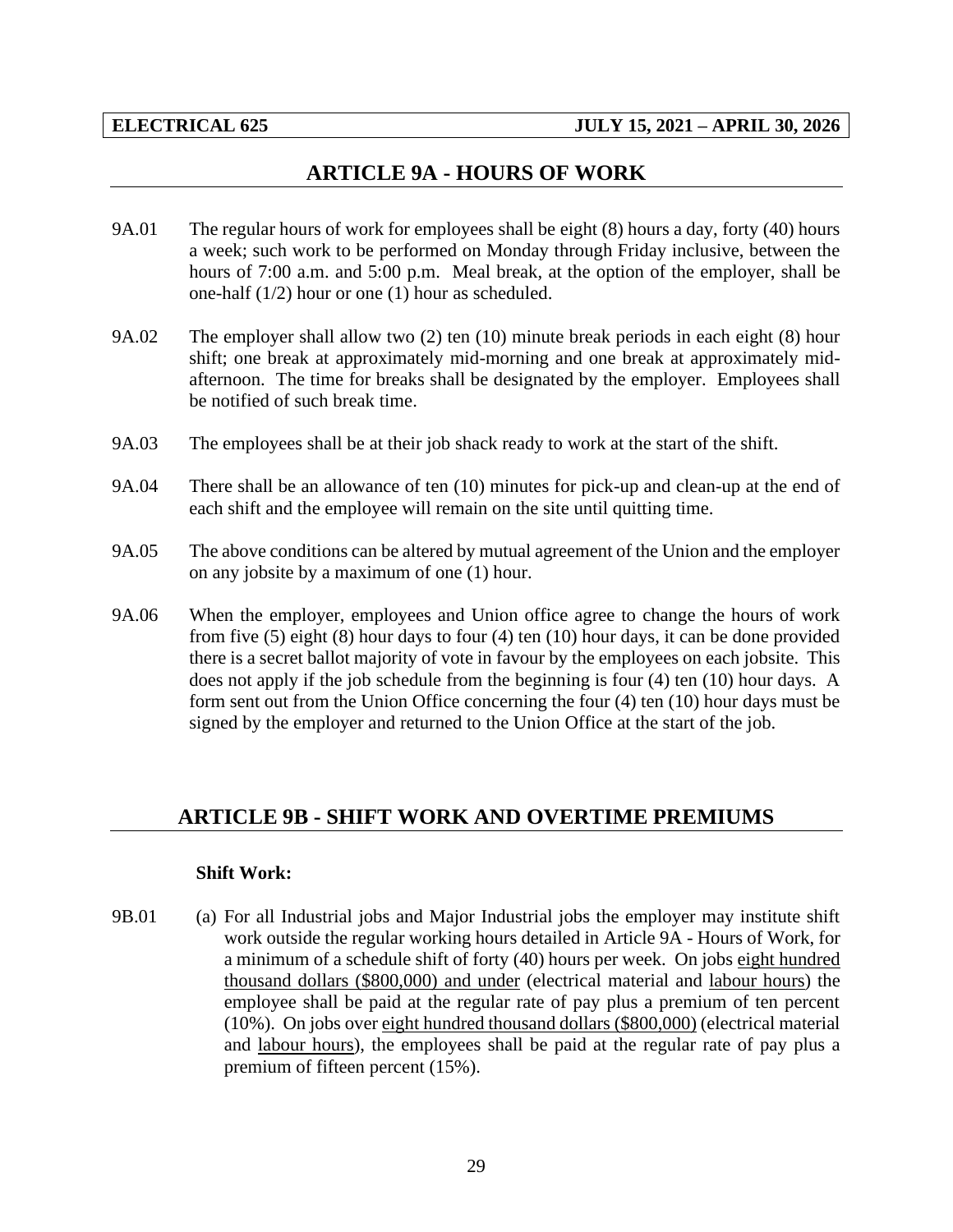- 9B.01 (b) For all jobs other than Industrial and Major Industrial jobs, the employer may schedule shift work outside the regular working hours detailed in Article 9A (Hours of Work), for a minimum of a scheduled shift of twenty four (24) hours per week, compiled of three  $(3)$  consecutive eight  $(8)$  hour days, for a maximum of one  $(1)$ week before continuing with a forty (40) hour week schedule. On jobs eight hundred thousand dollars (\$800,000) and under (electrical labour hours and materials) the employees shall be paid at the regular rate of pay plus a premium of ten percent (10%). On jobs over eight hundred thousand dollars (\$800,000) (electrical labour hours and materials) the employees shall be paid at the regular rate of pay plus a premium of fifteen percent (15%).
- 9B.02 Employees will not be required to work back-to-back shifts and the employee has the right to eight (8) hours off between shifts.
- 9B.03 Each shift consists of eight (8) or ten (10) hours as outlined in Article 9A.

### **Overtime:**

- 9B.04 If there is any overtime, there shall be a ten (10) minute break at the end of the shift and every two (2) hours after.
- 9B.05 (a) All overtime Monday to Saturday outside the regular hours of work in Article 9A except those hours falling under Article 9B.05 (b) shall be paid at time and one half (1-1/2). All hours worked on Sunday and Holidays shall be paid at double time.
	- (b) All hours worked outside the regular hours of work in Article 9A for Industrial jobs over six hundred thousand dollars (\$600,000) (electrical material and labour hours) and Major Industrial jobs shall be at double time.
- 9B.06 For all other work other than outlined in 9B.05 above, all overtime will be paid at double time for all hours worked outside the regular working hours in Article 9A.
- 9B.07 All overtime to be distributed as evenly as practicable. Unscheduled overtime to be voluntary.
- 9B.08 The regular shift foreperson will normally maintain supervision for all overtime hours.

<span id="page-32-0"></span>Any employee required to work four (4) hours overtime shall be provided with an unpaid meal break, with compensation of thirty dollars (\$30.00) per day to be included in the next regular pay, starting at the end of each regular shift and every four (4) hours thereafter.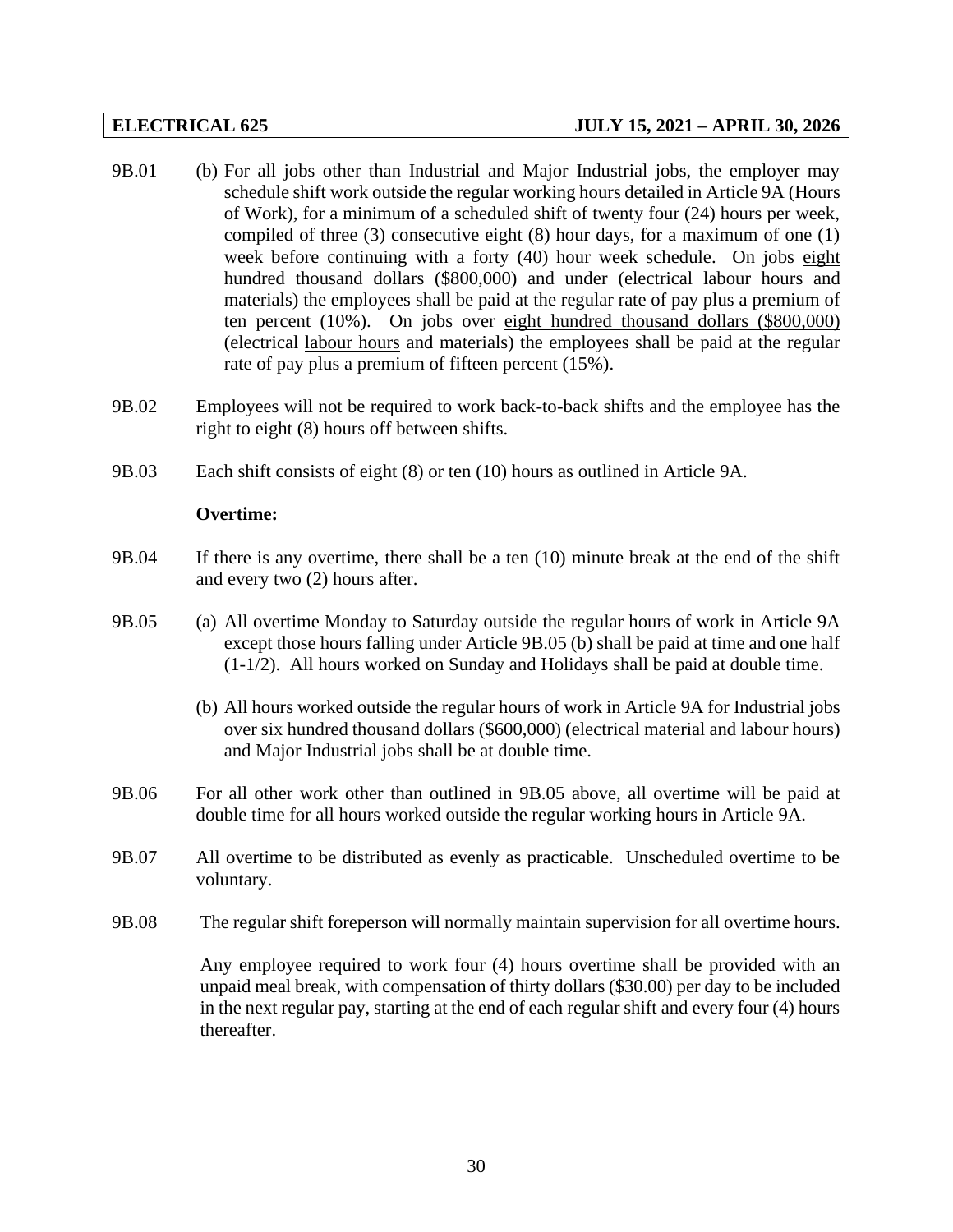## **ARTICLE 9C - WORK AFTER HOURS**

- 9C.01 No member of Local 625 who is regularly employed by an electrical contractor shall do any wiring or electrical work for any other person or persons outside of their regular employment.
- 9C.02 No member of Local 625 shall procure wiring permits for other than their employer.
- 9C.03 Provided that satisfactory evidence of violation is furnished, it is agreed that the employer will suspend an employee for not more than five (5) days on the recommendation of the Union.
- <span id="page-33-0"></span>9C.04 Any members operating an electrical business must sign a Voluntary Recognition Agreement with Local 625, I.B.E.W.

# **ARTICLE 9D - REPORTING TIME**

- 9D.01 Any employee, after being requested to report and who reports for work at the regular starting time and for whom no work is provided shall receive pay for two (2) hours at the regular rate of wages, unless they have been notified not to report. When the employee commences work they shall receive pay for four (4) hours at the regular rate of wages. Exceptions, however, shall be when strike conditions make it impossible to put such an employee to work, or when stoppage of work is occasioned thereby, when conditions arise which are beyond the control of the employer other than climatic conditions or when an employee leaves work of their own accord.
- 9D.02 In order to qualify for reporting time, an employee must remain on the job and be available for work during the period of such reporting time.
- 9D.03 The employer shall determine when weather conditions on the job are such that the workers shall or shall not work.
- 9D.04 Where an employee is entitled to reporting time as provided herein, they shall also be entitled to expenses they would normally receive for the day.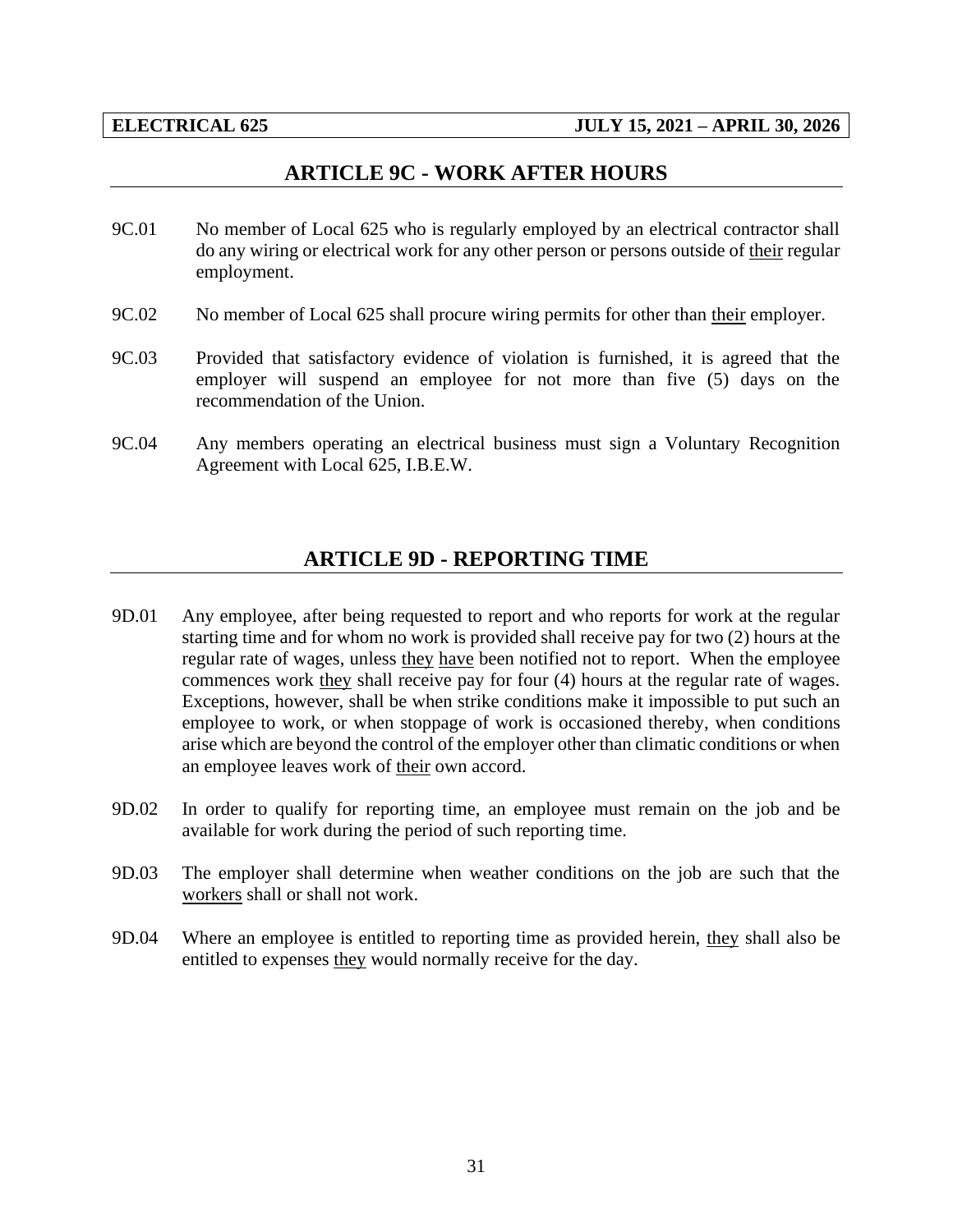# **ARTICLE 9E - LAY-OFF**

- <span id="page-34-0"></span>9E.01 The employer shall notify the employee at least two (2) hours prior to lay-off and two (2) hour's pay at their regular wage rate shall be paid to every employee when laid off to allow them time to pick up their tools and personal belongings.
- 9E.02 Employees who are laid off or discharged from the service of the employer shall receive their wages and Record of Employment on termination if the payroll is made up on the project (jobsite); otherwise, the employer shall make all reasonable efforts to deliver the wages and Record of Employment to the employee within seven (7) calendar days of layoff. These wages and Record of Employment may be sent electronically to employees who ordinarily receive their wages and statement electronically. Should the employer fail to comply with this provision, the employee shall receive an additional sum equivalent to eight (8) hours pay at straight time rates and an additional sum equivalent to eight (8) hours pay at straight time rate for every two (2) additional days delinquency.
- 9E.03 An employee may be dismissed for just cause on the authority of the employer or their authorized representative on the job. Such employee and their Job Steward shall be advised promptly by the employer of the cause for dismissal.
- 9E.04 Members on White Cards and travellers are to be laid off before Local 625 members subject to all other terms and conditions of this Agreement.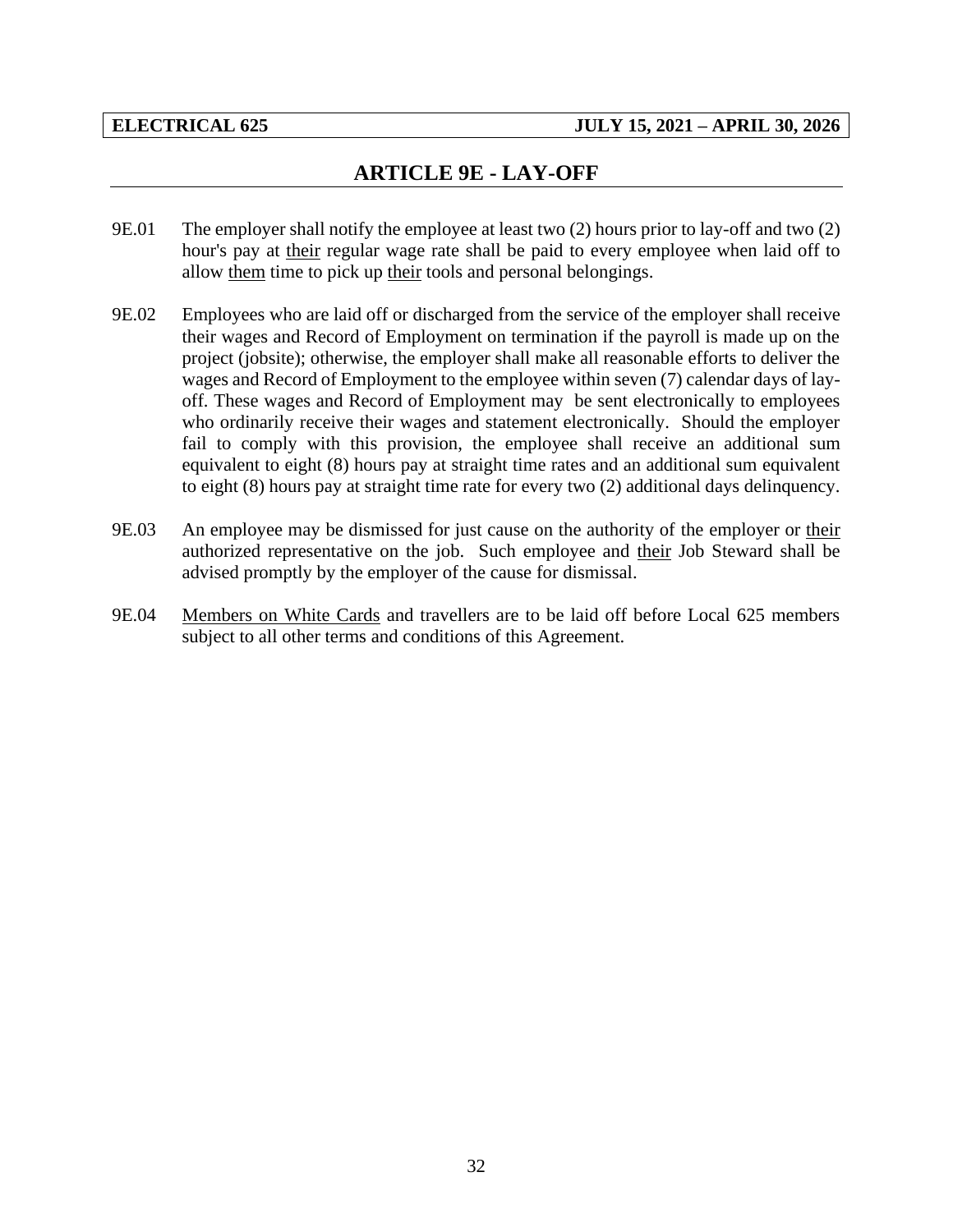# **ARTICLE 9F - HOLIDAYS**

# <span id="page-35-0"></span>9F.01 The following days shall be considered holidays:

| <b>CALENDAR YEAR 2021</b>                        | <b>HOLIDAY FALLS ON</b> |                    |               | <b>HOLIDAY OBSERVED ON</b> |  |  |
|--------------------------------------------------|-------------------------|--------------------|---------------|----------------------------|--|--|
| Labour Day                                       | Monday                  | September 6, 2021  | Same          |                            |  |  |
| Thanksgiving Day                                 | Monday                  | October 11, 2021   | Same          |                            |  |  |
| Remembrance Day                                  | Thursday                | November 11, 2021  | Same          |                            |  |  |
| Christmas Day                                    | Saturday                | December 25, 2021  | Monday        | December 27, 2021          |  |  |
| <b>Boxing Day</b>                                | Sunday                  | December 26, 2021  | Tuesday       | December 28, 2021          |  |  |
| <b>CALENDAR YEAR 2022</b>                        | <b>HOLIDAY FALLS ON</b> |                    |               | <b>HOLIDAY OBSERVED ON</b> |  |  |
| New Years Day                                    | Saturday                | January 1, 2022    | Monday        | January 3, 2022            |  |  |
| Heritage Day                                     | Monday                  | February 21, 2022  | Same          |                            |  |  |
| Good Friday                                      | Friday                  | April 15, 2022     | Same          |                            |  |  |
| Victoria Day                                     | Monday                  | May 23, 2022       | Same          |                            |  |  |
| Canada Day                                       | Friday                  | July 1, 2022       | Same          |                            |  |  |
| Labour Day                                       | Monday                  | September 5, 2022  | Same          |                            |  |  |
| <b>National Day for Truth and Reconciliation</b> | Friday                  | September 30, 2022 | <b>Same</b>   |                            |  |  |
| <b>Thanksgiving Day</b>                          | Monday                  | October 10, 2022   | Same          |                            |  |  |
| Remembrance Day                                  | Friday                  | November 11, 2022  | Same          |                            |  |  |
| Christmas Day                                    | Sunday                  | December 25, 2022  | Monday        | December 26, 2022          |  |  |
| <b>Boxing Day</b>                                | Monday                  | December 26, 2022  | Tuesday       | December 27, 2022          |  |  |
| CALENDAR YEAR 2023                               | <b>HOLIDAY FALLS ON</b> |                    |               | <b>HOLIDAY OBSERVED ON</b> |  |  |
| New Years Day                                    | Sunday                  | January 1, 2023    | Monday        | January 2, 2023            |  |  |
| Heritage Day                                     | Monday                  | February 20, 2023  | Same          |                            |  |  |
| Good Friday                                      | Friday                  | April 7, 2023      | Same          |                            |  |  |
| Victoria Day                                     | Monday                  | May 22, 2023       | Same          |                            |  |  |
| Canada Day                                       | Saturday                | July 1, 2023       | Monday        | July 3, 2023               |  |  |
| Labour Day                                       | Monday                  | September 4, 2023  | Same          |                            |  |  |
| <b>National Day for Truth and Reconciliation</b> | <b>Saturday</b>         | September 30, 2023 | <b>Monday</b> | October 2, 2023            |  |  |
| Thanksgiving Day                                 | Monday                  | October 9, 2023    | Same          |                            |  |  |
| Remembrance Day                                  | Saturday                | November 11, 2023  | Monday        | November 13, 2023          |  |  |
| Christmas Day                                    | Monday                  | December 25, 2023  | Same          |                            |  |  |
| <b>Boxing Day</b>                                | Tuesday                 | December 26, 2023  | Same          |                            |  |  |

**Amendment #1 – June 13, 2022**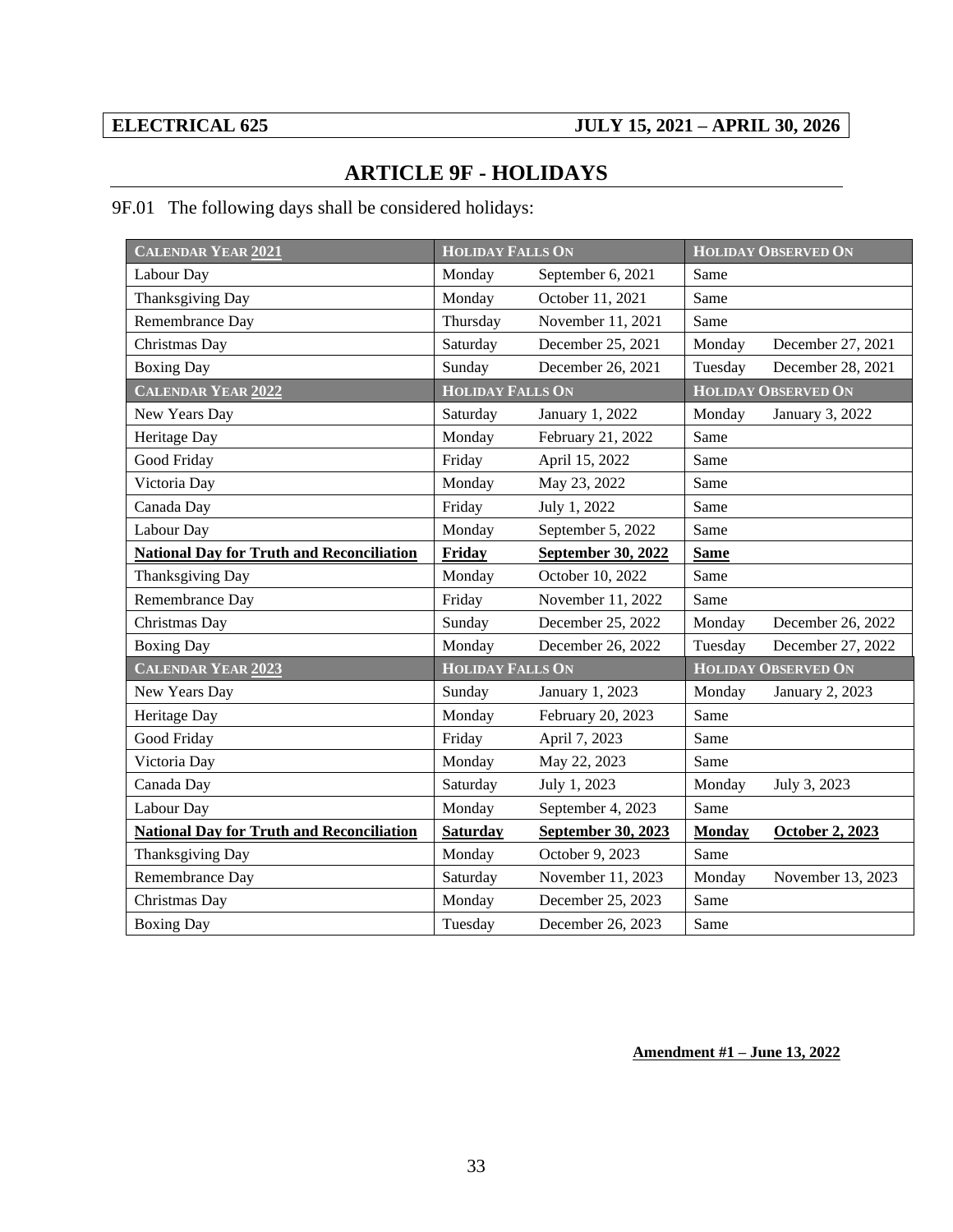| <b>CALENDAR YEAR 2024</b>                        | <b>HOLIDAY FALLS ON</b> |                    | <b>HOLIDAY OBSERVED ON</b> |
|--------------------------------------------------|-------------------------|--------------------|----------------------------|
| New Years Day                                    | Monday                  | January 1, 2024    | Same                       |
| Heritage Day                                     | Monday                  | February 19, 2024  | Same                       |
| Good Friday                                      | Friday                  | March 29, 2024     | Same                       |
| Victoria Day                                     | Monday                  | May 20, 2024       | Same                       |
| Canada Day                                       | Monday                  | July 1, 2024       | Same                       |
| Labour Day                                       | Monday                  | September 2, 2024  | Same                       |
| <b>National Day for Truth and Reconciliation</b> | <b>Monday</b>           | September 30, 2024 | <b>Same</b>                |
| Thanksgiving Day                                 | Monday                  | October 14, 2024   | Same                       |
| Remembrance Day                                  | Monday                  | November 11, 2024  | Same                       |
| Christmas Day                                    | Wednesday               | December 25, 2024  | Same                       |
| <b>Boxing Day</b>                                | Thursday                | December 26, 2024  | Same                       |
| <b>CALENDAR YEAR 2025</b>                        | <b>HOLIDAY FALLS ON</b> |                    | <b>HOLIDAY OBSERVED ON</b> |
| New Years Day                                    | Wednesday               | January 1, 2025    | Same                       |
| Heritage Day                                     | Monday                  | February 17, 2025  | Same                       |
| Good Friday                                      | Friday                  | April 18, 2025     | Same                       |
| Victoria Day                                     | Monday                  | May 19, 2025       | Same                       |
| Canada Day                                       | Tuesday                 | July 1, 2025       | Same                       |
| Labour Day                                       | Monday                  | September 1, 2025  | Same                       |
| <b>National Day for Truth and Reconciliation</b> | <b>Tuesday</b>          | September 30, 2025 | <b>Same</b>                |
| Thanksgiving Day                                 | Monday                  | October 13, 2025   | Same                       |
| Remembrance Day                                  | Tuesday                 | November 11, 2025  | Same                       |
| Christmas Day                                    | Thursday                | December 25, 2025  | Same                       |
| <b>Boxing Day</b>                                | Friday                  | December 26, 2025  | Same                       |
| <b>CALENDAR YEAR 2026</b>                        | <b>HOLIDAY FALLS ON</b> |                    | <b>HOLIDAY OBSERVED ON</b> |
| New Years Day                                    | Thursday                | January 1, 2026    | Same                       |
| Heritage Day                                     | Monday                  | February 16, 2026  | Same                       |
| Good Friday                                      | Friday                  | April 3, 2026      | Same                       |

In those jurisdictions and municipalities where the first Monday in August is declared to be a Civic Holiday, it shall be observed as such under the terms of this Agreement.

Should new **provincial** statutory holidays be declared during the term of this agreement, these new holidays shall be incorporated into this agreement where applicable.

#### **Amendment #1 – June 13, 2022**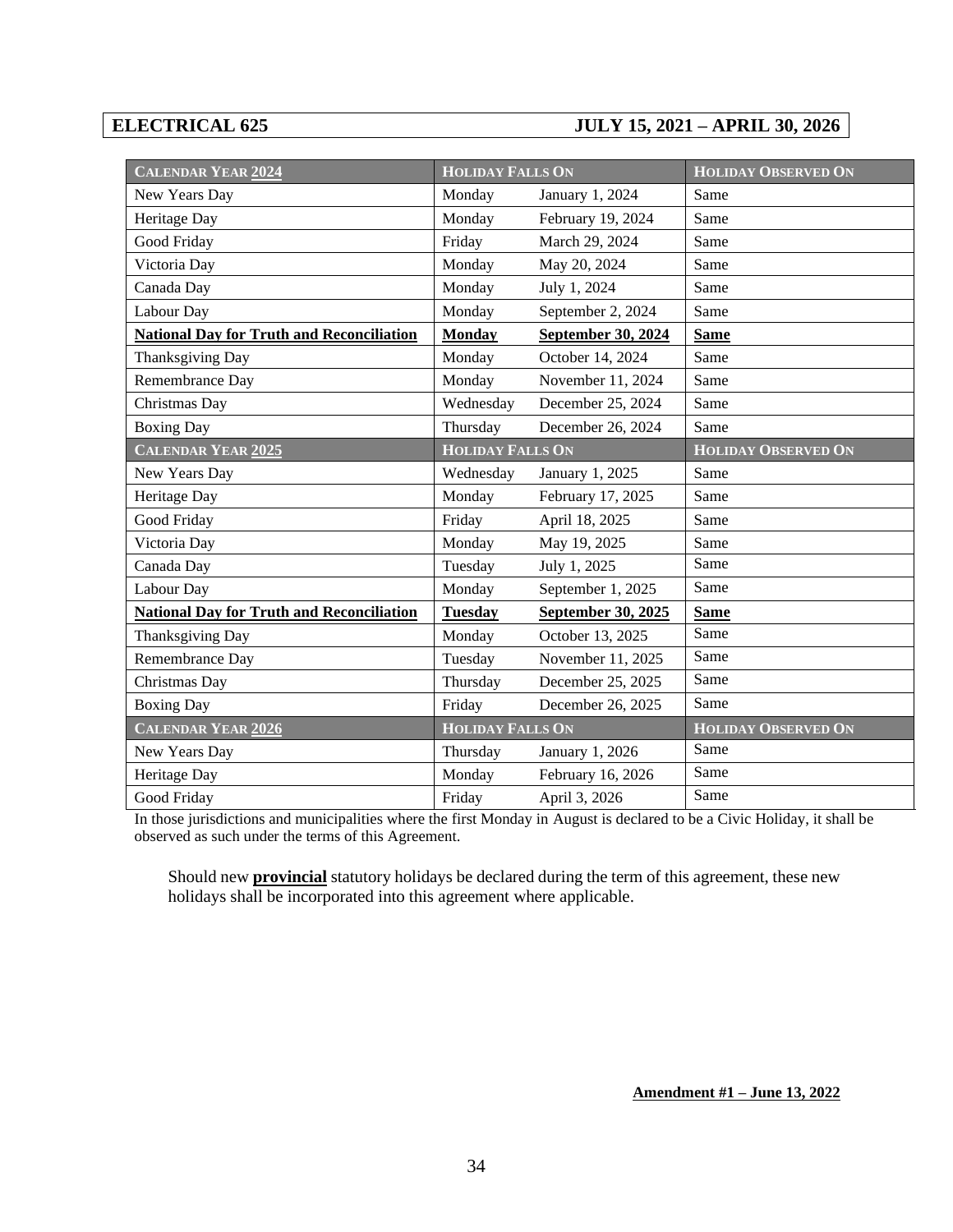# **ARTICLE 10 - UNION SECURITY**

### <span id="page-37-0"></span>*10A This Clause applies only to those jobs in Unit #1 as defined in Article 2.*

- 10A.01 The employer agrees to employ only Journeypersons and Apprentices who are members in good standing of Local 625, I.B.E.W. when available, which means members who are not three (3) months in arrears with their Union dues.
- 10A.02 For all jobs valued at one million seven hundred fifty thousand dollars (\$1,750,000) (electrical material and labour hours) or under in Halifax County and one million dollars (\$1,000,000) (electrical material and labour hours) or under in Unit #1 counties outside Halifax County, the employer has the right to transfer in up to two members from Unit #2 and hire members from Unit #1 direct, and the members from Unit #1 have the right to solicit their own employment.
- 10A.03 For all Halifax County jobs that are valued over one million seven hundred fifty thousand dollars (\$1,750,000) (electrical material and labour hours) the employer shall recruit members on the following basis:
	- (a) The first five (5) members hired for a job (the core group) shall be selected by the employer by any combination of transferring in up to two members from Unit #2, transferring members from Unit #1, or hiring members from Unit #1 that are unemployed.
	- (b) The employer may also select one foreperson who shall be in addition to the core group, whether that person is a working or non-working foreperson.
	- (c) After the above selection the remaining number of members employed for each job shall be recruited and hired from Unit #1 only on a 50/50 basis -

1st from the Union - the employer shall call the Union and the Union shall dispatch a member of their choice.

2nd from the Employer - The employer's selection shall be chosen from members the employer has employed on other jobs in Unit #1 or unemployed members from Unit #1.

3rd, 4th and rest of employees - the above repeats itself.

### *Journeypersons Selection:*

The first journeyperson after the core group and every second one thereafter recruited for each job shall be selected by the Union. The second journeyperson after the core group and every second journeyperson thereafter recruited for each job shall be selected by the employer.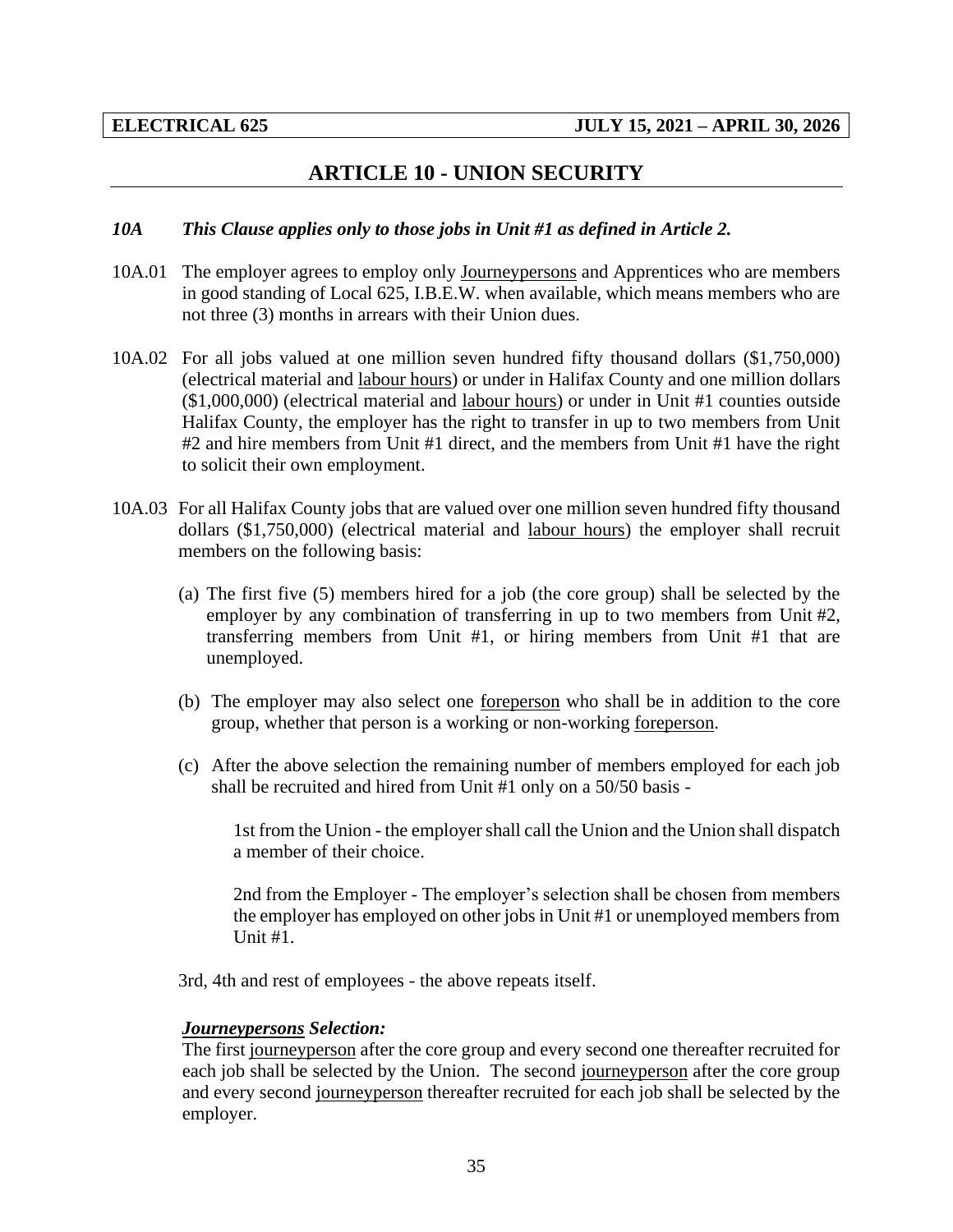### *Apprentice Selection:*

The first apprentice after the core group and every second one thereafter recruited for each job shall be selected by the Union. The second apprentice after the core group and every second apprentice thereafter recruited for each job shall be selected by the employer.

- 10A.04 For all Unit #1 jobs in counties outside Halifax County that are valued over one million dollars (\$1,000,000) but less than one million seven hundred fifty thousand dollars (\$1,750,000) (electrical material and labour hours) the employer shall recruit members on the following basis:
	- (a) The first two (2) members hired for a job (the core group) shall be selected by the employer by any combination of transferring in up to two members from Unit #2, transferring members from Unit #1, or hiring members from Unit #1 that are unemployed.
	- (b) The employer may also select one foreperson who shall be in addition to the core group, whether that person is a working or non-working foreperson.
	- (c) After the above selection the remaining number of members employed for each job shall be recruited and hired from Unit #1 only on a 50/50 basis as per Article 10A.03 (c).
- 10A.05 For all Unit #1 jobs in counties outside Halifax County that are valued over one million seven hundred fifty thousand dollars (\$1,750,000) (electrical material and labour hours) the employer shall recruit members on the following basis:
	- (a) The first two (2) members hired for a job (the core group) shall be selected by the employer by any combination of transferring in up to two members from Unit #2, transferring members from Unit #1, or hiring members from Unit #1 that are unemployed.
	- (b) The employer may also select one foreperson who shall be in addition to the core group, whether that person is a working or non-working foreperson.
	- (c) After the above selection the remaining number of members employed for each job shall be recruited and hired from the Unit #1 list.
- 10A.06 When the employer has exhausted their rights under Article 10A.01, 10A.02 and 10A.03 they shall recruit any further workers through the Union. In this event the Union shall provide competent and qualified workers.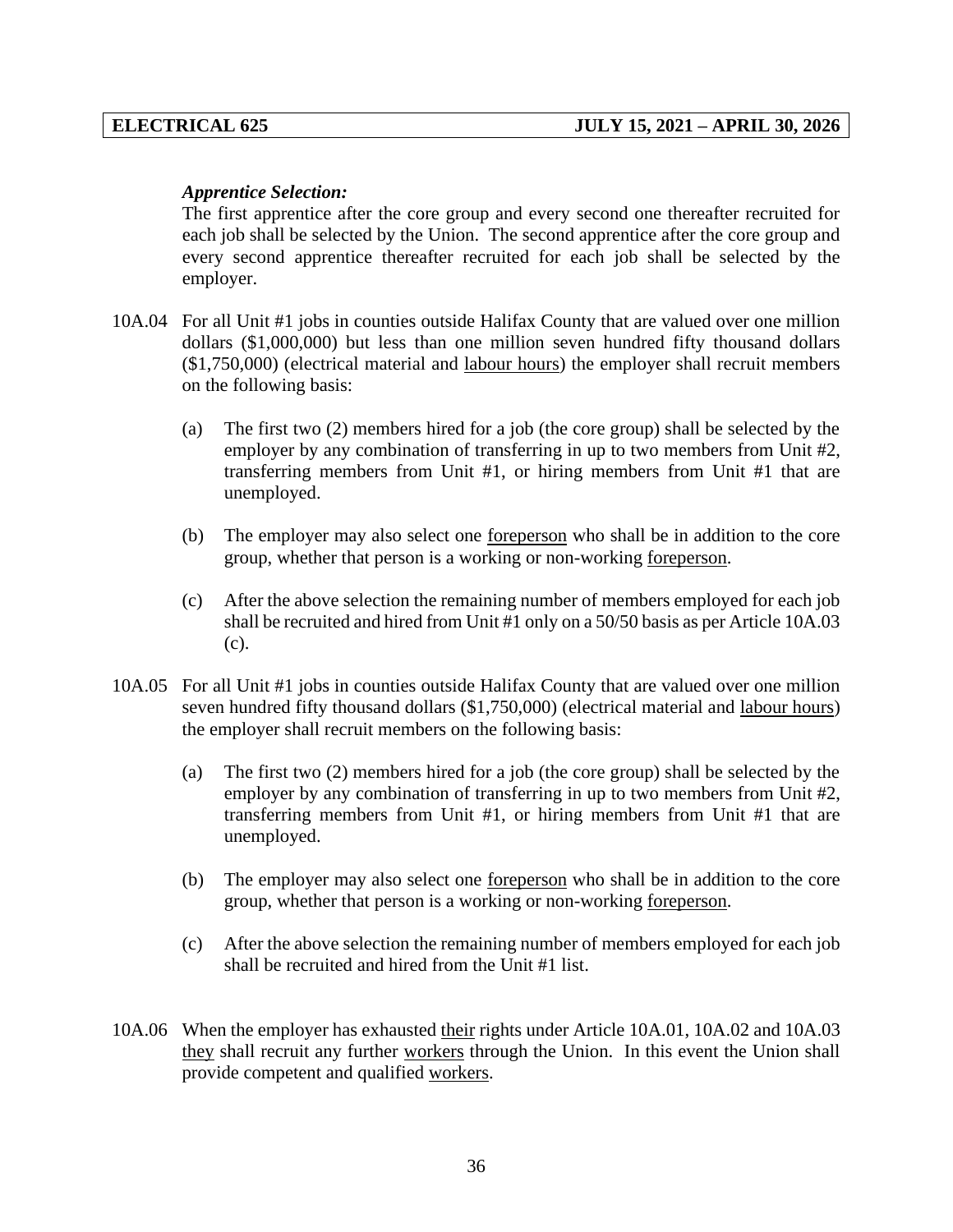- 10A.07 Every employer has the right to take two (2) Union members of their choice into a Unit area for each job for all work. Mobility within each Unit shall be based on the name hire provision for a job.
- 10A.08 On jobs where there is a travel or board entitlement under Articles 11A and 11B which is payable by the employer, members living in the county where the job is located shall have priority for all jobs placed through the Union hall.

### *10B This Clause applies only to those jobs in Unit #2 as defined in Article 2.*

- 10B.01 The employer agrees to employ only Journeypersons and Apprentices who are members in good standing of Local 625, I.B.E.W. when available, which means members who are not three (3) months in arrears with their Union dues. On the request of the employer the Union shall furnish competent and qualified workers who are I.B.E.W. members and insofar as possible, all workers so furnished shall be recruited from Local 625.
- 10B.02 For all jobs the employer shall recruit members on the following basis:
	- (a) The first two (2) members hired for a job (the core group) shall be selected by the employer by any combination of transferring in up to two members from Unit #1, transferring members from Unit #2, or hiring members from Unit #2 that are unemployed.
	- (b) The core group shall include the foreperson, whether that person is a working or non-working foreperson.
	- (c) After the above selection the remaining number of members employed for each job shall be recruited and hired from the Unit #2 list.
- 10B.03 When the employer has exhausted their rights under Article 10B.01, 10B.02 and 10B.03 they shall recruit any further workers through the Union. In this event the Union shall provide competent and qualified workers.
- 10B.04 Every employer has the right to take two (2) Union members of their choice into a Unit area for each job for all work. Mobility within each Unit shall be based on the name hire provision for a job.
- 10B.05 On jobs where there is a travel or board entitlement under Articles 11A and 11B which is payable by the employer, members living in the county where the job is located shall have priority for all jobs placed through the Union hall.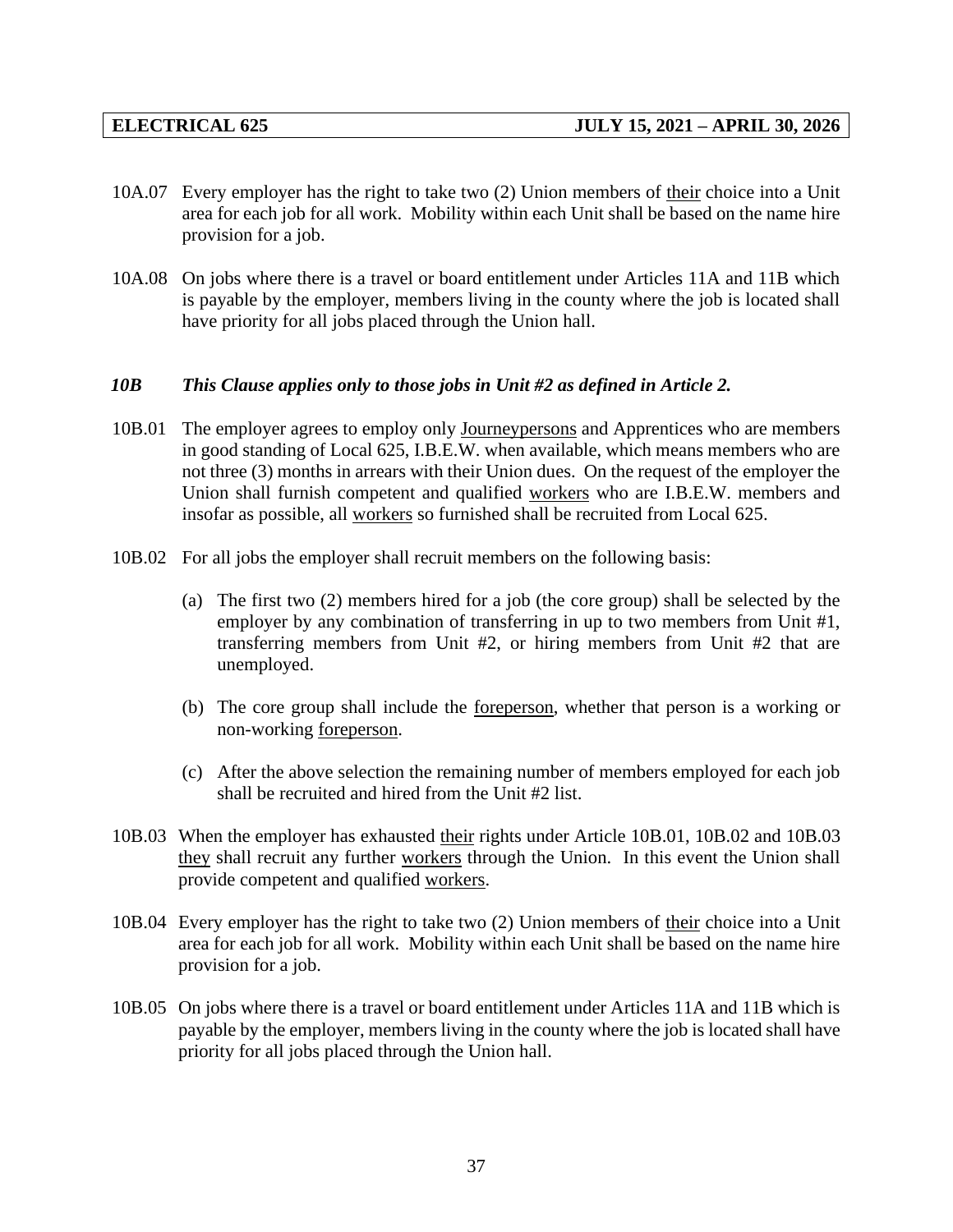### *10C This Clause applies to all jobs under Local 625 jurisdiction.*

- 10C.01 Upon receipt of a written authorization from an employee, the employer concerned shall deduct Union dues from the wages of the employee. The amounts so deducted will be forwarded to the Financial Secretary of Local 625 no later than the fifteenth (15th) day of the following month, accompanied by an alphabetical list of names of those employees on whose behalf said deductions were made.
- 10C.02 Every employer has the right to take two (2) Union members of their choice into a Unit area for each job for all work. Mobility within each Unit shall be based on the name hire provision for a job.
- 10C.03 I.B.E.W. travellers can be replaced by a Local 625 member when same becomes available after thirty (30) working days provided the employer is given one (1) week's notice in writing by the Business Manager.
- 10C.04 All workers must have a referral slip or be cleared by the Local Union Business Manager or their representative before commencing work for the employer.
- 10C.05(a) The employer shall provide three (3) business days notice (72 hours) excluding Saturdays, Sundays and Holidays to the Union office when requesting workers.
- 10C.05(b) If after a period of seventy-two (72) hours (excluding Saturdays, Sundays and Holidays) from the time the request is made, the Union is unable to supply workers, the employer may procure workers elsewhere. Workers procured elsewhere must have a referral slip and be cleared by the Local Union Business Manager or their representative before commencing work for the employer. Workers procured by the employer under this clause, shall be taken into the Union on the earliest date provided by the Union but until they become a member of the Local 625, I.B.E.W. these workers can be replaced by a Local 625, I.B.E.W. member when same becomes available after thirty (30) working days provided the employer is given one week's notice in writing by the Business Manager.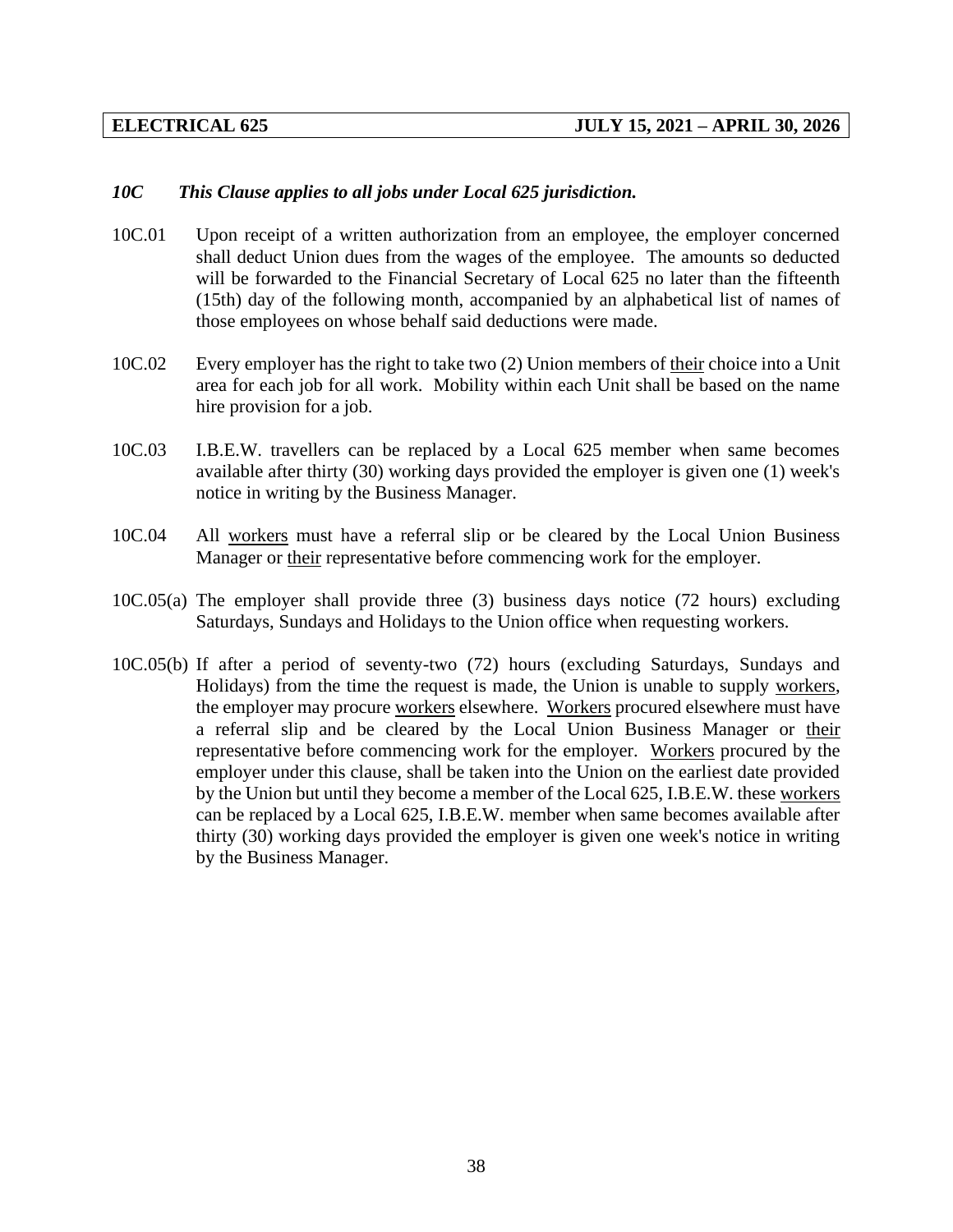## **ARTICLE 11A - TRAVEL ALLOWANCE**

- <span id="page-41-0"></span>11A.01 (a) There shall be a free zone covering all jobs in the Halifax/Dartmouth area within fifty (50) kilometres from the MacDonald Bridge. Any members from Unit #1 that are employed on a job within the free zone shall not be entitled to travel allowance. Members from Unit #1 that do not reside in Halifax County shall only be entitled to travel allowance when applying for a job call in the Halifax County free zone after taking a call through the job call line on the second night of the call when it is open to all Local 625 members.
	- (b) Members and other workers from Unit #1 employed on jobs outside the free zone in accordance with Article 11A.01 (a) shall be paid travel allowance as per Article 11A.03.
	- (c) Members and other workers from outside Unit #1 shall be paid travel allowance within the free zone or outside the free zone in Unit #1 as per Article 11A.03.
- 11A.02 For all jobs valued at seven hundred thousand dollars (\$700,000) (electrical material and labour hours) and under, there shall be no Travel Allowance paid to any employee.
- 11A.03 For all other jobs in Local 625 jurisdiction, the following shall apply.
	- (a) There shall be a free zone for transportation allowance covering all territory within fifty (50) kilometres (normal travelled route) of either (i) or (ii). The employer shall pay transportation covering all territory outside the above fifty (50) kilometres (normal travelled route) but within one hundred (100) kilometres (normal travelled route) from either (i) or (ii) as set out hereunder.
		- (i) The employer's principal place of business
		- (ii) A job shack established on a jobsite.
	- (b) When an employee works on a job site outside the fifty (50) kilometres (normal travelled route) as set forth in Article 11A.03 (a) (i), the employer's principal place of business, they shall receive a travel allowance per day worked as set out in 11A.06.
	- (c) When an employee works on a job and the permanent regular place of residence of the employee is outside the fifty (50) kilometres (normal travelled route) as set forth in 11A.03 (a) (ii), a job shack established on a jobsite, they shall receive a travel allowance per day worked as set out in Article 11A.06.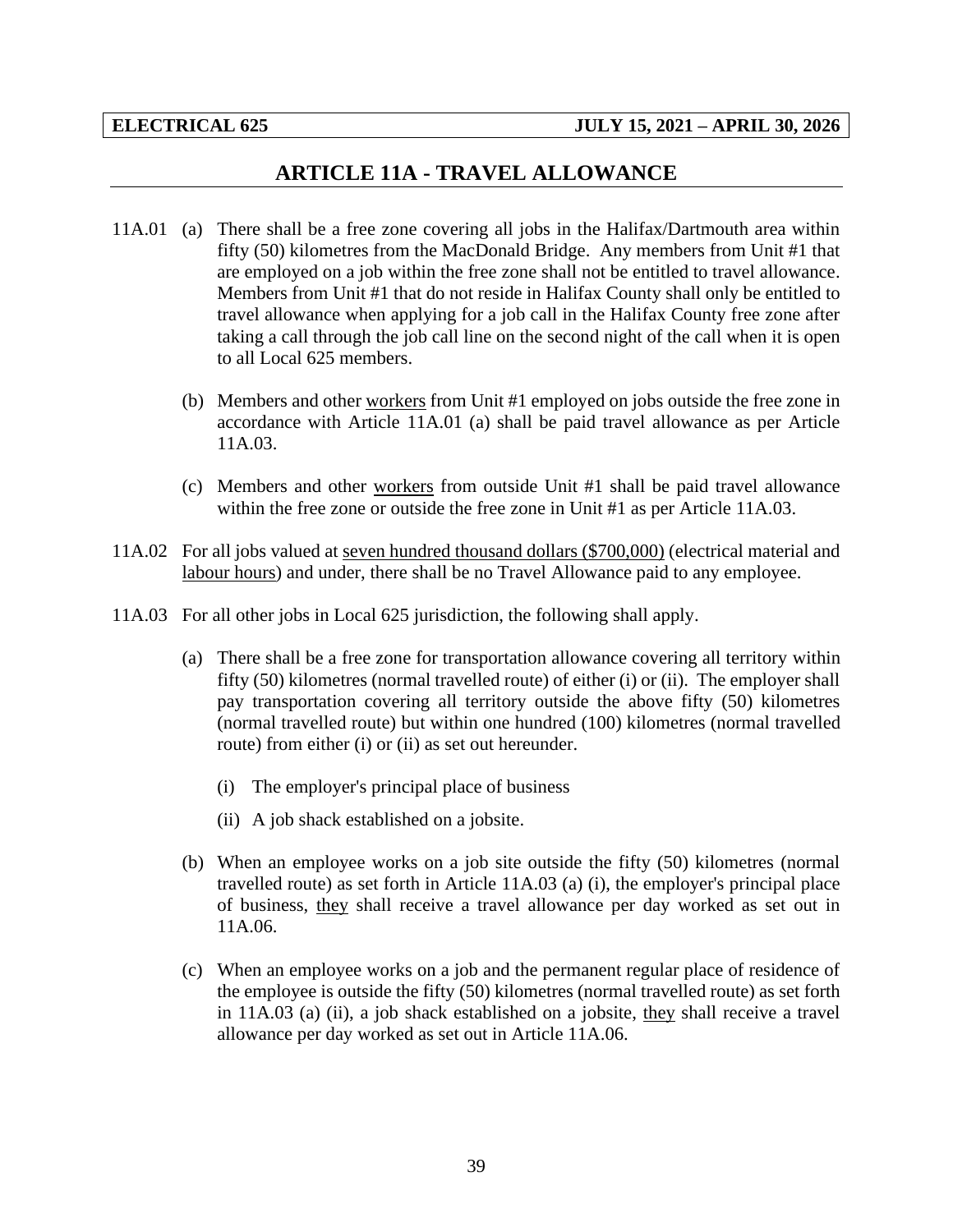- 11A.04 In going to work and returning daily within the free zone, the employee shall be on the job at the regular starting time and work a full eight (8) hour shift. The employee shall not be paid any travelling time allowance or transportation charge with the exception of travel over the Halifax/Dartmouth bridges during the working hours, when the employer shall pay the prevailing passenger gate toll each way.
- 11A.05 The employees shall not be compelled to use their own cars for the transportation of tools or materials belonging to the employer, nor shall they be required to use their own cars for their own transportation during working hours, or for any other purposes including the transportation of other employees.
- 11A.06 Should the employee choose to voluntarily use their private vehicle to travel from job to job during the working hours, the owner shall be compensated for mileage as follows, as well as any legitimate parking fees or expenses incurred while the vehicle is being used for the convenience of their employer. This shall apply only within the free zones as defined in 11A.03.

.......................................\$0.59 per kilometer to be adjusted as per the Canada Revenue Agency figures when they are published

- 11A.07 (a) Employers shall have the option to provide suitable transportation in place of the travel allowance provided in this Article.
	- (b) When an employer provides transportation to job sites outside of Halifax County, each employee shall be paid the appropriate pay package at the straight time rate for the travel times. This shall include all "to and from the job site" travel time unless during regular working hours.
- 11A.08 Calculation of the mileage measurements shall be based upon the shortest normally travelled route up to a maximum of the board allowance outlined in Article 11B.06.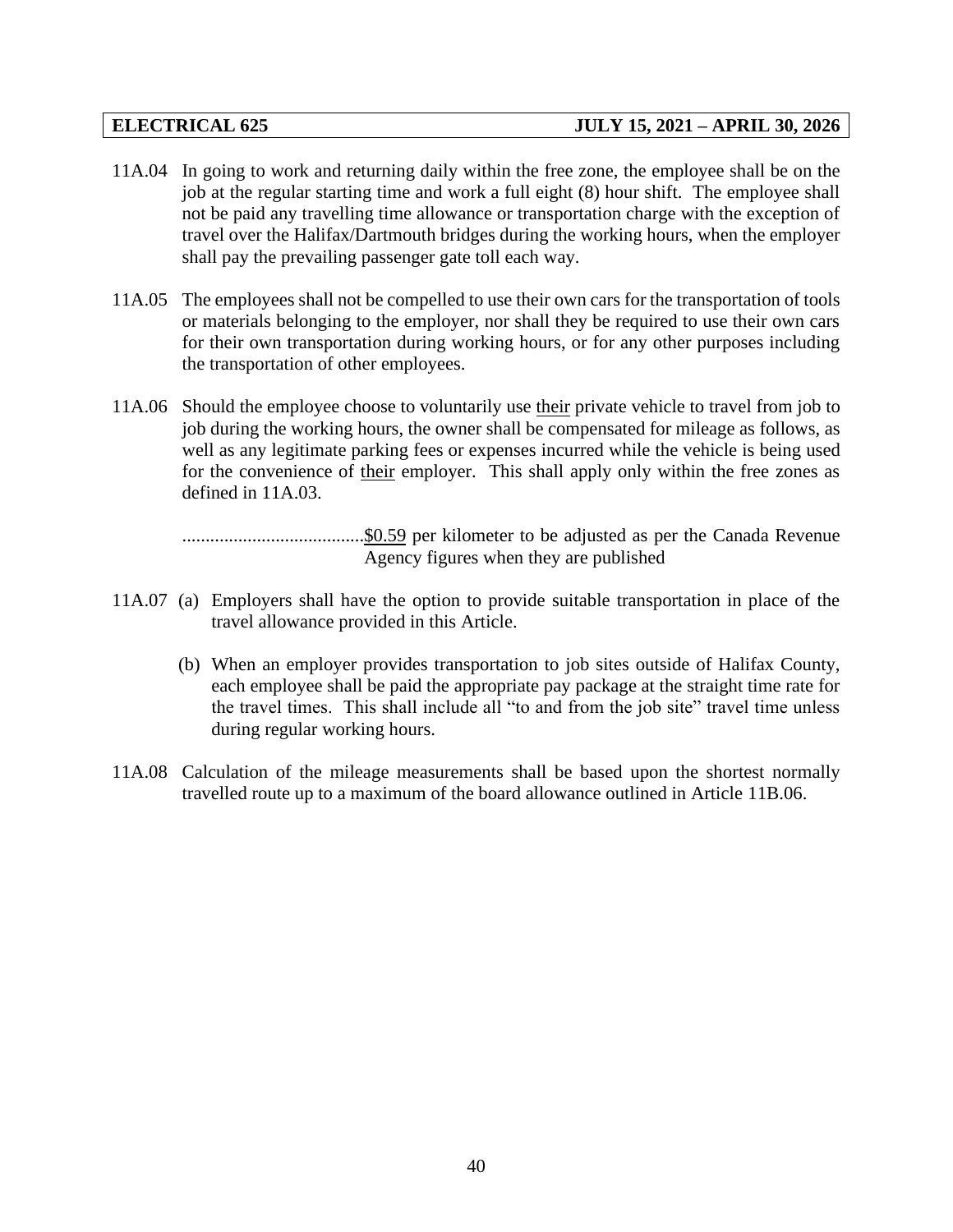## **ARTICLE 11B - BOARD ALLOWANCE**

- <span id="page-43-0"></span>11B.01 (a) There shall be a free zone covering all jobs in the Halifax/Dartmouth area within fifty (50) kilometres from the MacDonald Bridge. Any members from Unit #1 that are employed on a job within the free zone shall not be entitled to board allowance. Members from Unit #1 that do not reside in Halifax County shall only be entitled to board allowance when applying for a job call in the Halifax County free zone after taking a call through the job call line on the second night of the call when it is open to all Local 625 members.
	- (b) Members and other workers from Unit #1 employed on jobs outside the free zone in accordance with Article 11B.01 (a) shall be paid board allowance as per Article 11B.06.
	- (c) Members and other workers from outside Unit #1 shall be paid board allowance within the free zone or outside the free zone in Unit #1 as per Article 11B.06.
- 11B.02 For all jobs valued at seven hundred thousand dollars (\$700,000) (electrical material and labour hours) and under, there shall be no Board Allowance paid to any employee.
- 11B.03 For all other jobs in Local 625 jurisdiction, the following shall apply.
	- (a) When an employee works on a job site outside the one hundred (100) kilometres (normal travelled route) as set forth in Article 11A.03 (a) (i), the employer's principal place of business, they shall receive a board allowance per day worked as set out in 11B.06.
	- (b) When an employee works on a job and the permanent regular place of residence of the employee is outside the one hundred (100) kilometres (normal travelled route) as set forth in 11A.03 (a) (ii), a job shack established on a jobsite, they shall receive a board allowance per day worked as set out in Article 11B.06.
- 11B.04 Notwithstanding 11B.03 (a) and 11B.03 (b) herein, where required by the employer to board overnight or for any length of time, adequate board authorized by the employer will be paid for by the employer.
- 11B.05 If an employee of their own volition, does not work a full day, or a full week, their board allowance will be pro-rated.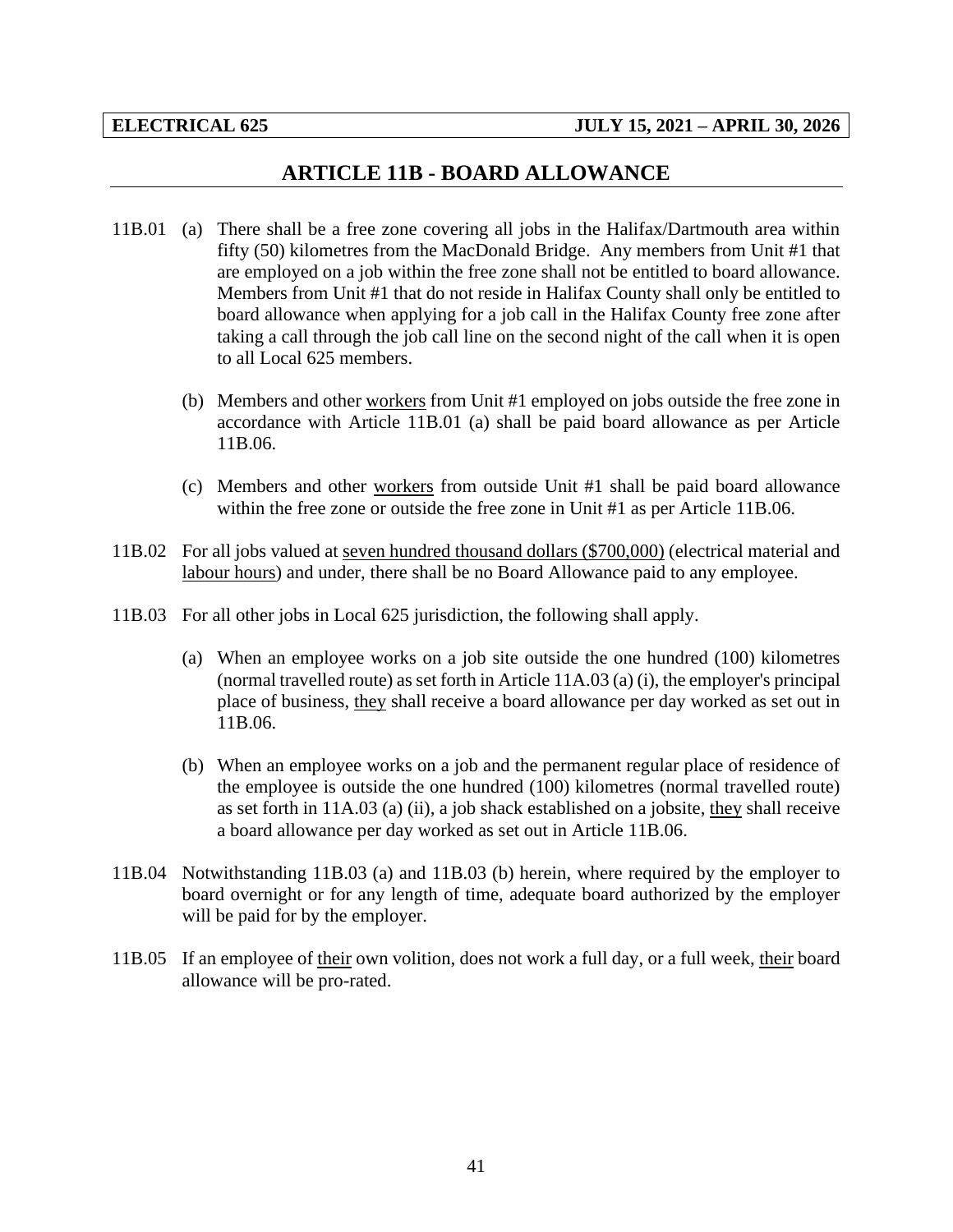11B.06 Rates for board allowance for all jobs where board is applicable:<br> $\frac{1 \text{mV}}{2021}$  one bundred thirty-one dollars (\$) one hundred thirty-one dollars  $(\$131.00)$  per day

11B.07 It is agreed that, in the absence of a properly completed form TD4 (or such other documentation, as may from time to time, be required pursuant to the relevant Tax Legislation), the employer shall withhold tax on the benefits payable under this Article. This form shall be provided to the employee by the employer on day of hiring.

# **ARTICLE 11C - HEIGHT PAY PROVISION**

<span id="page-44-0"></span>11C.01 Unit #1 - Height Pay shall be paid for all work performed on towers, stacks, structural steel, catwalks, bosun chair barrel, scaffold and swing stage. Height to be measured from fall to point of impact.

50' - 99'............................................\$0.50 above regular rate of pay 100' and over..................................\$0.75 above regular rate of pay

For the purpose of height pay premium, any portion of an hour worked will constitute a full hour.

(a) For all work performed on towers, stacks, structural steel, catwalks, bosuns chair, barrel, staging, with a direct free fall drop from fifty (50) feet to eighty-nine (89) feet, an employee shall be paid at time and one-half (1-1/2) their regular rate of pay.

(b) For all work done as in (a) above with a direct drop of ninety (90) feet or over, the employees shall be paid double (2x) the regular rate.

11C.03 Upon the commencement of work inside the Wind Turbine Structure at 50 feet in height, and until such work is completed above 50 feet, all members working on the Turbine will receive an extra hour of pay each day as per the above.

The premium shall apply to all such jobs under Local 625 jurisdiction.

When the inside or outside temperature, including wind chill, of a wind turbine structure is less than 8 degrees Celsius, heat shall be provided for all workers throughout the structure.

<sup>11</sup>C.02 Unit #2: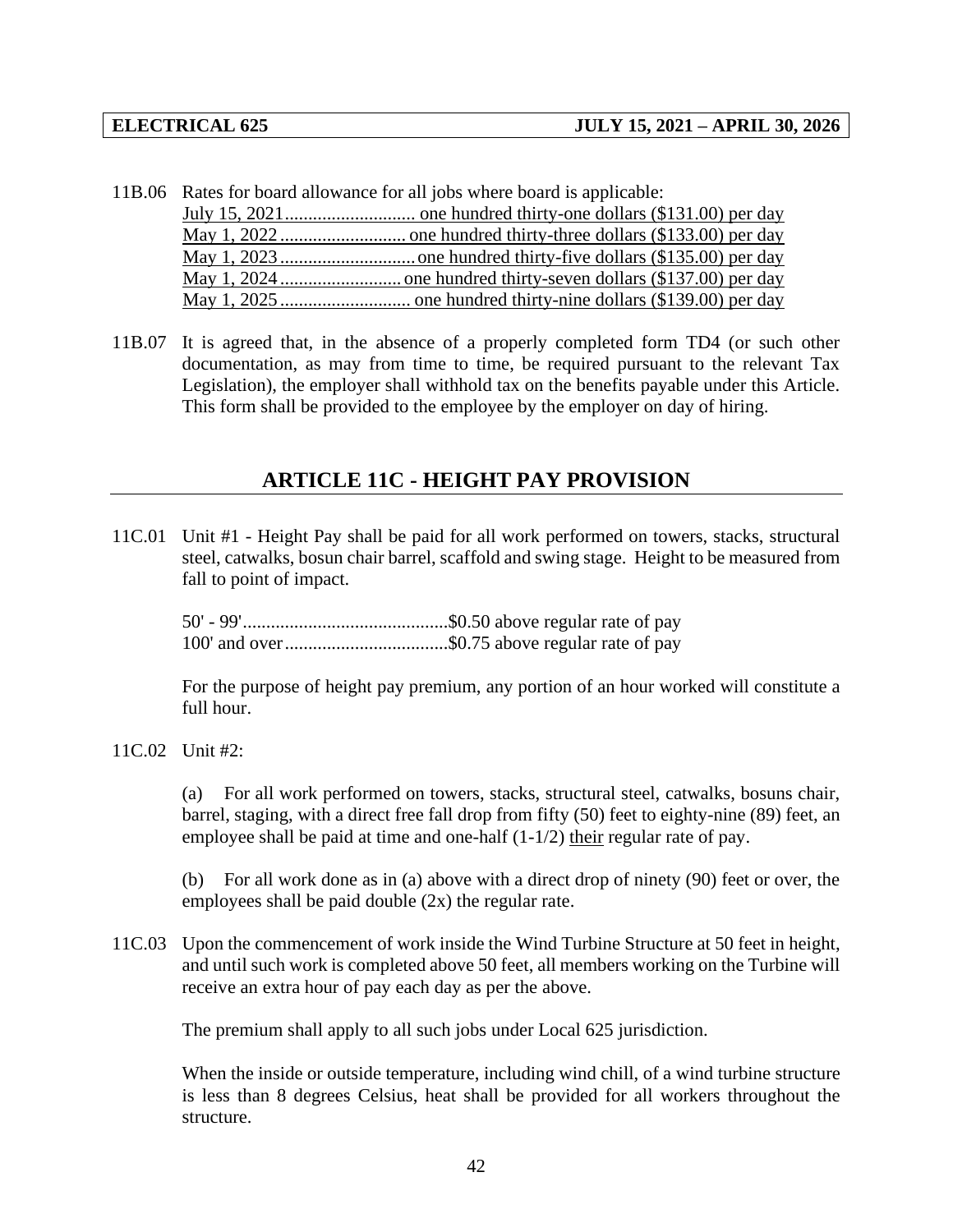## **ARTICLE 11D - ABNORMAL CONDITIONS**

- <span id="page-45-0"></span>11D.01 Employees working under abnormal conditions involving such things as gas, extreme heat, excessive dirt and similar physical circumstances which make the work extremely exhausting or distasteful shall be paid a premium of 25% of the hourly rate of pay. The question of whether or not the conditions are abnormal shall be subject to Article 11D.02 below and/or regulations laid down by the Department of Labour of Nova Scotia.
- 11D.02 Conditions will be considered abnormal where the employer must use programs, procedures or provide personal protective equipment to ensure that the exposure standards are not exceeded. The exposure standards will be as specified in the latest edition of the Threshold Limit Values for Chemical Substances, Physical Agents and Biological Exposure Indices published by the American Conference of Governmental Industrial Hygienists. The application of this clause will be restricted to the Threshold Limit Values for chemical substances, the Threshold Limit Values for Cold Stress and the Threshold Limit Value for Heat Stress. This definition shall not exclude or cover conditions of excessive dirt or other physical circumstances which make the work extremely exhausting or distasteful.

# **ARTICLE 11E – UNDERGROUND MINES**

<span id="page-45-1"></span>11E.01 All work performed in underground mines shall be paid at the premium of 5% of the hourly pay.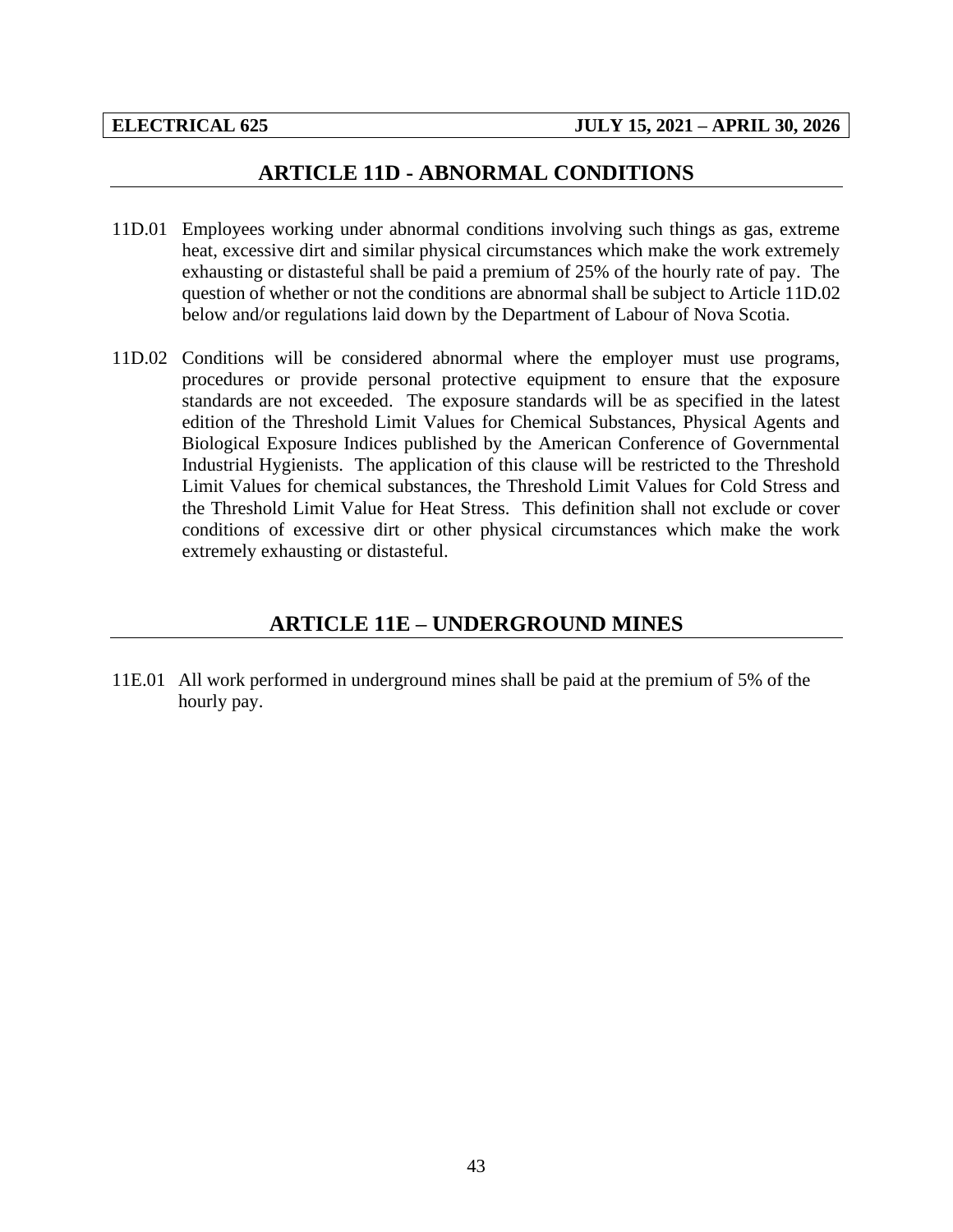# **ARTICLE 12A - APPRENTICESHIP**

- <span id="page-46-0"></span>12A.01 As per Article 12B (attached).
- 12A.02 The ratio of apprentices to journeypersons for each jobsite shall be:

| <b>For Commercial and Institutional Jobs</b> |  |
|----------------------------------------------|--|
|----------------------------------------------|--|

| <b>Journeypersons</b> | <b>Apprentices</b> |
|-----------------------|--------------------|
|                       |                    |

## **For Industrial and Major Industrial Jobs**

| <b>Journeypersons</b> | Apprentices |                     |
|-----------------------|-------------|---------------------|
|                       |             | $1st - J$           |
|                       |             | $2nd - A$           |
|                       |             | $3^{\text{rd}} - J$ |
|                       |             | and repeat          |
|                       |             |                     |

12A.03 The employer agrees to use a reasonable ratio of 1st, 2nd, 3rd and 4th year apprentices.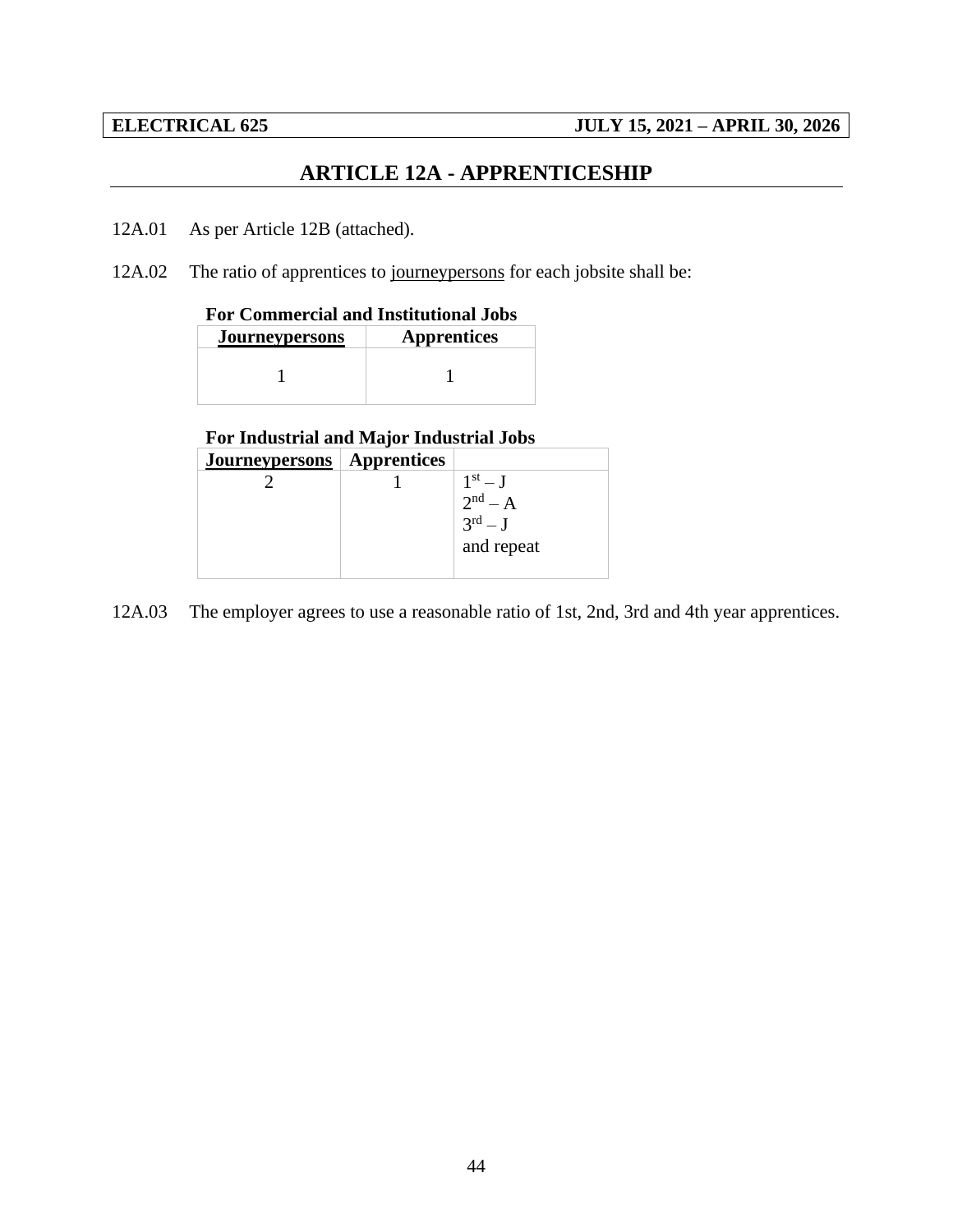# **ARTICLE 12B - APPRENTICES**

<span id="page-47-0"></span>The Hourly Rate, Vacation & Holiday, and Pension Fund amounts for an apprentice shall be calculated as a percentage of the Journeyperson's Hourly Rate, Vacation & Holiday, and Pension Fund as per the below tables. The calculated total package for each apprentice shall be as per Article 8L. The apprentice is entitled to this wage rate on successful completion (both theory and practical as required) of each nine hundred (900) hour increment.

| Year            | Pay<br>Level | <b>Time</b>       | <b>Courses Required to Advance</b>                                                                                                       |
|-----------------|--------------|-------------------|------------------------------------------------------------------------------------------------------------------------------------------|
| 1 <sup>st</sup> | 50%          | $0 - 1800$ hrs    | Level 1: ELE – 100, 105, 110, 115, 120, 125, 130, 135, 140, 145, 150,<br>155, 160, 165, 170, 175, 180, 185, 190, 195, 200, 205, 210, 215 |
| 2 <sup>nd</sup> | 55%          | 1801 - 2700 hrs   |                                                                                                                                          |
|                 | 60%          | 2701 - 3600 hrs   | Level 2: ELE – 220, 225, 230, 235, 240, 245, 250, 255, 260, 265, 270,<br>275, 280, 285, 290, 295, 300, 305, 310, 315                     |
| 3 <sup>rd</sup> | 65%          | $3601 - 4500$ hrs |                                                                                                                                          |
|                 | 70%          | 4501 - 5400 hrs   | Level 3: ELE – 320, 325, 330, 335, 340, 345, 350, 355, 360, 365, 370,<br>375, 380, 385                                                   |
| 4 <sup>th</sup> | 75%          | $5401 - 6300$ hrs |                                                                                                                                          |
|                 | 80%          | 6301 - 7200 hrs   | Level 4: CEL $-400$ , 405, 410, 415, 420, 425, 430, 435, 440, 445, 450,<br>455, 460, 465, 470, 475, 480, 485, 490, 495, 500              |

In order to advance from one (1) year to the next, an apprentice must have credited hours, attend accredited level theory or complete online training and pass the exam for that level.

The requirements set out in this Article reflect the current requirements of the pertinent Provincial legislation and regulations. Should said legislation and/or regulations be amended or altered during the life of this Collective Agreement, this Article will be amended to conform to the then prevailing legislation and/or regulations.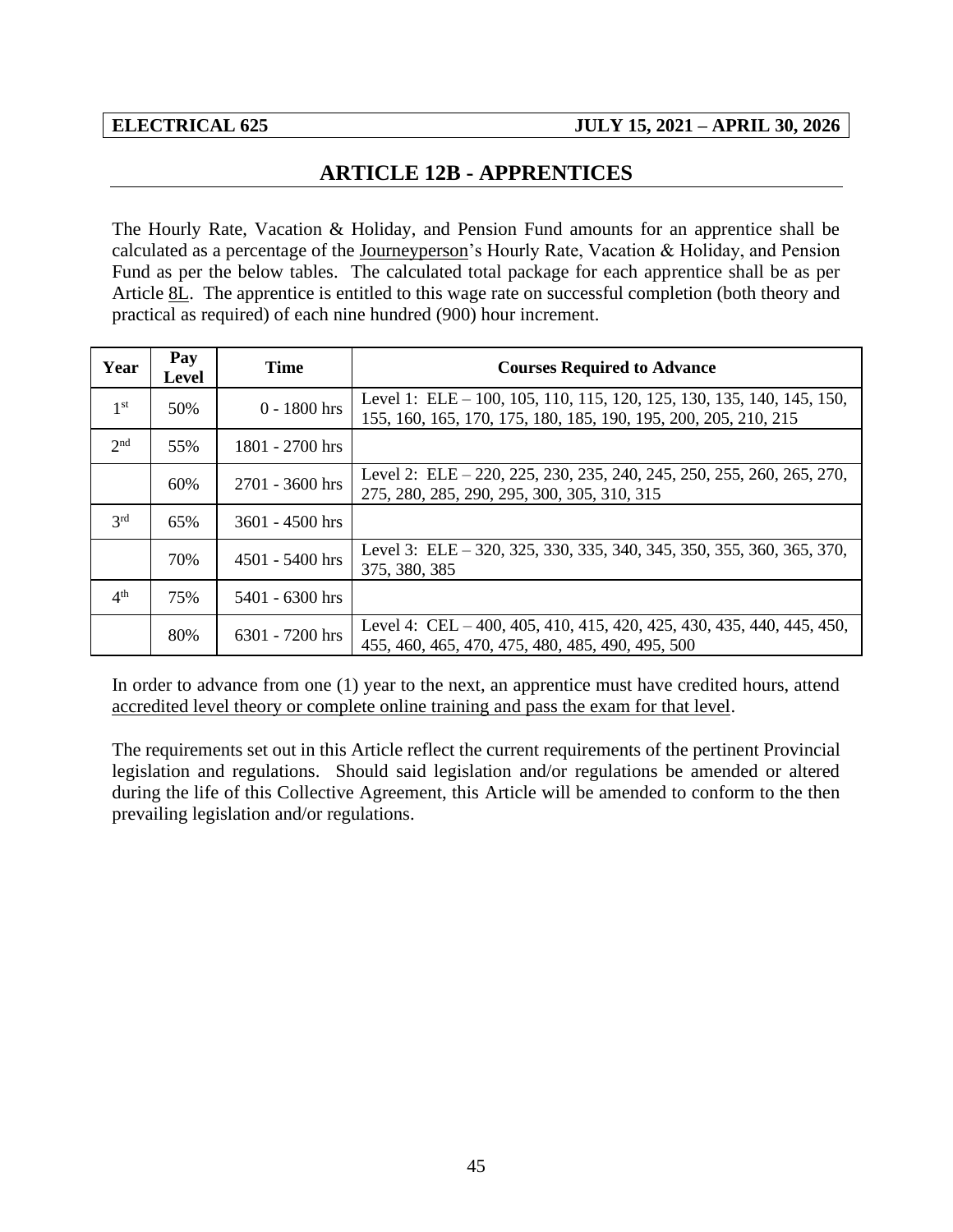# <span id="page-48-0"></span>**ARTICLE 12C – JOINT APPRENTICESHIP TRAINING COMMITTEE TERMS OF OPERATION**

- 1. This Committee will be made up of three members from the Union and three members from the Employer's group.
- 2. Apprenticeship Criteria To be eligible for entry as an Apprentice under this Collective Agreement the individual must meet the following:
	- a. Must be a registered Apprentice with the Department of Education of the Province of Nova Scotia and have completed a 10 week Electrical Construction Course at the Certified Provincial Training Institute

Or

b. Graduated from a ten month Electrical Construction Program at a Certified Provincial Training Institute

### And

- c. Must be a resident of the Mainland of Nova Scotia or Prince Edward Island and provide a proof of permanent residency.
- 3. Apprenticeship Monitoring
	- a. During the Apprenticeship Program the JATC will review the progress to ensure the Apprentice is receiving as much well rounded experience as necessary.
	- b. The JATC will monitor the Apprenticeship Program. If it is deemed necessary to provide additional training and education courses to keep abreast of industry and technological changes. The Apprentices under this Agreement will be obligated to participate.
	- c. The JATC has the right to require that an Employer must move an Apprentice from one type of electrical work to another if it is felt that it is in the best interest of the Apprentice and for the betterment of the industry.
- 4. Exceptions
	- a. The Committee has the discretion to deal with special circumstances.
	- b. The terms of the Joint Apprenticeship Training Committee (JATC) will not interfere with Union organizing.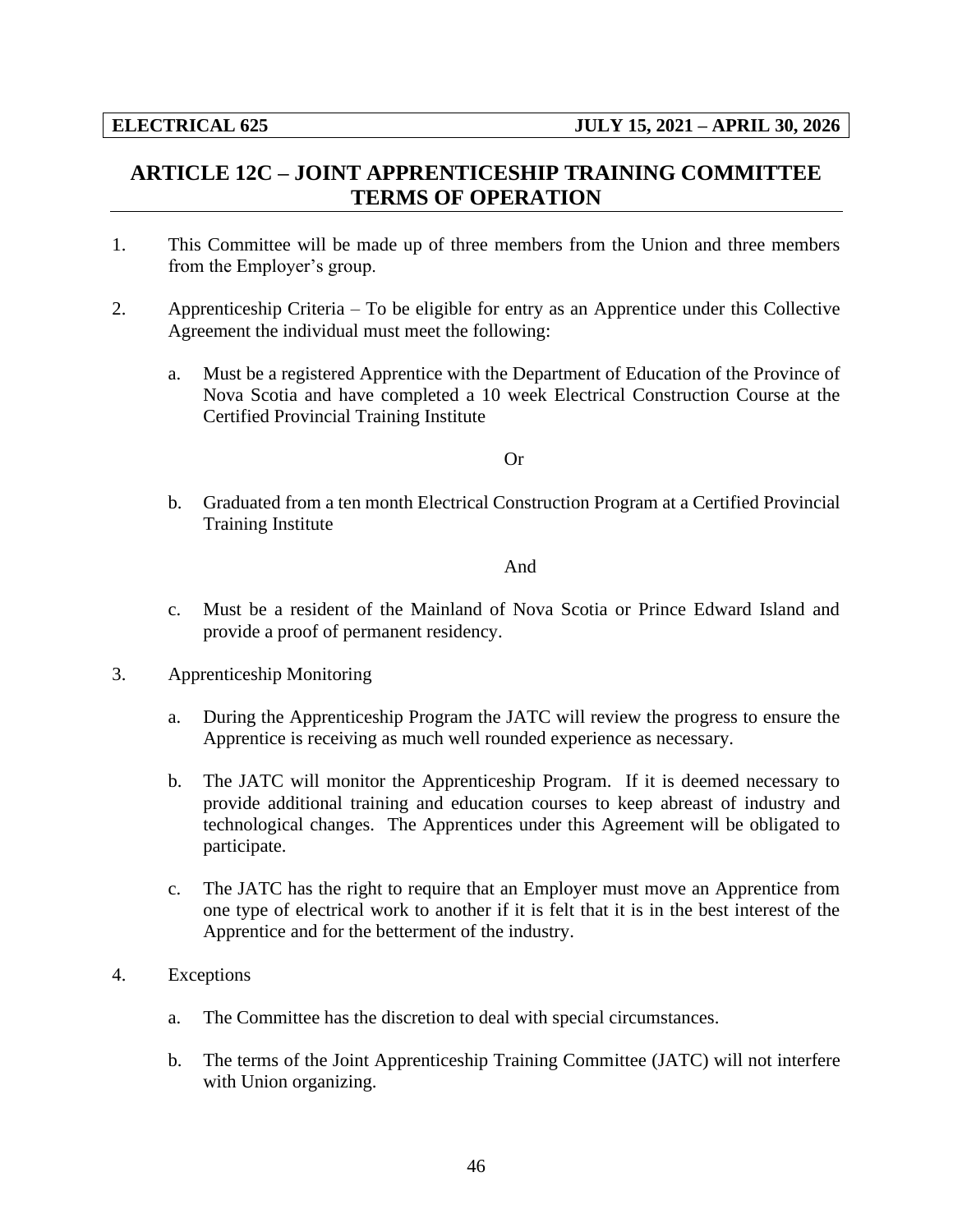## **ARTICLE 13 - GRIEVANCE PROCEDURE**

- <span id="page-49-0"></span>13.01 It is the desire of all parties to this Agreement that complaints of the employees or employer regarding alleged violations of this Agreement shall be adjusted as quickly as possible.
- 13.02 Any matter arising out of the interpretation or administration of this Agreement may constitute a grievance and shall be settled in accordance with this Article.
- 13.03 Such matter constituting a grievance must be processed as per Article 13.01 (excepting employer grievances which may be directly referred by the employer to the Business Agent as in Article 13.02) herein, within five (5) working days of the initial occurrence of the event giving rise to the grievance.
- 13.04 Therefore, it is agreed that no complaint or grievance exists until the Superintendent or senior official of the employer at the jobsite has had an opportunity to adjust it with the help of the Steward, or the Business Agent where there is no Steward at the jobsite.
- 13.05 If any complaint as to the violation of this Agreement has not been settled within two (2) working days after the Superintendent has been notified of the complaint, it shall be referred to the employer and to the Business Agent.
- 13.06 Should the employer and the Business Agent fail to settle the grievance within seven (7) working days (in the case of a Union grievance, the seven (7) working days shall be from the time of notification to the Superintendent as provided for in Articles 13.01 and 13.02), it shall be produced in writing and referred to the Nova Scotia Construction Labour Relations Association or the Union.
- 13.07 Within five (5) working days of the date of receipt of the grievance, a Grievance Board, composed of three (3) persons nominated by the CLRA and three (3) persons nominated by the Union shall meet.
- 13.08 The three (3) Management representatives shall be approved by the employer(s) involved and the three (3) Union representatives shall be approved by the employee(s) involved, however, neither the griever nor the respondent nor CLRA or Union staff shall be included on the Grievance Board.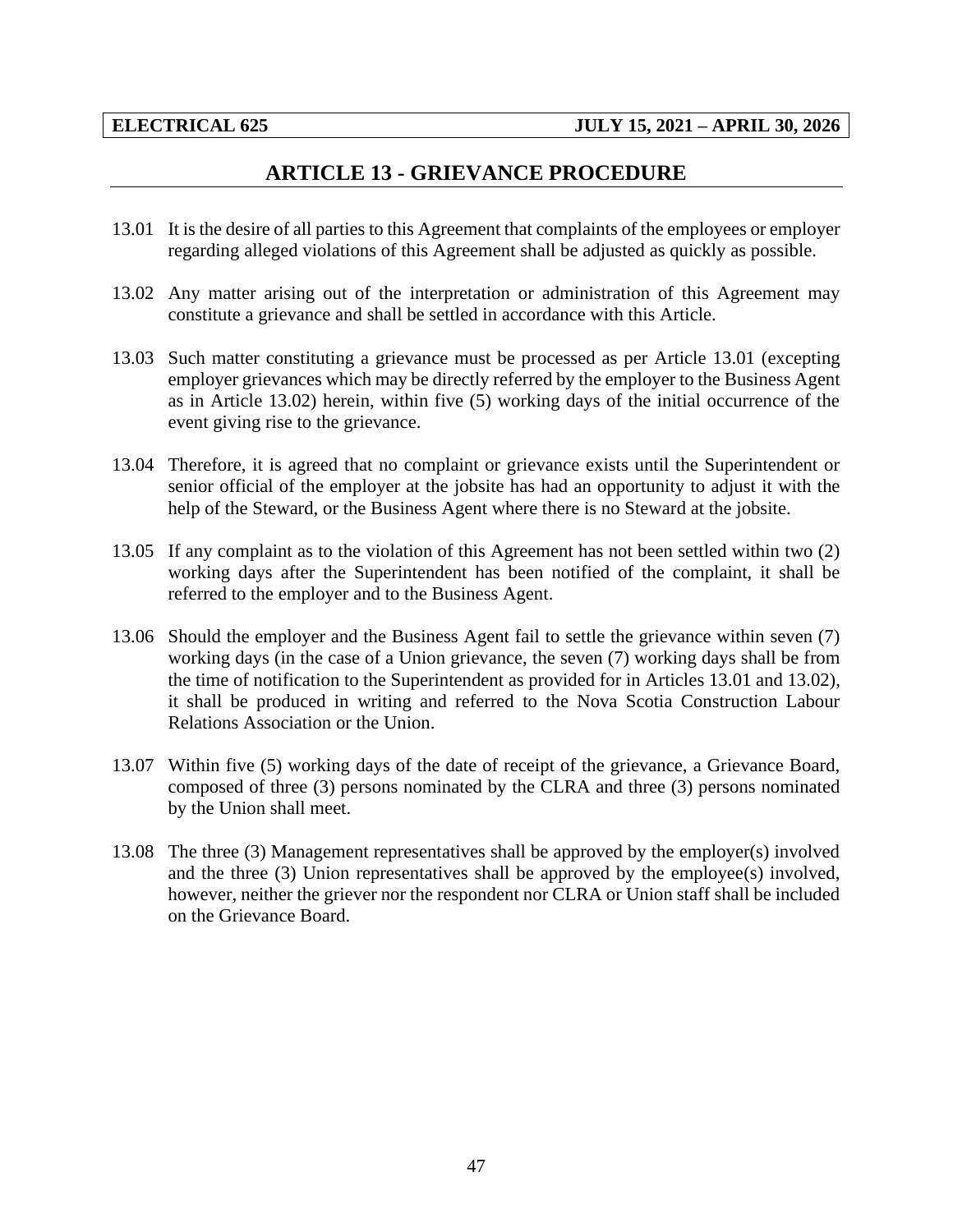- 13.09 The Grievance Board shall hear any and all submissions presented by the respective Parties and shall, after vote by secret ballot, either support or deny the Grievance and/or make such other recommendations for resolution, as may be deemed appropriate.
- 13.10 Decisions of the Board shall be made by a majority of the votes cast and a quorum for all meetings of the Board shall consist of three (3) nominees of each Party.
- 13.11 The grievance shall not be carried further unless within five (5) working days of the meeting referred to in Article 13.07 hereof either Party submits the grievance to arbitration as provided herein.
- 13.12 Any grievance may be referred directly to the arbitrator without going through regular grievance procedure, providing both Parties to this Agreement consent to such action.
- 13.13 Should either the CLRA or the Union notify the other Party in writing that it no longer wishes the provisions of Article 13.07 set out herein to continue in effect, then the provisions of the previous Collective Agreement will apply with respect to that section of the procedure.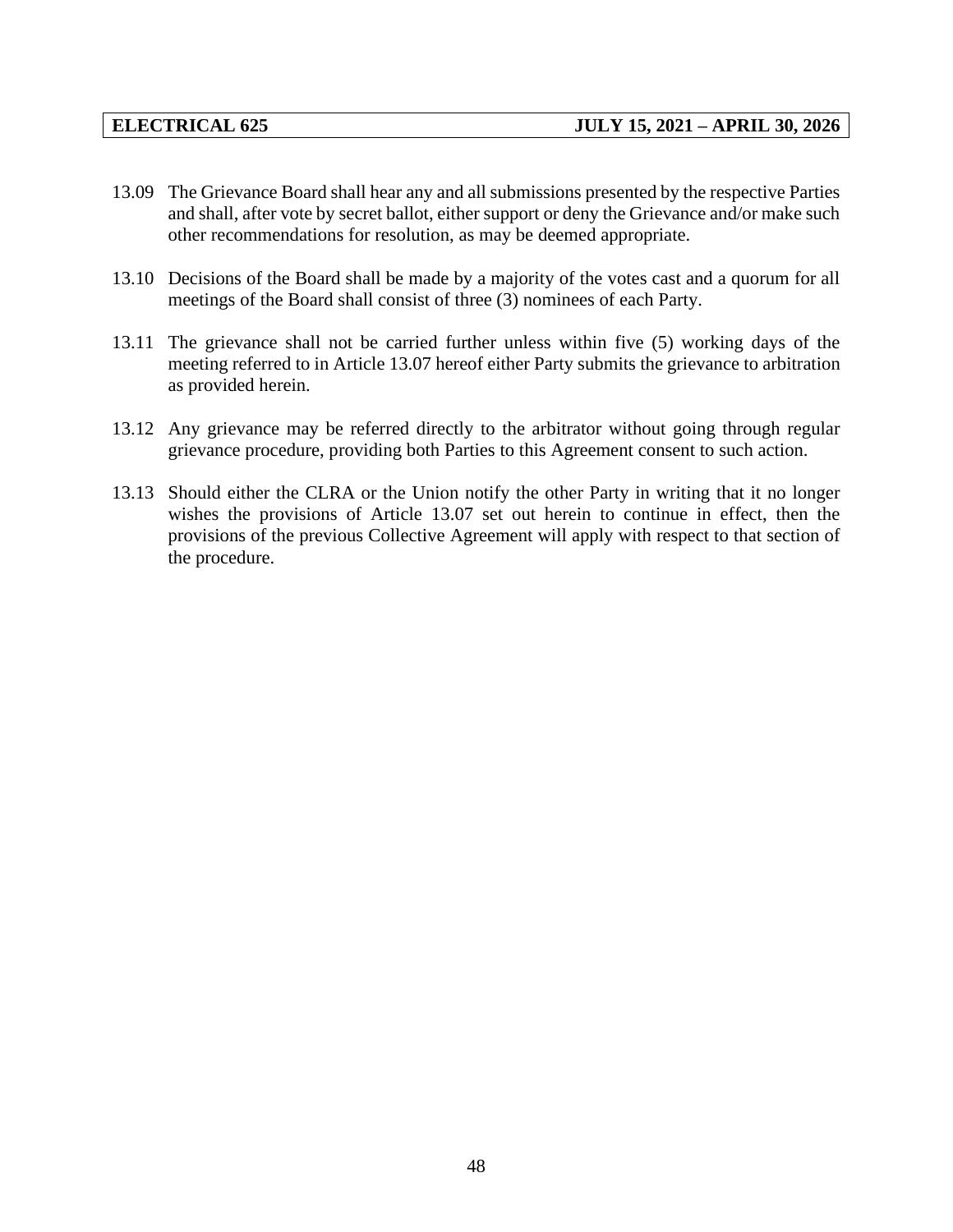# **ARTICLE 14 - ARBITRATION**

- <span id="page-51-0"></span>14.01 When either Party requests that a complaint as to violation of this Agreement be submitted to arbitration, it shall make such a request in writing addressed to the other Party to this Agreement. The Parties then shall have three (3) working days to agree upon an arbitrator and, failing agreement, one may be appointed by the Minister of Labour on the application of either Party.
- 14.02 The arbitrator shall hold a Hearing within four (4) working days after the grievance is submitted to them and shall render their decision to the Parties within three (3) working days after the completion of the Hearing.
- 14.03 The arbitrator shall not be authorized to make any decision inconsistent with the provisions of this Agreement or to alter, modify or amend any part of this Agreement, nor to recommend alterations, modifications or amendments to any part of this Agreement, provided, however, the arbitrator may alter any discipline imposed by the employer, including altering a discharge to a suspension if they deem it just in the circumstances.
- 14.04 The decision of the arbitrator shall be final and binding on the Parties hereto.
- 14.05 Any grievance may be referred directly to the arbitrator without going through the regular grievance procedure, providing both Parties to this Agreement consent to such action.
- 14.06 Each of the Parties hereto will jointly bear the expenses of the Arbitrator.
- 14.07 The parties being aware of the high cost of Arbitration agree that they may wish to utilize professional Alternative Dispute Resolution Procedures as are available through the Province of Nova Scotia or from other sources. Both parties agree to use their best efforts to implement Alternative Dispute Resolution Procedures as appropriate in the resolution of disputes.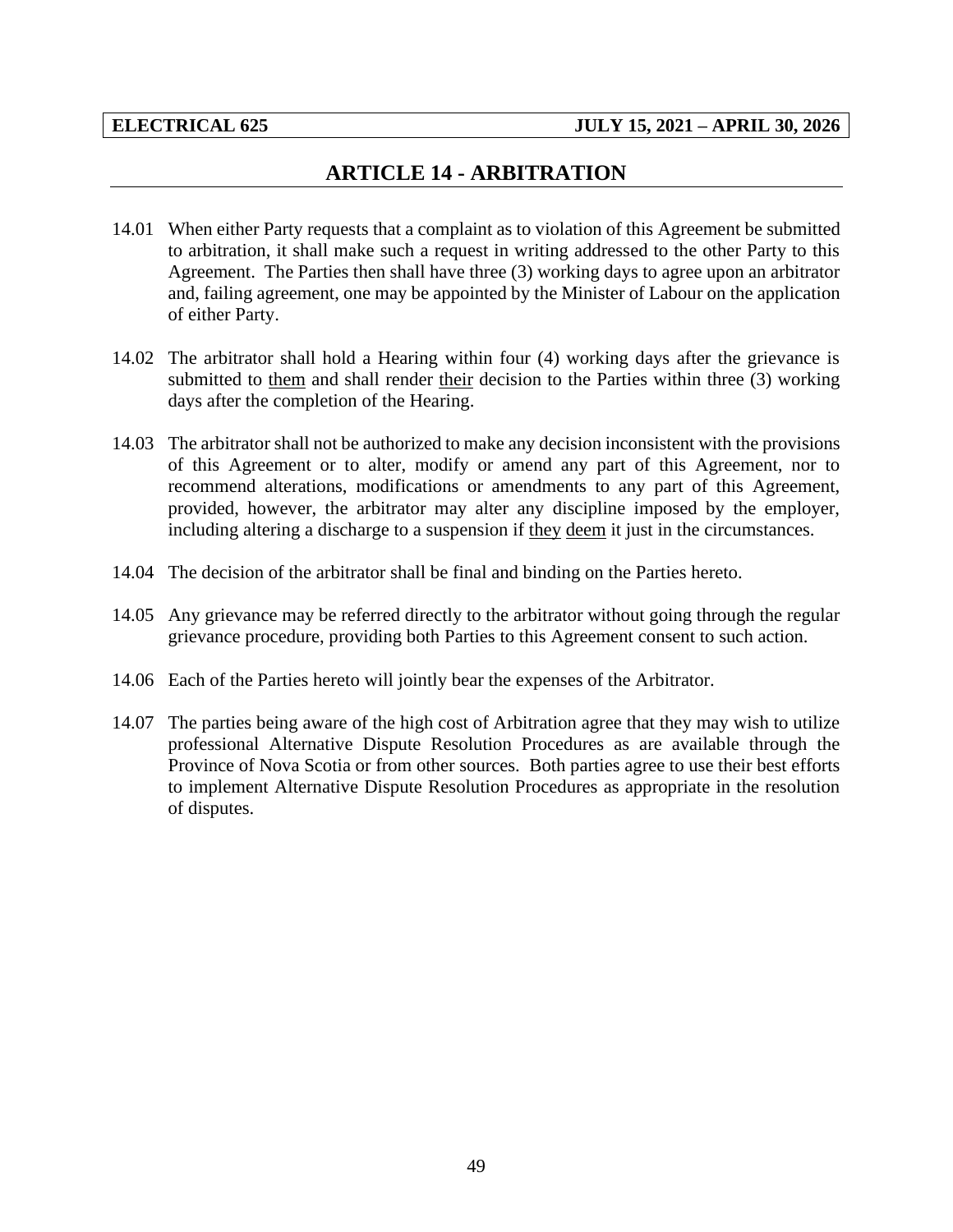## **ARTICLE 15 - SUB-CONTRACTOR CLAUSE**

<span id="page-52-0"></span>15.01 If the employer sub-contracts work which, if not sub-contracted, would be performed by the employer under the provisions of this Agreement, the sub-contractor shall be a unionized electrical contractor and shall be bound by the terms and conditions of this Agreement for all such work performed on the jobsite. All material will bear a Union label where practical.

# **ARTICLE 16 - DISCIPLINARY ACTION**

- <span id="page-52-1"></span>16.01 The procedure in disciplining an employee shall be:
	- (a) Warn the employee in writing of the offence, copy of letter mailed to the Union.
	- (b) Any further offence calls for a possible suspension, the length of the suspension to be at Management's discretion, but not to exceed one (1) week.
	- (c) Any offence after suspension, employee to be terminated.
- 16.02 The above not applicable to the following: Intoxication, theft, altercation on site, unauthorized photography on site, or like offenses.
- 16.03 An employee may be dismissed for just cause on the authority of the employer or their authorized representative on the job. Such employee and their Job Steward shall be advised promptly by the employer of the cause for dismissal. This clause does not supersede the scheme set out in 16.01 and 16.02 above.
- 16.04 When an employee has been discharged for cause by an employer and not reinstated through the grievance procedure, such employer shall have the right to refuse to re-employ such employee.
- 16.05 Use of cell phones/Blackberries/smartphones/etc. will not be permitted by employees onsite during working hours, except as explicitly authorized by the employer. Violations of this article shall be subject to the above disciplinary scheme.

Article 16.05 shall not apply to stewards and forepersons using cell phones in the course of their duties.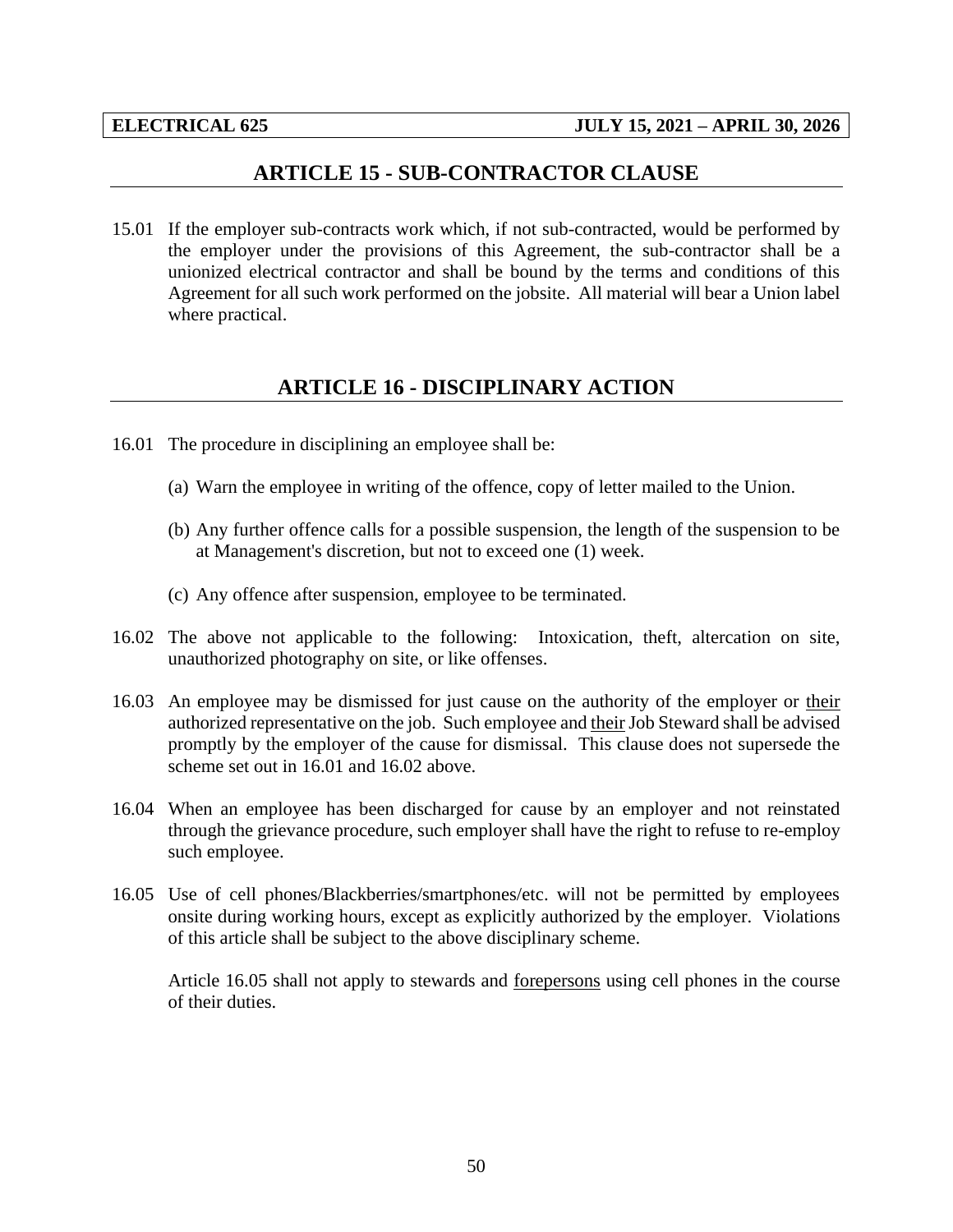# **EMPLOYEE DISCIPLINE NOTICE**

| Name:                                                                                                                   |                                                        |                |                             | Payroll #:     |      |
|-------------------------------------------------------------------------------------------------------------------------|--------------------------------------------------------|----------------|-----------------------------|----------------|------|
| Job #:                                                                                                                  |                                                        | Date & Time:   |                             | # of Warnings: |      |
|                                                                                                                         |                                                        |                |                             |                |      |
| <b>INFRACTION</b>                                                                                                       |                                                        | <b>DETAILS</b> |                             |                |      |
|                                                                                                                         | Insubordination                                        |                |                             |                |      |
|                                                                                                                         | Safety Infraction                                      |                |                             |                |      |
|                                                                                                                         | Failure to Report Off                                  |                |                             |                |      |
|                                                                                                                         | Poor Work                                              |                |                             |                |      |
|                                                                                                                         | Absenteeism                                            |                |                             |                |      |
|                                                                                                                         | Lateness                                               |                |                             |                |      |
|                                                                                                                         | Conduct                                                |                |                             |                |      |
|                                                                                                                         | Unfit to Work                                          |                |                             |                |      |
|                                                                                                                         | Other (specify)                                        |                |                             |                |      |
| Was the Union Steward/Suitable Witness present during the discussion of this incident?<br>Yes<br>No<br>Name of Steward: |                                                        |                |                             |                |      |
|                                                                                                                         |                                                        |                |                             |                |      |
|                                                                                                                         | <b>ACTION TAKEN:</b><br>EFFECTIVE:<br>Warning<br>Date: |                |                             |                |      |
| Time Off<br>Duration:                                                                                                   |                                                        |                |                             |                |      |
|                                                                                                                         | Discharge<br>Date:                                     |                |                             |                |      |
|                                                                                                                         |                                                        |                |                             |                |      |
| <b>SIGNATURES</b><br>I have read and understand this Discipline Notice.                                                 |                                                        |                |                             |                |      |
|                                                                                                                         | Employee's Signature                                   | Date           | Supervisor's Signature      |                | Date |
|                                                                                                                         |                                                        |                |                             |                |      |
|                                                                                                                         | Steward's Signature                                    | Date           | Project Manager's Signature |                | Date |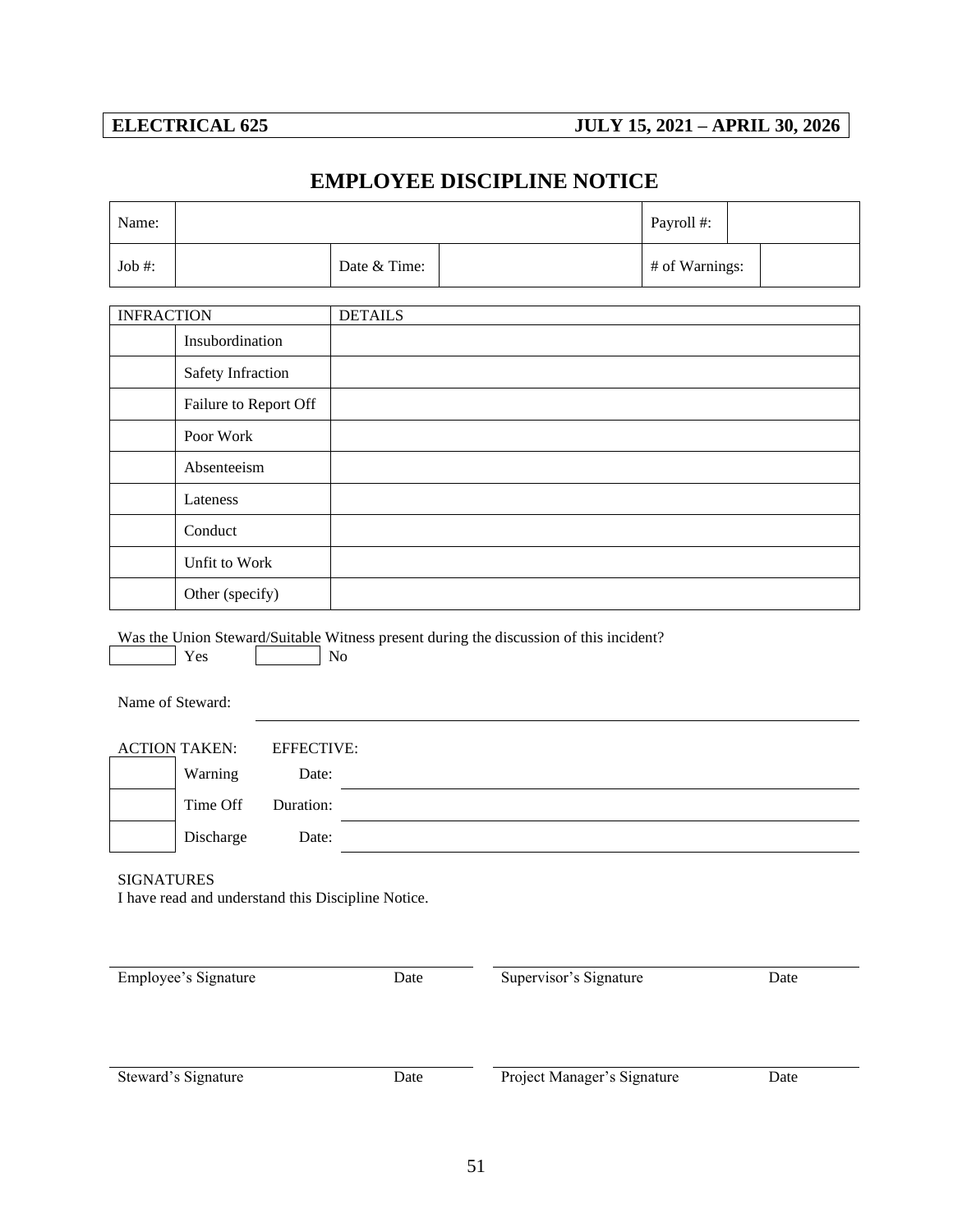# **ARTICLE 17 - JOB DEFINITIONS**

### <span id="page-54-0"></span>17.01 **INDUSTRIAL JOB DEFINITION:**

(a) The Industrial definition shall be applicable on all heavy industrial developments such as:

Pulp mill; paper mill; fishmeal producing plant; refineries of any type; generating stations (hydro, atomic and thermo); automotive assemble plant (motor vehicle of any type); tire manufacturing plant; chemical plant; fertilizer plant; electronic and electrical plant; heavy water plant; steel mill; mining operations of any type; plastic and glass manufacturing plant.

- (b) The commercial wage package and apprentice ratio shall apply to administration buildings on existing Industrial sites. On construction of new Industrial sites all work performed shall be at the appropriate Industrial wage package.
- 17.02 On Industrial and Major Industrial jobs in all counties except Halifax County, the employer agrees to pay transportation expenses beyond the one hundred and sixty-five kilometres (165 km) but not to exceed seven hundred kilometres (700 km) (normal travelled route) from the jobsite on the following basis:
	- (a) Mileage for one-way transportation providing the employee remains on the job one month or for the duration of the job. This will be paid with the first full week's pay. It will be deducted again from their last pay if they leave before one month or before the termination of the job.
	- (b) Mileage for return transportation providing the employee remains on the job for three months or for the duration of the job, whichever is less.
	- (c) If the employee is laid off before they complete the one or three-month period above, they shall be paid the travel allowance in accordance with both (a) and (b) above.
	- (d) If a person is dismissed for just cause prior to completing their first thirty (30) days, the employer may deduct the travel-in allowance from their last cheque.
	- (e) If the employee lives one hundred and sixty-five kilometres (165 km) or more from the job then they will receive all transportation expenses from their place of residence to the job up to a maximum of 700 kilometres.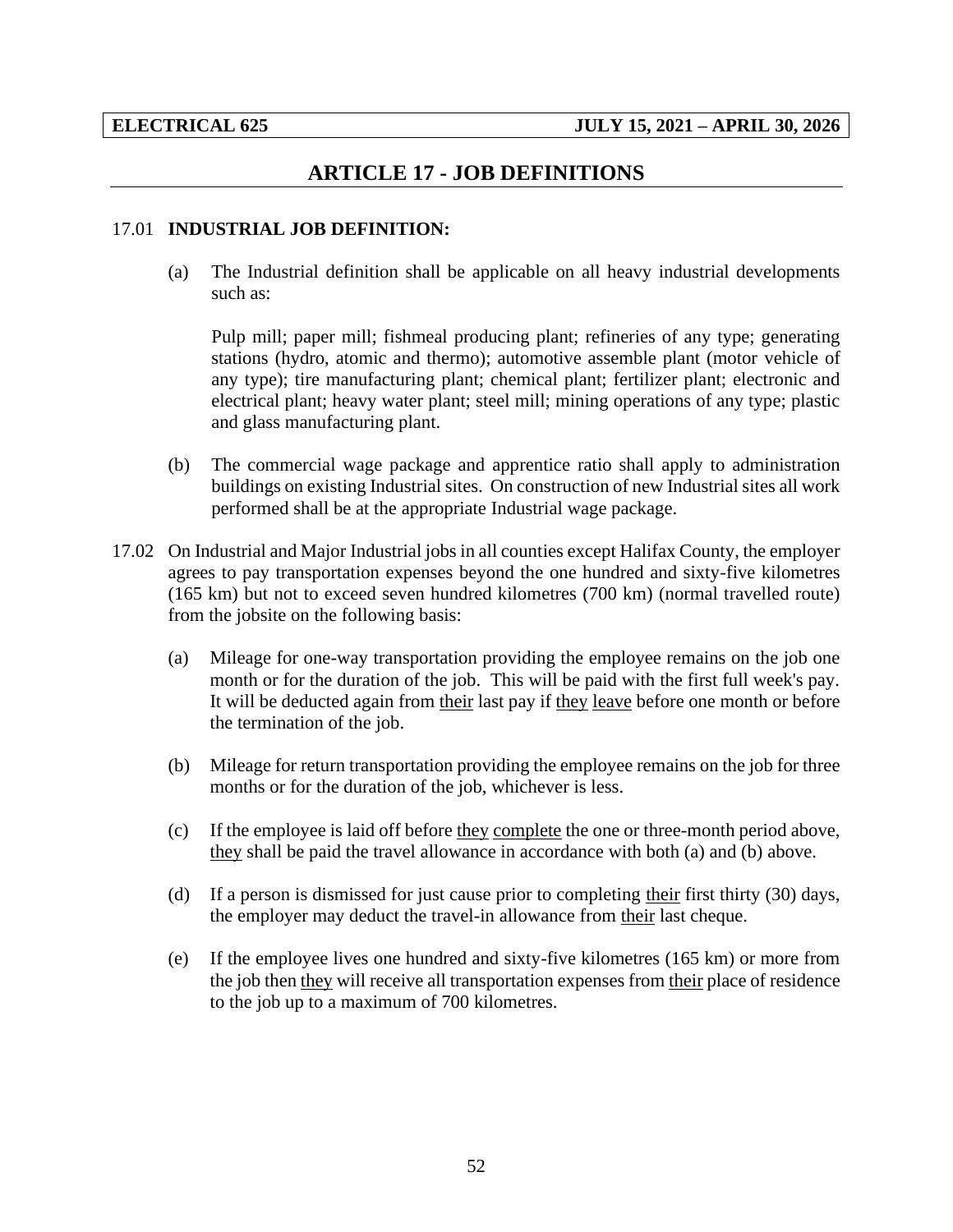## 17.03 **MAJOR INDUSTRIAL PROJECTS DEFINITION**

Major Industrial Projects shall be defined as the initial construction, or major expansion or renovation of facilities such as those listed below, where the initial construction or the major expansion or renovation has a total construction value (labour hours and material) in excess of fifty million dollars (\$50,000,000.00).

- Pulp Mills
- Paper Mills
- Automobile Manufacturing Plants
- Steel Mills
- Power Generating Projects
- Oil Refineries
- Gas Refineries
- Rubber Plants (such as Michelin)
- Ore Reduction Plants
- Petro-Chemical Plants

### 17.04 **RESIDENTIAL JOB DEFINITION**

(a) This classification shall include the following:

- Any building or complex of buildings that is designed for the purpose of providing residential living quarters as in a place of residence.
- Residential jobs include seniors complexes, respite care, hospice, nursing homes, assisted living facilities, continuing care retirement communities and long term care facilities.
- Any portion of a residential/commercial building or complex of buildings which is residential with base building services. (Any future commercial space fit-up on such a building or complex of buildings shall be at the Commercial rate.)
- Any repairs or renovations to any of the above.
- (b) This classification shall not include:
	- Any project that specifies union contractors only.
	- Any building designed solely for the purpose of temporary residency.
- (c) For environmental controls work, only members dispatched from the Union for a residential project shall be eligible to work under this classification.
- (d) In the event that a contractor has a question as to whether a job comes under this classification, it will be the contractor's responsibility to contact the union Business Manager for clarification.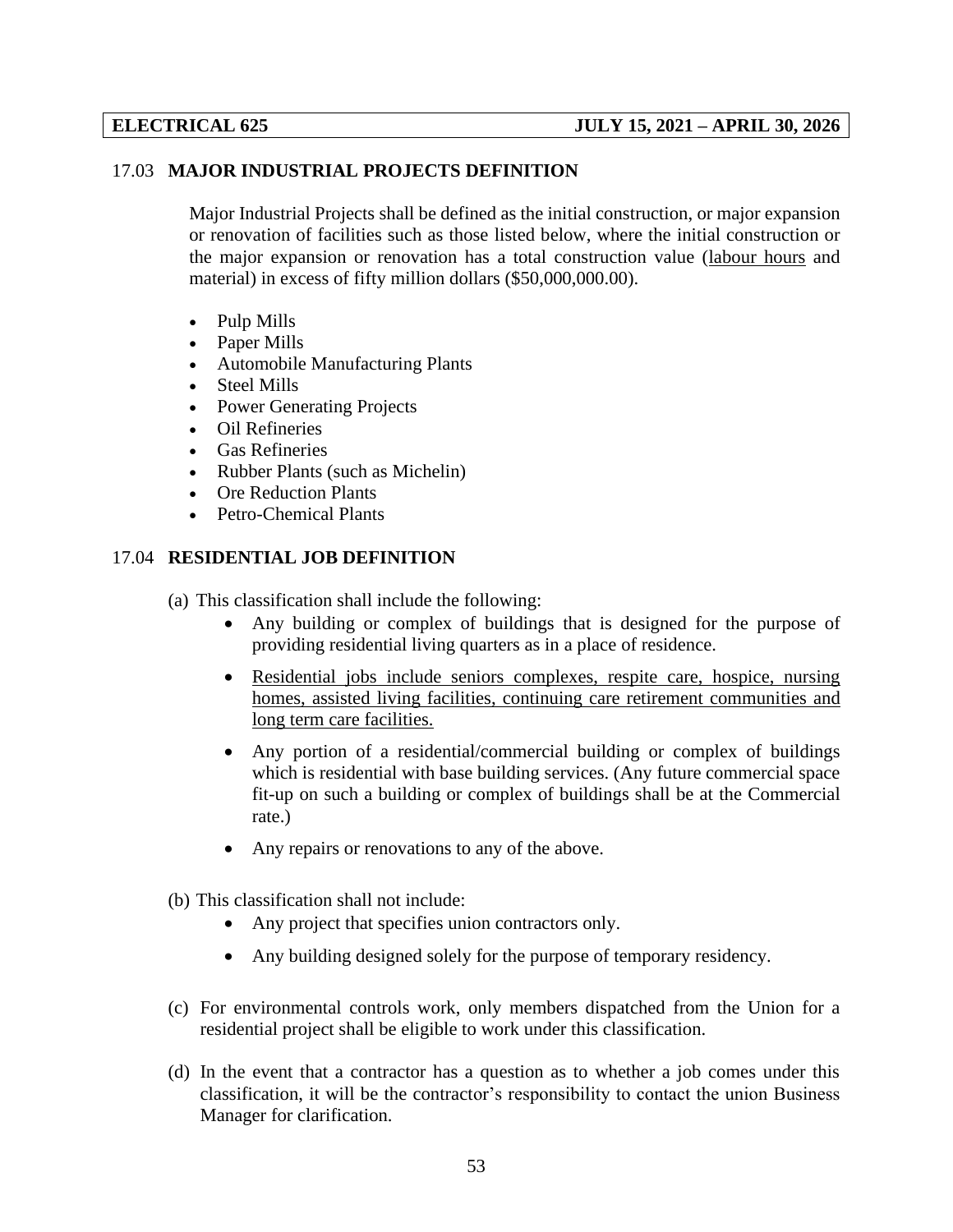### (e) **Hours of Work:**

As per Article 9A, except that the member has the option to work one (1) extra hour per day to a maximum of forty-five (45) hours per week of straight time hours. There shall be no discrimination or action taken against any member that chooses not to work any or all of extra straight time hours.

### (f) **Overtime:**

Article 9B shall apply except for the following:

All overtime hours shall be paid at time and one half  $(1-1/2)$  except that Sundays and Holidays shall be paid at double time. Overtime hours shall be worked on a voluntary basis and there shall be no discrimination or action taken against any member that chooses not to accept overtime work opportunities.

### (g) **Hiring:**

Hiring shall be as per Schedule "B".

#### (h) **Enabling:**

The Business Manager agrees to be open to negotiating (e) Hours of Work and (f) Overtime with the ability to do so under the Enabling Clause.

#### (i) **Ratio:**

The ratio of Journeypersons to Apprentices shall be one (1) to one (1).

### 17.05 **MAINTENANCE DEFINITION**

- (a) This classification shall include the following:
	- Any standing offer maintenance contracts, including maintenance shift work on Industrial jobs.
	- Any renovations or repairs on the above.
- (b) This classification shall not include:
	- Any project that specifies union contractors only.
	- Any environmental controls work including service calls.
- (c) In the event that a contractor has a question as to whether a job comes under this classification, it will be the contractor's responsibility to contact the union Business Manager for clarification.
- (d) **Hours of Work:**

As per Article 9A, except that the member has the option to work one (1) extra hour per day to a maximum of forty-five (45) hours per week of straight time hours. There shall be no discrimination or action taken against any member that chooses not to work any or all of extra straight time hours.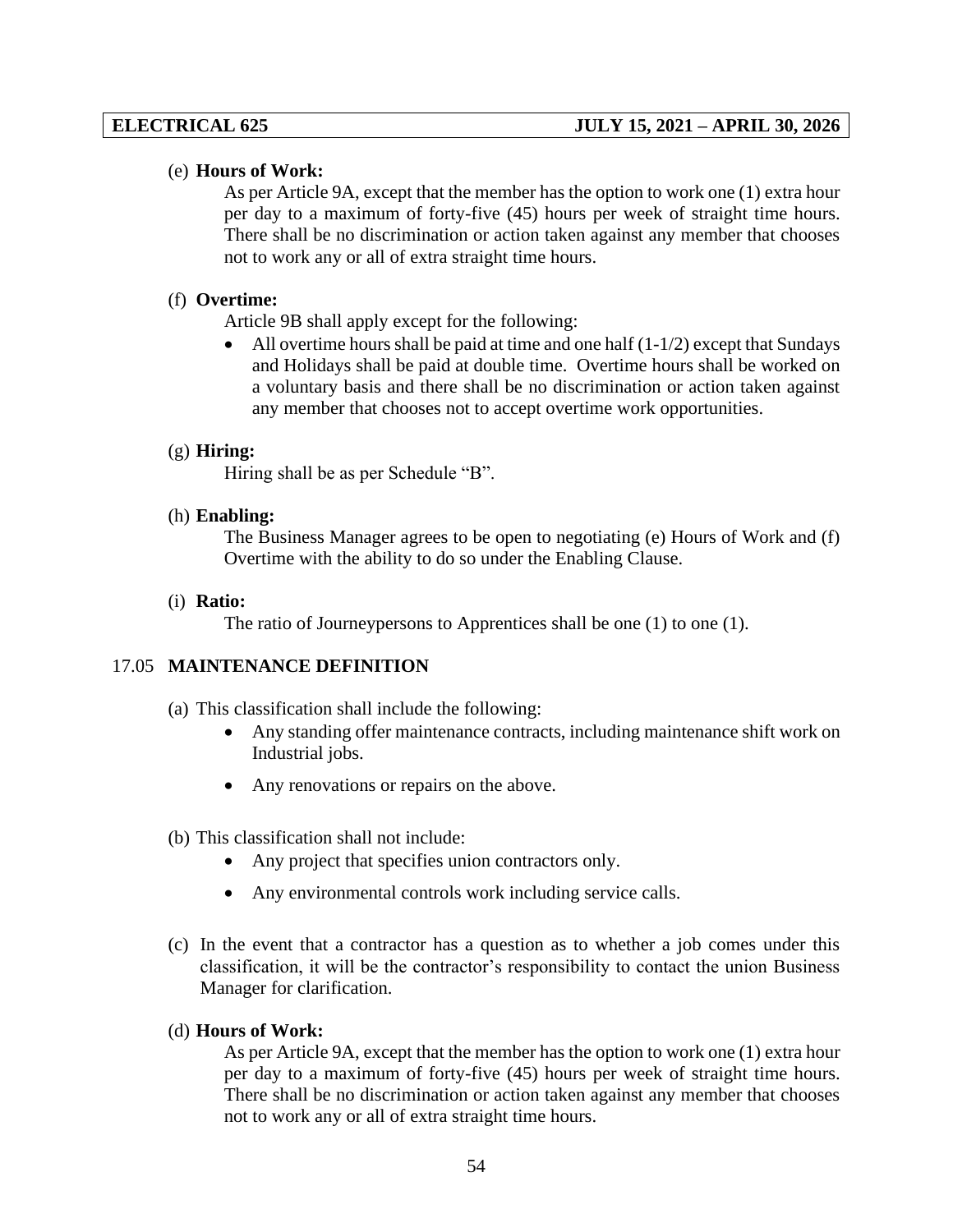### (e) **Overtime:**

Article 9B shall apply except for the following:

• All overtime hours shall be paid at time and one half  $(1-1/2)$  except that Sundays and Holidays shall be paid at double time. Overtime hours shall be worked on a voluntary basis and there shall be no discrimination or action taken against any member that chooses not to accept overtime work opportunities.

### (f) **Hiring:**

Hiring shall be as per Schedule "B".

### (g) **Enabling:**

The Business Manager agrees to be open to negotiating (d) Hours of Work and (e) Overtime with the ability to do so under the Enabling Clause.

### (h) **Ratio:**

The ratio of Journeypersons to Apprentices shall be one (1) to one (1).

### 17.06 **SMALL JOBS**

Contractors bidding Small Jobs up to one thousand five hundred (1500) person hours may apply for the Market Recovery Program by way of the current Schedule "B" request form. Successful applicants shall be eligible for special hiring provisions as listed in Schedule "B" and a subsidy as listed in a Letter of Understanding dated July 15, 2021 between the CLRA and the Union. This Article 17.06 will expire on April 30, 2027, unless both Parties agree to extend it.

# **ARTICLE 18 - CAMP CLAUSE**

<span id="page-57-1"></span><span id="page-57-0"></span>18.01 There shall be discussion with representatives of the Union regarding the operation of any camp facilities provided.

# **ARTICLE 19 - ENABLING CLAUSE**

19.01 Where a particular article or articles of this Collective Agreement is or are found to work a hardship for a particular project or specific geographical area, the terms and conditions in this Agreement for that project or specific geographical area may be modified by mutual consent, of the Union office and the majority of members in the geographical area of the Union where the conditions exist, and the CLRA, when they deem it prudent. It is understood and agreed that where mutual agreement for such change cannot be achieved the request shall not be subject to either grievance or arbitration.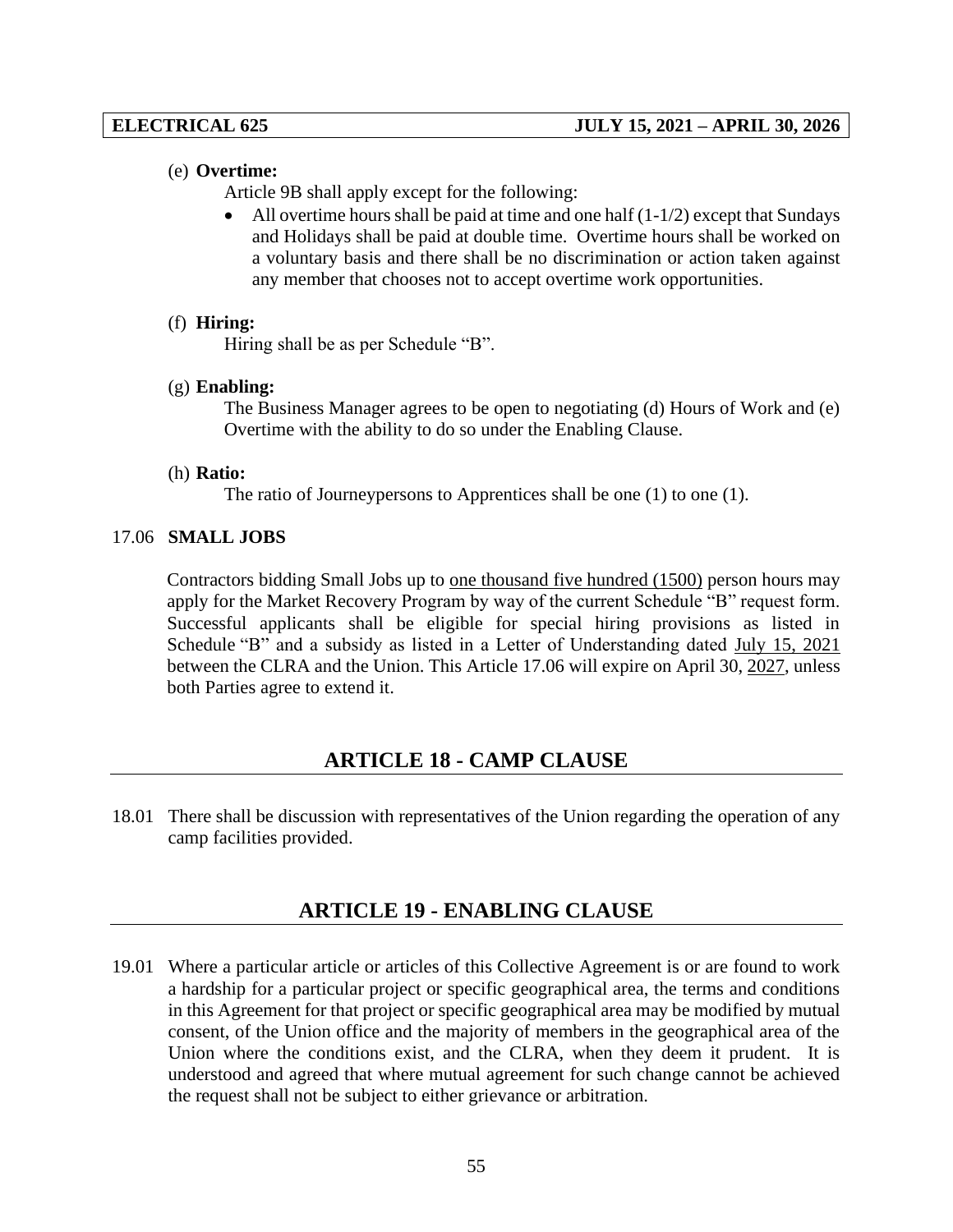## **ARTICLE 20 - TERM OF AGREEMENT**

- <span id="page-58-0"></span>20.01 This Agreement shall remain in effect until and including April 30, 2026, and from year to year thereafter unless either Party gives notice in writing not less than sixty (60) days previous to April 30th in any year of its desire to amend or terminate this Agreement.
- 20.02 The Parties agree that they shall meet in order to negotiate renewing this Agreement beginning in October 2025, with at least two meetings in October 2025 and at least two meetings in November 2025 unless both Parties agree otherwise. If the Parties have not reached a tentative agreement by the end of January 2026, the Parties shall agree on an impartial Mediator to hold a Mediation to be concluded by the end of February 2026. The costs of the Mediation shall be paid equally by both Parties. If the Parties are not able to reach an agreement through the Mediation process, the Conciliation process as per the *Trade Union Act* shall apply.
- <span id="page-58-1"></span>20.03 Also, the Provincial Minister of Labour shall be notified of any changes whatsoever of this Agreement according to the Labour Standards Code of the Province of Nova Scotia.

# **ARTICLE 21 - SIGNATORIES**

- 21.01 Upon execution of this Agreement by the Parties, the Schedules and the Appendices attached hereto form a part hereof.
- 21.02 Signed on behalf of the Parties to this Agreement this 27th day of October, 2021.

| SIGNATORIES FOR THE:            |
|---------------------------------|
| <b>NOVA SCOTIA CONSTRUCTION</b> |
| <b>LABOUR RELATIONS</b>         |
| ASSOCIATION LIMITED             |

### **INTERNATIONAL BROTHERHOOD OF ELECTRICAL WORKERS, LOCAL UNION 625**

KEVIN ASHLEY GREGORY CREASER

KEITH DWYER

ROBERT SHEPHERD

CALUM MACLEOD **WITNESS**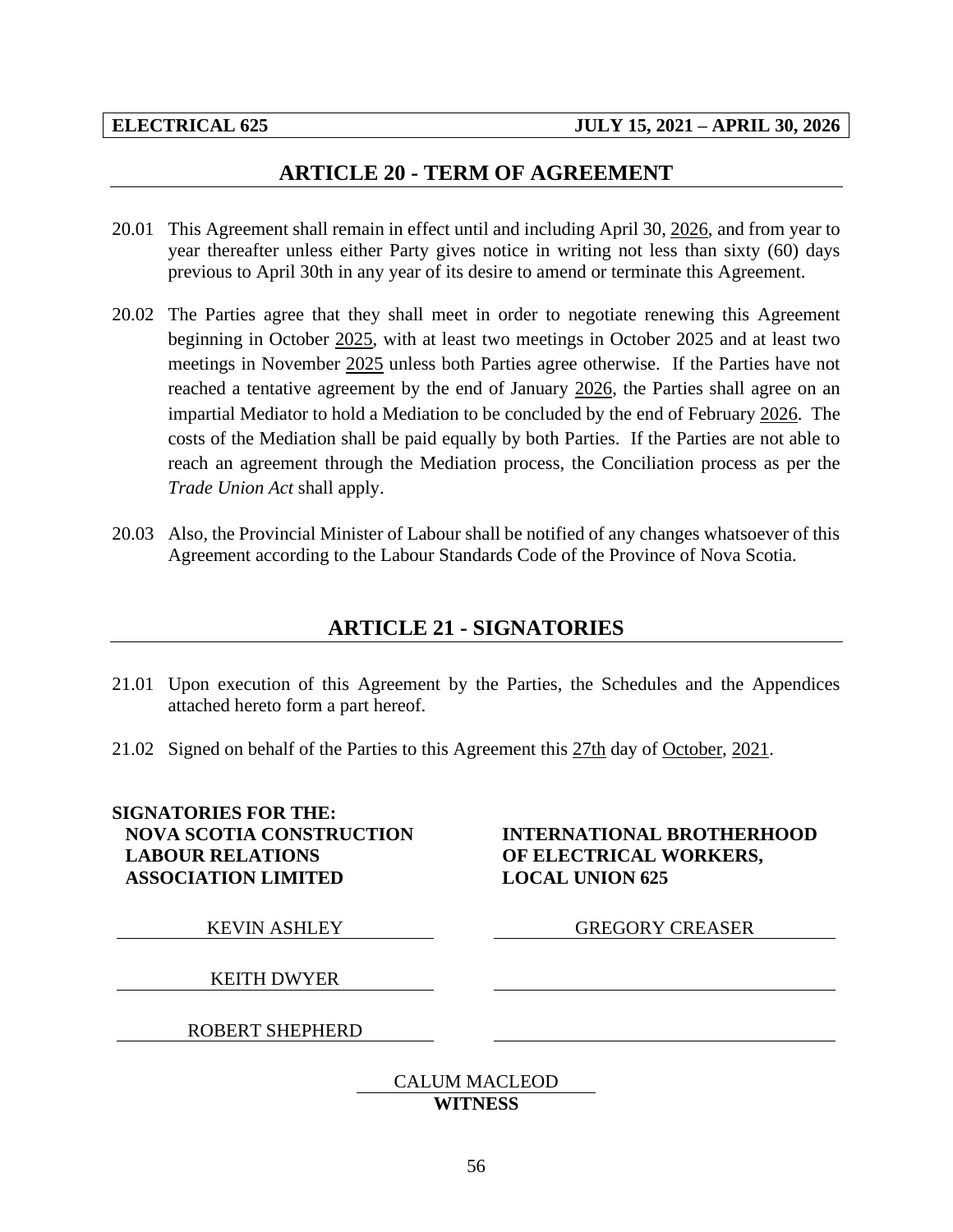# **SCHEDULE "A" – INTERPRETATION**

<span id="page-59-0"></span>In this Agreement, where the context permits or requires, the singular includes the plural and the masculine includes the feminine.

The following definitions apply whenever the defined terms are used in this Agreement:

| CLRA:                    | means the Nova Scotia Construction Labour Relations<br><b>Association Limited.</b>                                                                                                                                                    |
|--------------------------|---------------------------------------------------------------------------------------------------------------------------------------------------------------------------------------------------------------------------------------|
| <b>BUSINESS MANAGER:</b> | means the official elected by Local Union 625 whose duties<br>are to represent the employees in matters relating to this<br>Agreement.                                                                                                |
| <b>UNION:</b>            | means Local Union No. 625, the International Brotherhood<br>of Electrical Workers.                                                                                                                                                    |
| <b>EMPLOYEE/WORKER:</b>  | means a person working at the Electrical trade as a<br>journeyperson, apprentice, charge hand or foreperson for an<br>employer on any job in the area as defined in this Agreement.                                                   |
| JOB:                     | an individual project with a contract or multiple contracts<br>with an owner or owners or their respective representatives.<br>This definition applies to all Articles of this Agreement<br>where the word job or jobsite is stated.  |
| <b>STEWARD:</b>          | means an employee working on the job duly authorized by<br>the Union to represent all the employees working thereon<br>who fall within the scope of this Agreement, and to speak for<br>them on matters pertaining to this Agreement. |
| <b>SUPERINTENDENT:</b>   | means the appointed official of the employer who has<br>on-the-job authority for the progress of the work.                                                                                                                            |
| <b>TRADE:</b>            | means the Electrical trade.                                                                                                                                                                                                           |
| <b>EMPLOYER:</b>         | means an individual member of the CLRA or company or<br>business bound by this Agreement.                                                                                                                                             |
| <b>TRAVELLER:</b>        | means IBEW member from another IBEW Local                                                                                                                                                                                             |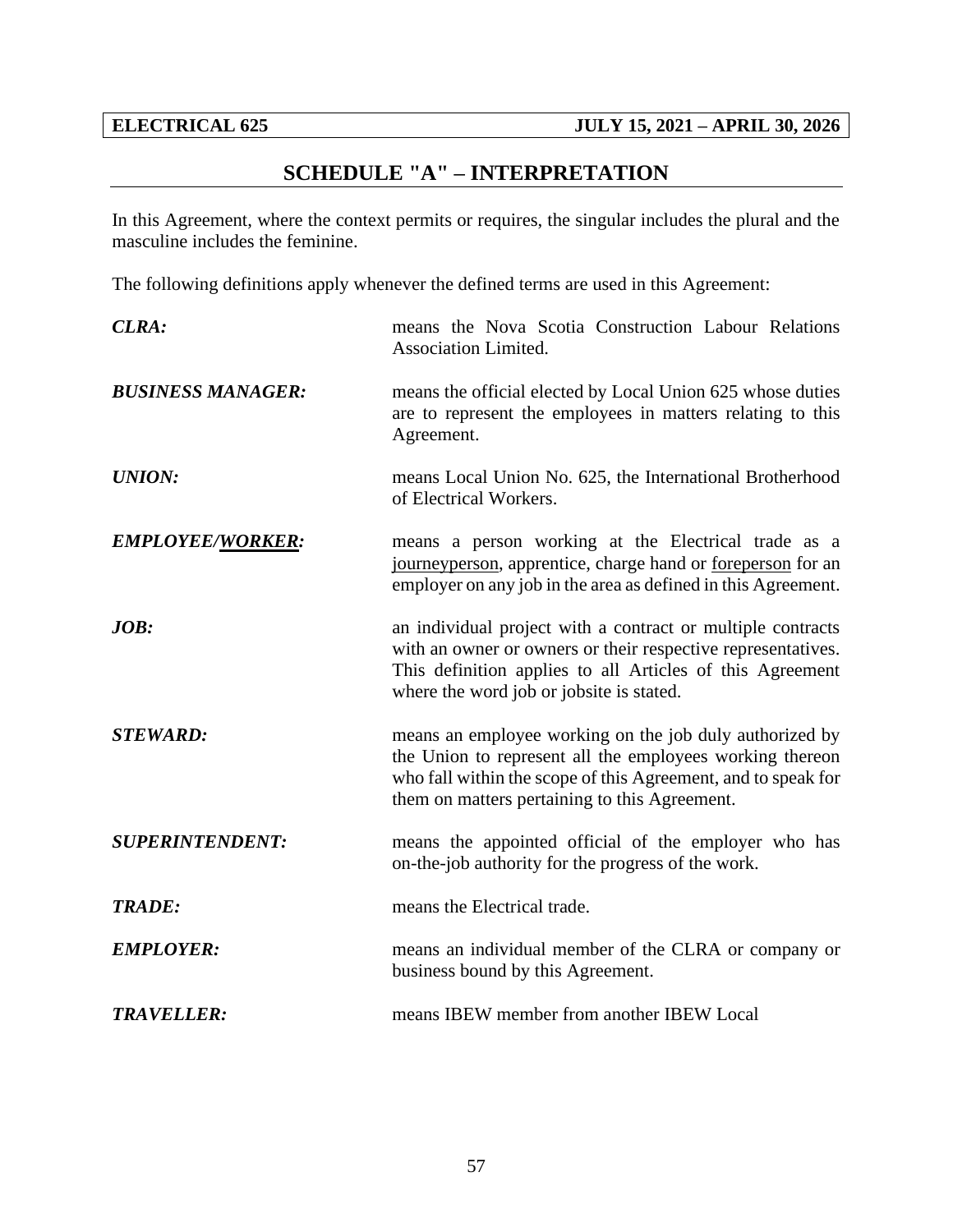# <span id="page-60-0"></span>**SCHEDULE "B" – MARKET RECOVERY PROJECT PROGRAM**

The following Market Recovery Projects Program is one element of the Market Recovery Plan of IBEW Local 625. Since this program involves subsidies from a fund generated voluntarily by the members, certain hiring conditions shall apply.

- 1. The following conditions shall apply to all jobs under this Program. To be eligible to request subsidies under this Program, an Employer must identify the confirmed non-union Electrical bidders.
	- Wage rates and the benefit package shall be as per the Collective Agreement.
	- The ratio of Journeyperson to Apprentice shall be 1:1 for all jobs, except a 2:1 ratio will be used for Industrial Jobs, unless previous consent is received from the union.

### FOR JOBS IN HALIFAX COUNTY:

- At any time there can only be one extra company pick on site. Extra list hires are permitted in any amount.
- For all projects of five hundred (500) hours and over, the Contractor is responsible to notify the union prior to placing a company pick on site. Failure to do so will result in a deduction of payment equal to the time the company pick was on site, prior to notification, multiplied by an hourly assistance value.
- Hiring for Small Jobs five hundred (500) hours or under may be at the Employer's discretion.
- Hiring for Small Jobs five hundred and one to <u>one thousand five hundred</u> (501-1500) hours shall be: The first and second members shall be selected by the Employer. The third member shall be selected by the Union. Above formula to repeat itself.
- Hiring for Jobs over one thousand five hundred (1500) hours shall be 50/50 hiring as follows: The first Journeyperson may be selected by the Employer. The second Journeyperson shall be selected by the Union. The first Apprentice shall be selected by the Union. The second Apprentice may be selected by the Employer. Above formula to repeat itself. Only the first Journeyperson may be transferred off the Job and replaced with another Employer's selection, with a maximum of two (2) days when both may be onsite to ease the transition.
- Lay-offs shall be 50/50 for the Journey persons and 50/50 for the Apprentices.
- Hiring for Schedule B jobs \$1.75 million dollars (total electrical material and labour hours) and over shall be as follows: The Employer may hire or transfer up to 3 members to the job and the rest shall be as follows: Apprentice – Union Pick, Journeyperson – Union Pick, Apprentice – Company, Journeyperson – Company, Apprentice – Union Pick, Journeyperson – Union Pick, Apprentice – Company, Journeyperson – Company, the rest shall be selected by the union. Layoffs shall maintain a majority of union selected Journeypersons and Apprentices at least until there are fourteen (14) members total left on the job.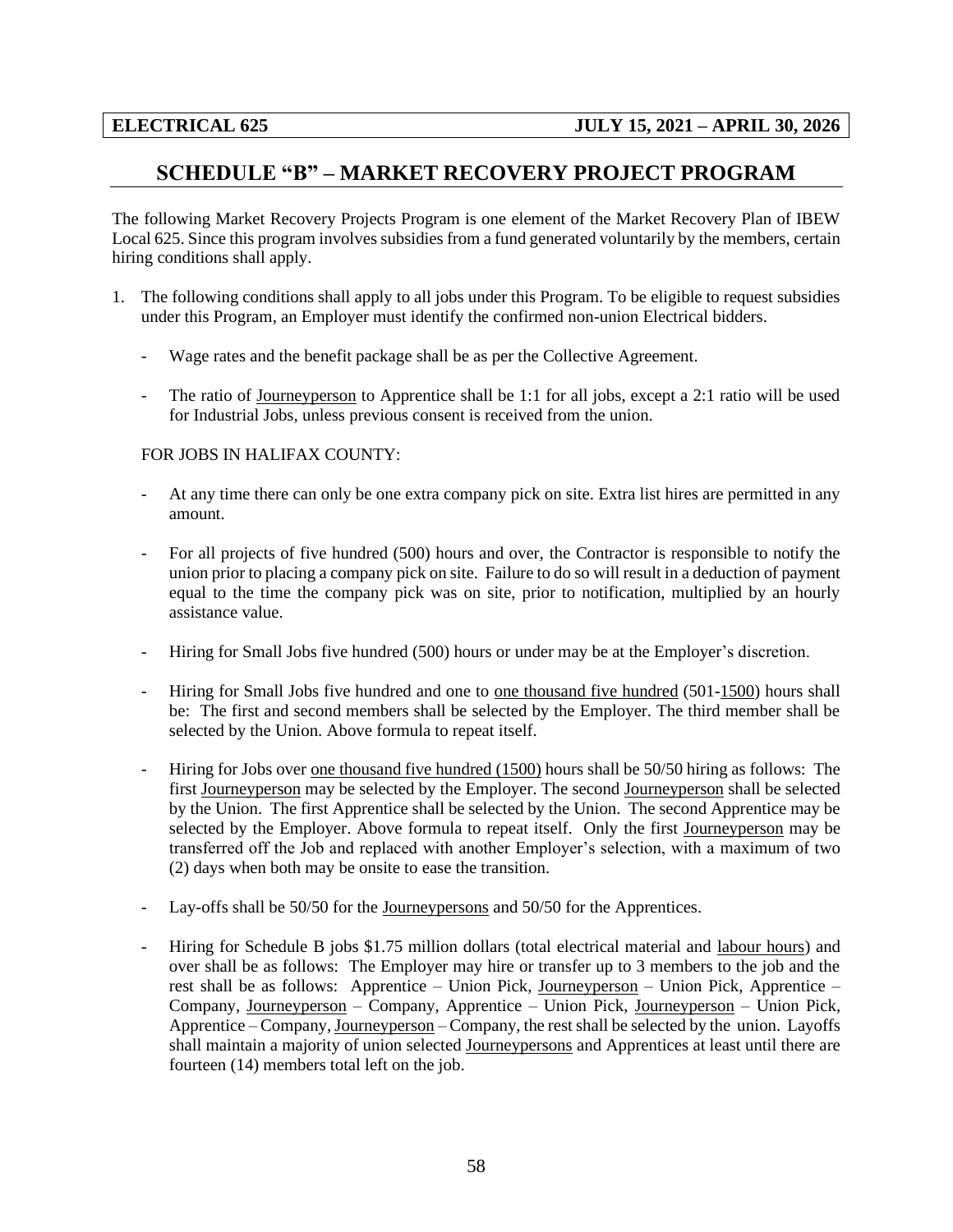#### FOR JOBS IN ALL COUNTIES EXCEPT HALIFAX:

- Schedule "B" jobs that are under one million dollars (\$1,000,000) (total electrical material and labour hours) may have one (1) key person selected by the Employer and the remainder of the workforce selected by the Union.
- Schedule "B" jobs that are one million dollars (\$1,000,000) (total electrical material and labour hours) and over may have up to three (3) members selected by the Employer and the remainder of the workforce selected by the Union.

#### FOR JOBS IN ALL COUNTIES ON THE MAINLAND:

- The Union will reimburse the Employer for shift premiums paid as per the Collective Agreement.
- If a job steward has been appointed to the project, the steward shall not be laid off until there are less than four members on site.
- Overtime shall be worked on a voluntary basis and there shall be no discrimination against any member that chooses not to accept overtime work opportunities.
- 2. The procedure for Contractors requesting the Market Recovery Projects Program shall be by way of the form currently used. This form provides information concerning the project title and location, approximate labour hours, approximate value (electrical labour hours and materials), known union and non-union bidders and the date and time of closing of the tender.
- 3. Shortly before the tender is closing, the Local will provide notification to all requesting Contractors and the CLRA indicating the amount of financial assistance to be provided, if any. It is the responsibility of the Contractor(s) to submit the request form two (2) business days before closing to allow the Local sufficient time to consider such request.
- 4. The schedule of payment for the financial assistance provided in the Market Recovery Projects Program shall be as follows:
	- a) The successful Contractor shall provide confirmed hours to the Local for the purpose of establishing the quarterly payment schedule in relation to the job hours/schedule.
	- b) Quarterly payments shall be dispersed to the Contractor within 60 days of receiving a request for payment providing all wages and benefits have been paid for the request period. In the event that scheduled quarterly payment request are contained within the 60 days, the payment for these requests shall be made within 30 days of receiving the request.

Except for the hiring provisions for jobs of up to one thousand five hundred (1500) hours as listed here, these conditions can be changed at any time by the Business Manager of Local 625 in order to adjust to market conditions in the interests of competitiveness upon providing prior notice to all Signatory Contractors.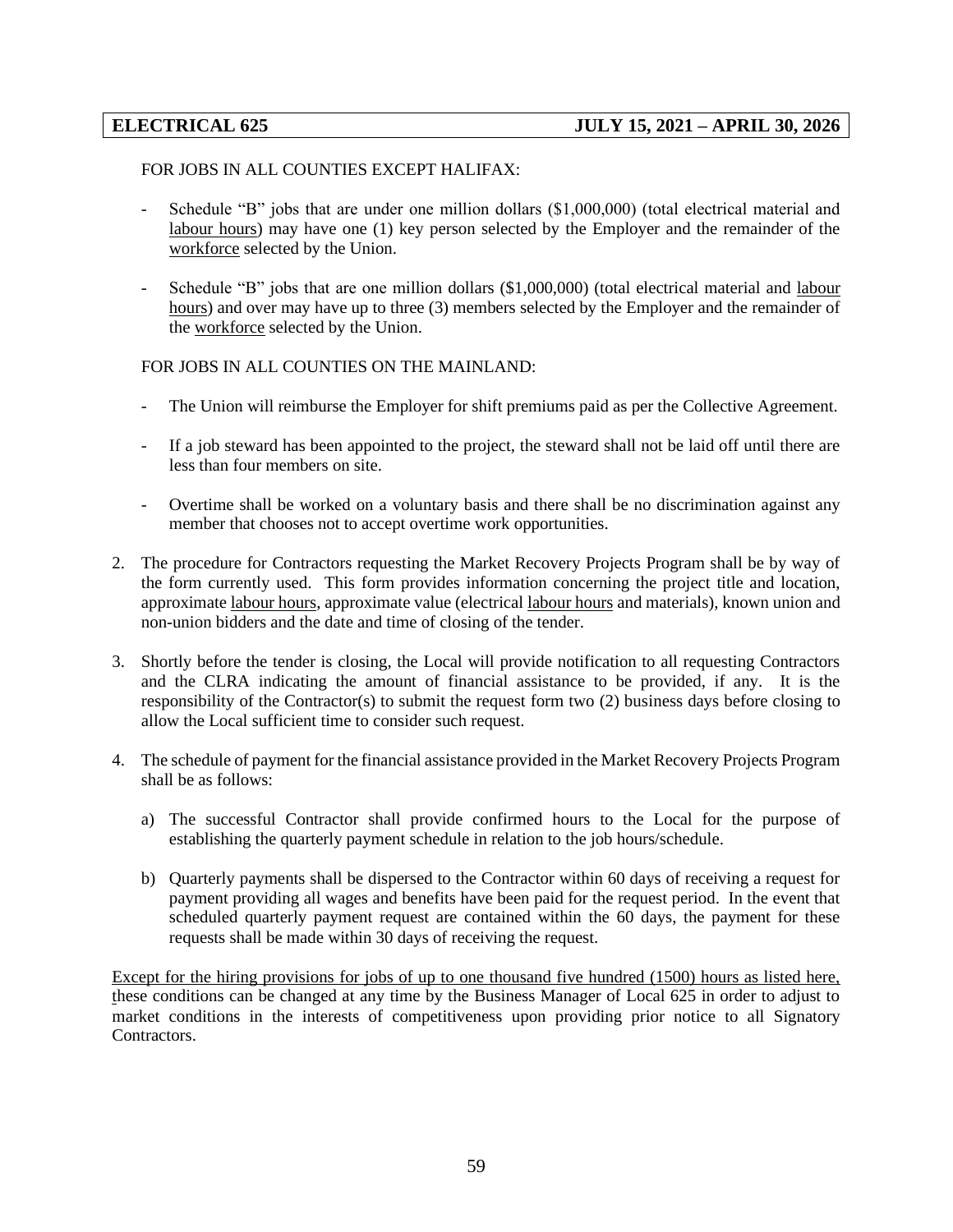# <span id="page-62-0"></span>**APPENDIX "A" - COMMUNICATIONS SPECIALIST APPENDIX**

### **PREAMBLE**

The terms and conditions of the main body of the current Collective Agreement between IBEW Local 625 and Nova Scotia Construction Labour Relations Association, dated July 15, 2021, shall apply except as modified by the express provisions of this Appendix.

Work covered under this appendix shall include, but is not necessarily limited to, all work requiring a communications cabling permit as directed by the Local Authority (Chief Electrical Inspector) and as required by the Electrical Installation and Inspection Act, and the structured wiring section as specific project documents indicate.

This agreement does not cover work that properly comes under the work jurisdiction of IBEW members in relation to the Canadian Electrical Code, as well as any Industrial Project where the communication work is contained within the electrical package.

## **ARTICLE 1 – CLASSIFICATIONS**

- a. COMMUNICATIONS ELECTRICIAN
- An employee who is a Journeyperson Construction Electrician having a valid CCS Certificate and is capable of installing, terminating and testing all types of communication cabling. They may direct Cabling Specialist(s).
- b. CABLING SPECIALIST
- An employee who is capable of installing, terminating and testing all types of communication cabling and has attained six thousand (6,000) hours worked in the field and has a valid CCS Certificate. They may direct Cabling Apprentice(s).
- c. LEVEL II CABLING SPECIALIST APPRENTICE
- An employee who is capable of the above, but requires supervision by a Cabling Specialist and has attained four thousand (4,000) hours worked in the field.
- d. LEVEL I CABLING SPECIALIST APPRENTICE
- An employee who is capable of pulling cable, terminating and testing, but requires supervision by a Cabling Specialist, and has attained two thousand (2,000) hours worked in the field.
- e. CABLE INSTALLER
- Entry Level or 1st Year electrician Apprentice.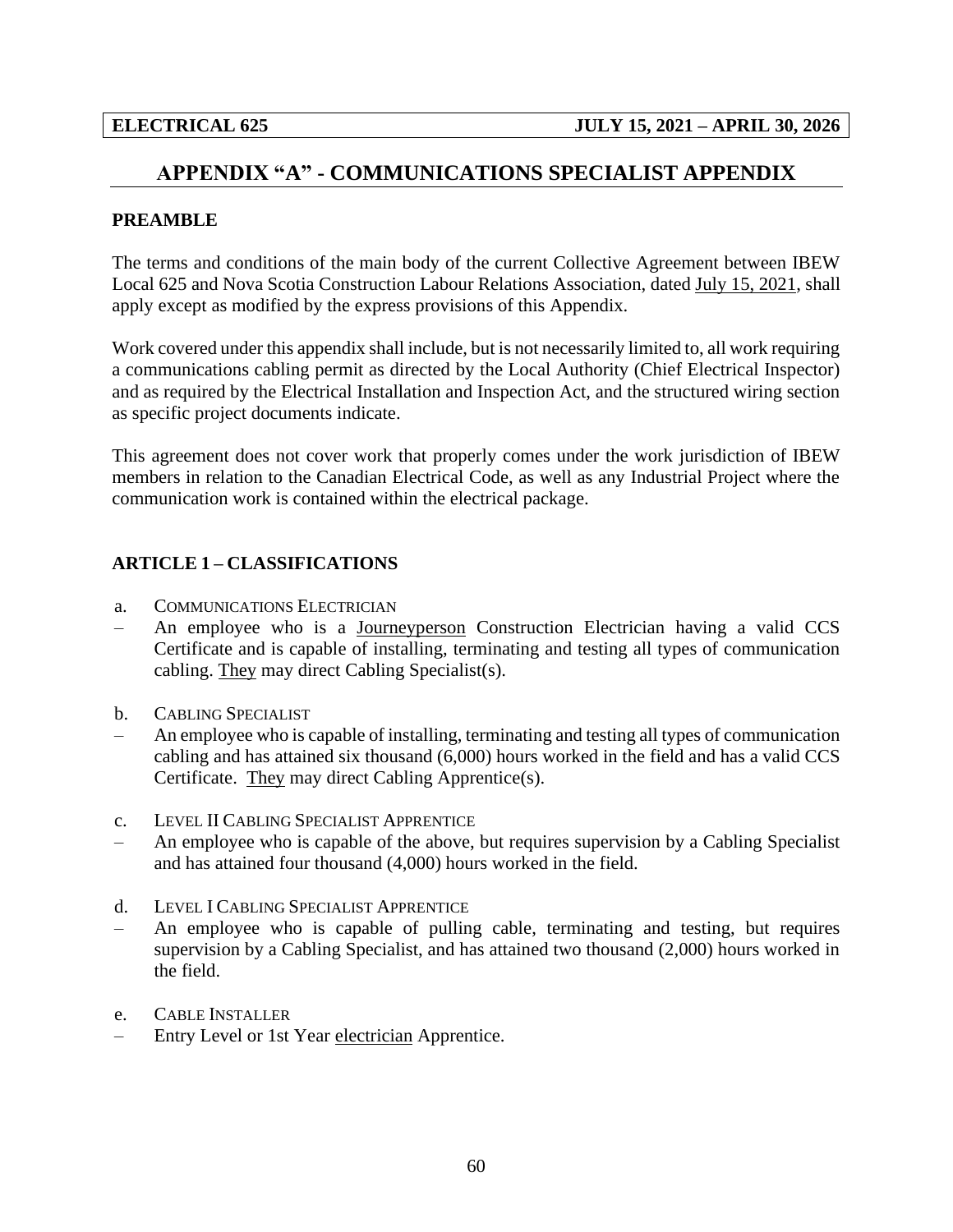## **ARTICLE 2 – RATIOS**

Each communication cabling permit may be manned by one (1) Communication Electrician.

Each Communication Electrician may supervise any combination of Cabling Specialists, Cabling Specialist Apprentices, Cable Installers, and/or electrician Apprentices.

Each Cabling Specialist may supervise any combination of up to five (5) Cabling Specialist Apprentices, Cable Installers, and/or electrician Apprentices for communication installation tasks.

## **ARTICLE 3 – HIRING**

50/50 hiring (excluding the Communications Electrician) shall be as follows:

| 1 <sup>st</sup> HireCompany  |  |
|------------------------------|--|
| 2 <sup>nd</sup> HireUnion    |  |
| 3 <sup>rd</sup> Hire Company |  |
| 4 <sup>th</sup> Hire Union   |  |
|                              |  |

Where there are three (3) or more employees, other than the Communication Electrician or Cabling Specialist, then one (1) shall be a 1st Year electrician Apprentice, if available, and if not, any year apprentice, who shall come from the Union Hall.

If the Union cannot provide personnel within 72 hours, name hire to apply.

Any electrician Journeyperson or Apprentice may apply for communication job calls, however, when doing so they shall receive wages and benefits as per the Communication Specialist Appendix.

A Contractor may choose to use electrician Journeypersons and Apprentices to perform communication work and in such cases these members shall receive wages and benefits as per the main body of the Collective Agreement.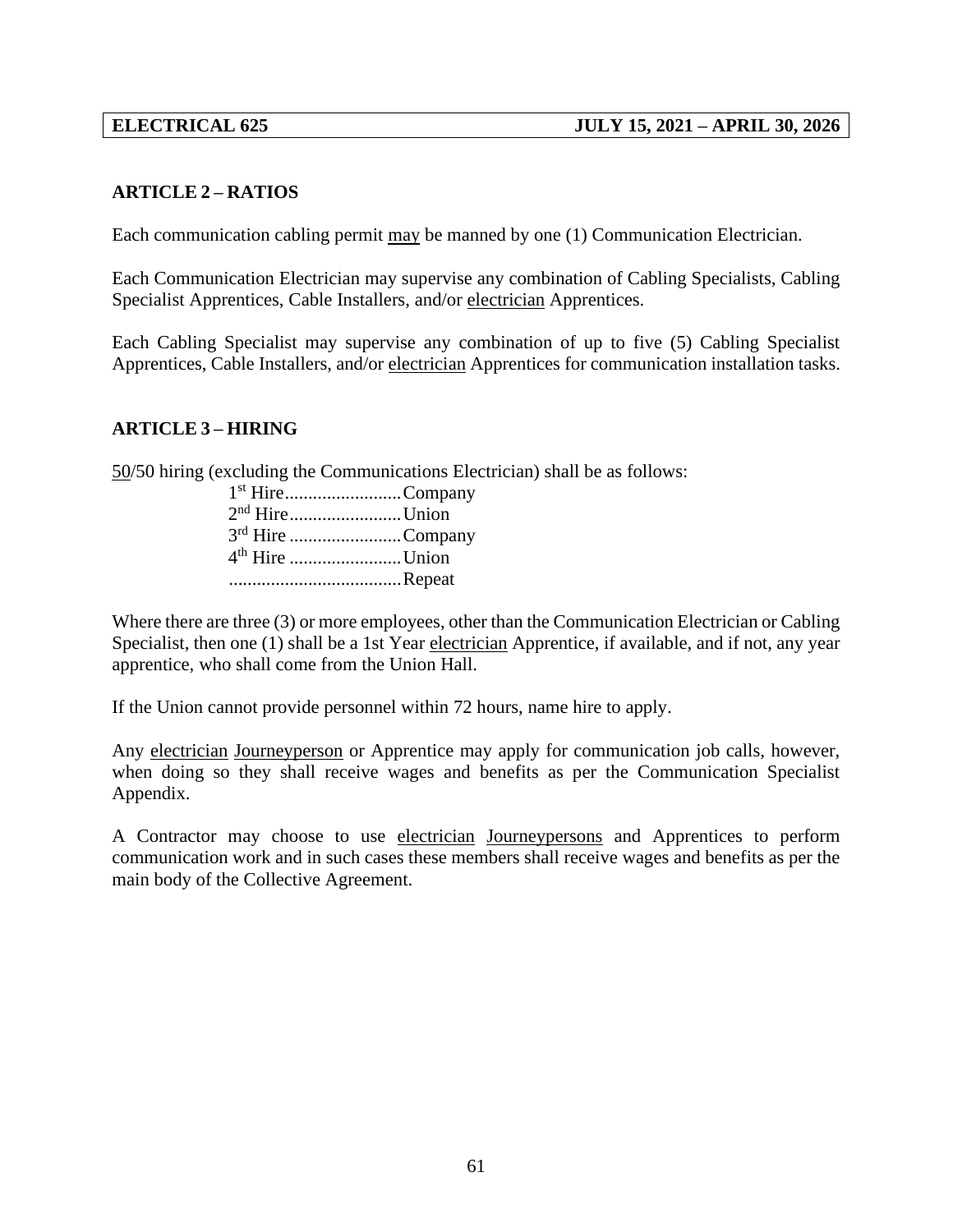### **ARTICLE 4 – MOBILITY**

Where employees covered under this agreement have specific manufacturers' training, they shall be permitted full mobility within the Local. Mobility shall be dictated by project requirements, and contractors have the option to train members in the area where the job is located.

### **ARTICLE 5 – HOURS**

The standard workday shall be eight (8) hours per day / forty (40) hours per week Monday to Friday as per the main body of the Collective Agreement.

### **ARTICLE 6 – OVERTIME**

COMMUNICATIONS ELECTRICIAN

– as per main body of Collective Agreement.

ALL OTHER WORKERS

– Time and one half  $(1-1/2x)$ , except Sundays and Holidays to be double  $(2x)$  time. Benefits to be based on hours paid.

Other than the above, all remaining sections in Article 9B – Shift Work and Overtime Premiums – of the main agreement shall apply.

### **ARTICLE 7 – SHIFT PREMIUM**

All workers to receive a ten percent (10%) shift premium for any and all shift work.

### **ARTICLE 8 – WAGES \***

See wage table in Article 8K.

### **ARTICLE 9 – SUPERVISION**

Supervision shall be as per Article 8J of the main agreement.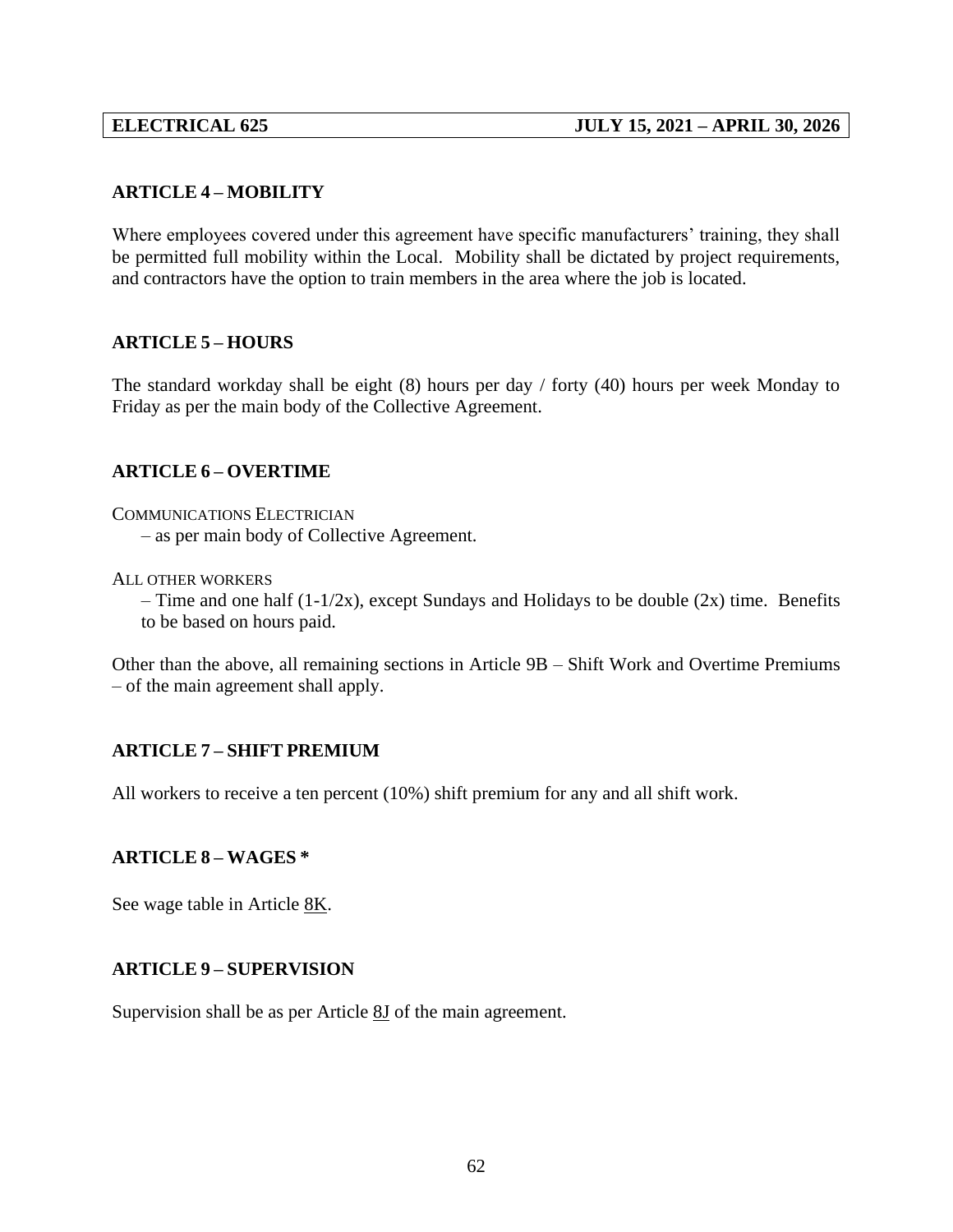## **ARTICLE 10 – TRAVEL & BOARD**

As per Collective Agreement.

## **ARTICLE 11 – TOOLS**

All Journeyperson Communication Electricians and Communication Technicians are required to have the following tools:

- $\blacksquare$  1 knife
- 1 pair of scissors
- 6 screwdrivers Robertson  $&$  standard types
- $\blacksquare$  1 pair pliers diagonals
- $\blacksquare$  1 pair pliers 8" sidecutters
- $\blacksquare$  1 pair slip joint pliers
- 1 drywall saw
- 1 hammer
- $\blacksquare$  1 measuring tape
- $\blacksquare$  1 level
- 1 tool pouch and belt
- $\blacksquare$  1 tool box
- **•** approved safety footwear (as per the main agreement)

## **ARTICLE 12 – MINIMUM REQUIREMENTS**

- a. CABLING SPECIALIST
	- Has the CCS certification
	- **Manufacturer trained and has hands on experience in design of structured wiring cabling** systems. Is able to create labeling schemes based on industry standards, and layout and configure surface and rack mount termination hardware. Provide Certificate of Proof.
	- Manufacturer trained in the project management of large cable plants. Provide Certificate of Proof.
	- Manufacturer trained and has hands on experience in the installation, termination and testing of both copper and fibre optic cabling systems. Provide Certificate of Proof.
	- Proven practical experience in the installation and certification of video, telephony and wireless systems an asset.
	- Supervisory experience with references preferred.
	- Has attained over 6000 hours of field experience. Provide employment history.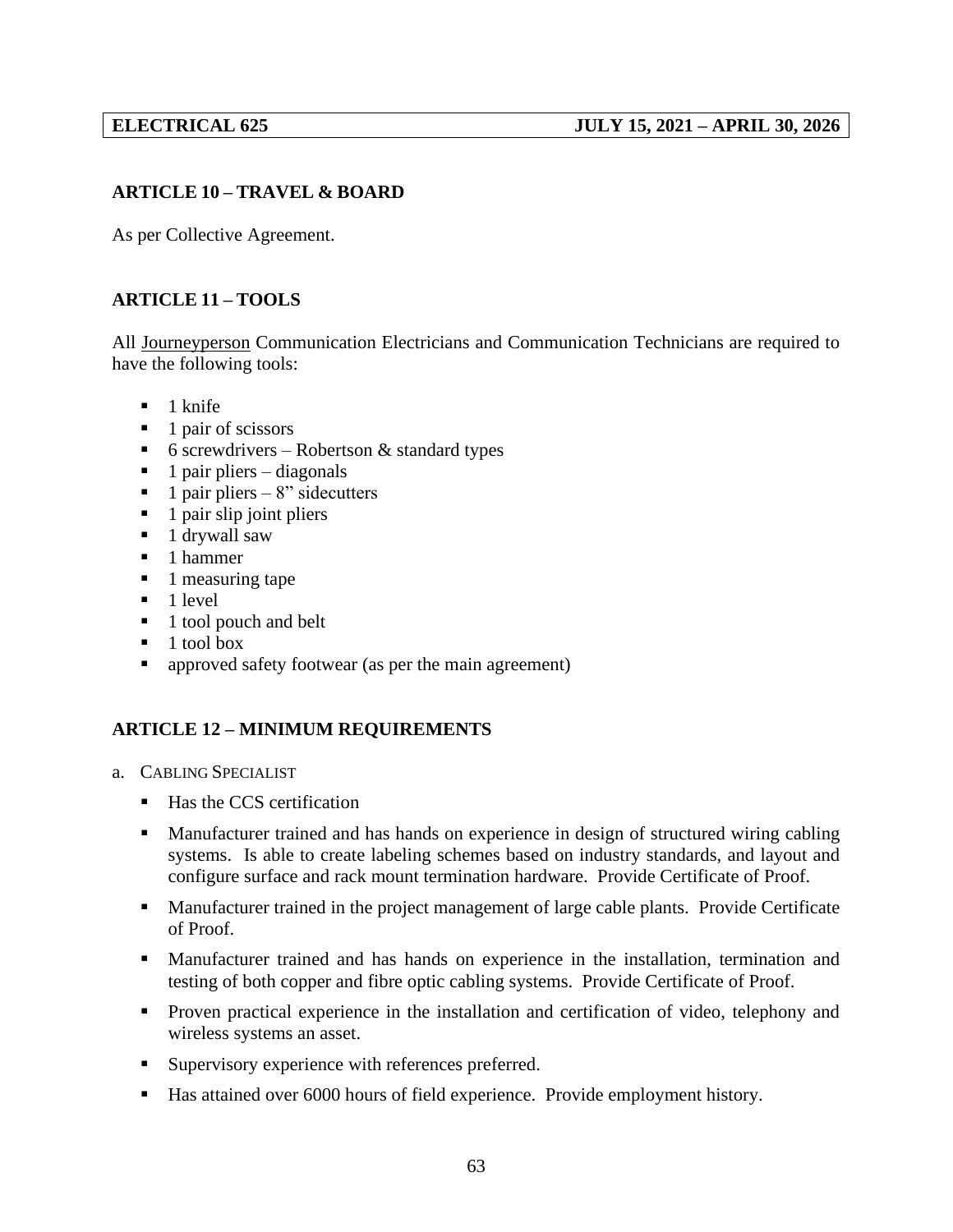- b. LEVEL II CABLING SPECIALIST APPRENTICE
	- **■** Manufacturer trained in design of structured wiring cabling systems. Familiar with industry standard labeling conventions and rack and surface mount placement of equipment. Provide Certificate of Proof.
	- **In Manufacturer trained and has hands on experience in the installation, termination and** testing of both copper and fibre optic cabling systems. Provide Certificate of Proof.
	- Can take direction from Cabling Specialist with limited supervision and is capable of leading Level I Apprentice or Cable Installer.
	- Has attained over 4000 hours of field experience. Provide employment history.
- c. LEVEL I CABLING SPECIALIST APPRENTICE
	- Practical experience in the installation, termination and testing of copper cabling systems. In possession of certificate an asset.
	- Can take direction from Cabling Specialist and/or Level II Cabling Specialist Apprentice.
	- Has attained over 2000 hours of field experience. Provide employment history.
- d. CABLE INSTALLER
	- Can assist other Cable Installers, Cabling Specialist Apprentices or Cabling Specialists with the installation of the various copper and fibre optic cable types in buildings, duct banks and vertical chases.

Signed on behalf of the Parties to this Agreement this 27th day of October, 2021.

| <b>SIGNATORIES FOR THE:</b><br><b>NOVA SCOTIA CONSTRUCTION</b><br><b>LABOUR RELATIONS</b><br><b>ASSOCIATION LIMITED</b> | <b>INTERNATIONAL BROTHERHOOD OF</b><br>ELECTRICAL WORKERS, LOCAL<br><b>UNION 625</b> |
|-------------------------------------------------------------------------------------------------------------------------|--------------------------------------------------------------------------------------|
| <b>KEVIN ASHLEY</b>                                                                                                     | <b>GREGORY CREASER</b>                                                               |
| <b>KEITH DWYER</b>                                                                                                      |                                                                                      |
| <b>ROBERT SHEPHERD</b>                                                                                                  |                                                                                      |
|                                                                                                                         | <b>CALUM MACLEOD</b><br><b>WITNESS</b>                                               |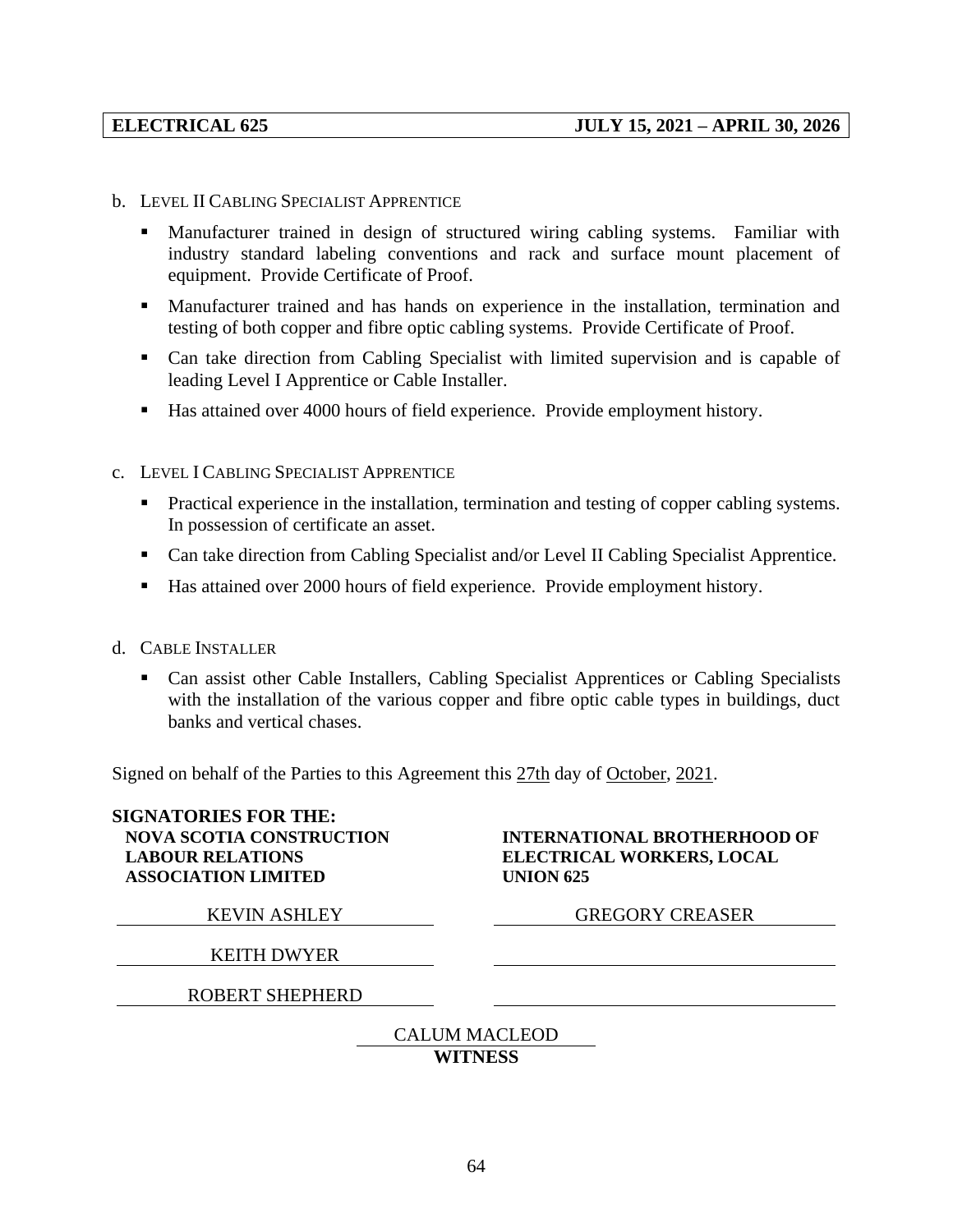# **APPENDIX "B" – BONDS**

- <span id="page-67-0"></span>1. Upon certification, the Trustees of the Health and Welfare Plans, or the Trustees of the Pension Plan may require an employer who has been certified for twelve (12) months or less to provide a bond either in cash or through a bonding agency to the Trustees to guarantee payment of all contributions and deductions to the Trustees and to the Union including, but not limited to, Pension contributions, Health and Welfare contributions and dues.
- 2. The Trustees shall establish the amount of the bond which shall not exceed one hundred thousand dollars (\$100,000.00). If the bond is paid in cash, the money shall be held by the Trustees in an interest-bearing account.
- 3. If, after two (2) years from the date of payment of the bond, the Trustees determine there has been no delinquency by the employer for any remittances due or payable by the employer, the Trustees shall authorize the release of the bond with interest, if applicable.
- 4. If the Trustees determine that an employer has been delinquent, the Trustees shall deduct the amount of the delinquency from the bond and require the employer to repay the monies so as to ensure the full amount of bond is maintained.
- 5. The aforementioned bond shall remain in place for two (2) years from the date of any delinquency.
- 6. Failure by the employer to provide the bond as outlined above, shall be treated as a breach of the Collective Agreement and the Trustees shall be permitted to assess further damages against the employer. The damages shall be in the sole discretion of the Trustees and may be up to the amount of one thousand dollars (\$1,000.00) per month for each month of delinquency until the delinquency is paid in full, and in addition, further damages in the amount of three (3) times the amount of delinquency which remains unpaid, exclusive of the penalty.
- 7. If an employer, who has been certified for more than twelve (12) months, is delinquent with respect to its contributions or deductions to the Trustees of the Pension Plan or the Health and Welfare Plans pursuant to this Collective Agreement, the Trustees upon learning of the delinquency may, in their absolute discretion, require a bond to be provided by the employer in cash or through a bonding agency in an amount up to one hundred thousand dollars (\$100,000.00). In addition to the bond, the employer shall forthwith pay the amount of the delinquency. Failure by the employer to provide the bond as outlined above, shall be treated as a breach of the Collective Agreement and the Trustees shall be permitted to assess further damages against the employer. The damages shall be in the sole discretion of the Trustees and may be up to the amount of one thousand dollars (\$1,000.00) per month for each month of delinquency until the delinquency is paid in full, and in addition, further damages in the amount of three (3) times the amount of delinquency which remains unpaid, exclusive of the penalty.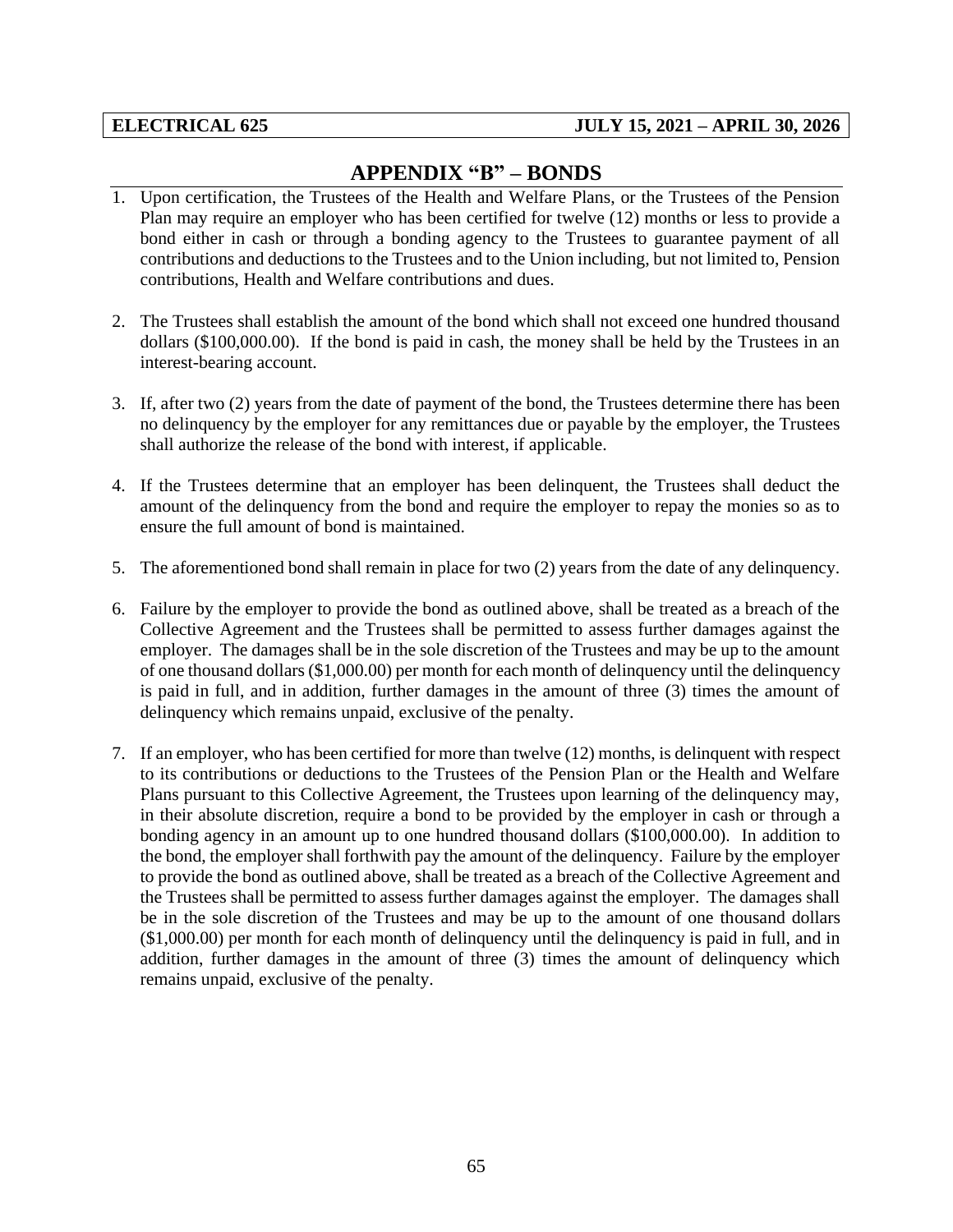# <span id="page-68-0"></span>**APPENDIX "C" - ELECTRICAL TRADE CLASSIFICATION**

- Able Electric (2016) Limited
- Advanced Energy Management
- Ainsworth Atlantic
- Arthur & Conn (1985) Ltd.
- Atlantica Mechanical Contractors Inc.
- Black & McDonald Limited
- Bond & Coolen Contracting Limited
- C.M. Campbell Electric Limited
- The Cahill Group (GJ Cahill & Company (1979) Limited)
- Controls & Equipment Ltd.
- D. Stevens Electric Limited
- Dawco Construction Enterprises
- Duggan Electric Limited
- Easco Electric Limited
- Gardner Electric Ltd.
- Gil-Son Construction
- Joneljim Concrete Construction Limited
- Manuel's Electrical Services Ltd.
- Moncton Plumbing & Supply Company Limited
- Plan Group Inc.
- Provincial Electric Limited
- Rockingham Electric Limited
- TJ's Electric Limited